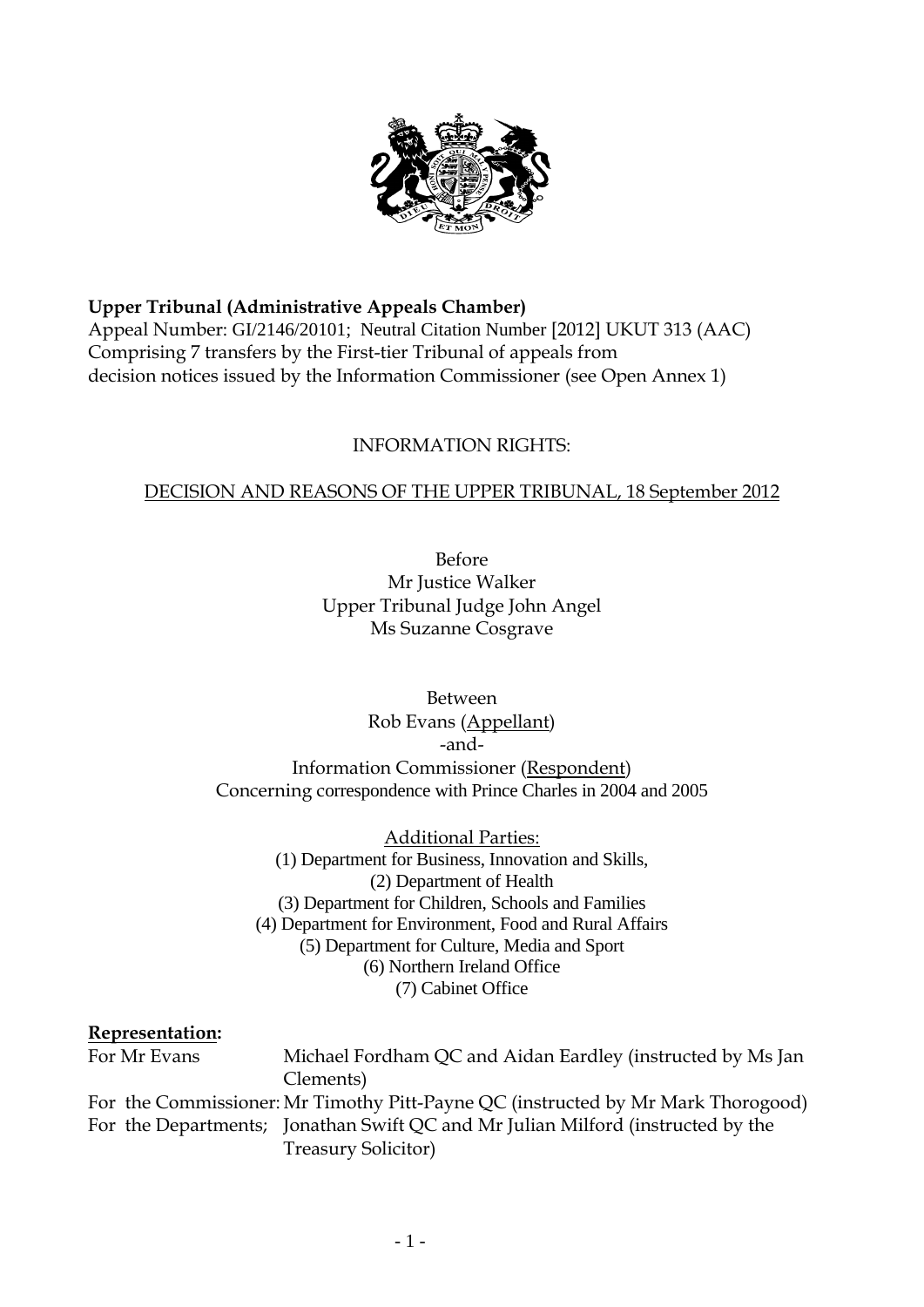#### **DECISION OF THE UPPER TRIBUNAL**

The Upper Tribunal allows the appeals by Mr Evans. A further decision identifying information to be disclosed to Mr Evans, along with the terms of substituted decision notices, will be issued pursuant to the tribunal's directions dated 17 September 2012.

#### **REASONS FOR DECISION**

### **A. Introduction**

- 1. Mr Rob Evans, a journalist who has worked for the *Guardian* since 1999, has asked to see correspondence between Prince Charles and United Kingdom government ministers. Mr Evans contends that disclosure of the correspondence will be in the public interest, at least to the extent that the correspondence involves "advocacy" on the part of Prince Charles. In this case we are concerned with requests made by Mr Evans to seven government departments ("the Departments"). In argument on his behalf it has been made plain that it is only "advocacy correspondence" that he seeks. It is common ground that in the present case entitlement to disclosure broadly depends on the answer to a core question: will disclosure – including any breach of confidence or privacy that disclosure will involve – be in the public interest?
- 2. In order to answer that question we have considered extensive evidence and submissions. For the most part the evidence and submissions have been "open" and Mr Evans has been able to play a full part in that process. Of necessity, however, evidence about the correspondence falling within Mr Evans's original requests ("the disputed information") and the private background to that correspondence has been dealt with on a "closed" basis.
- 3. We stress at the outset what we are not concerned with. We do not define what Prince Charles is entitled to say to government. We neither criticise nor praise what he has said or may have said. We do not seek to weigh the benefits of a constitutional monarchy over those of a republic. Our task is simply to determine whether the law requires the Departments to provide Mr Evans with the "advocacy correspondence" falling within his requests. In the United Kingdom strong views are held by many people for and against the monarchy and for and against the approach which Prince Charles has taken to his role. Some will be horrified at any suggestion that correspondence between government and the heir to the throne should be published. They fear, among other things, that disclosure would damage our constitutional structures. Others may welcome such disclosure, fearing among other things that without it there will be no real ability to understand the role played by Prince Charles in government decision-making. We approach the matter with no pre-conception. Our law requires us to weigh the public interest in disclosure and in refusing disclosure. We seek to do so dispassionately – in the words of the judicial oath, "without fear or favour, affection or ill-will."
- 4. For reasons which we explain below, we conclude that under relevant legislative provisions Mr Evans will, in the circumstances of the present case, generally be entitled to disclosure of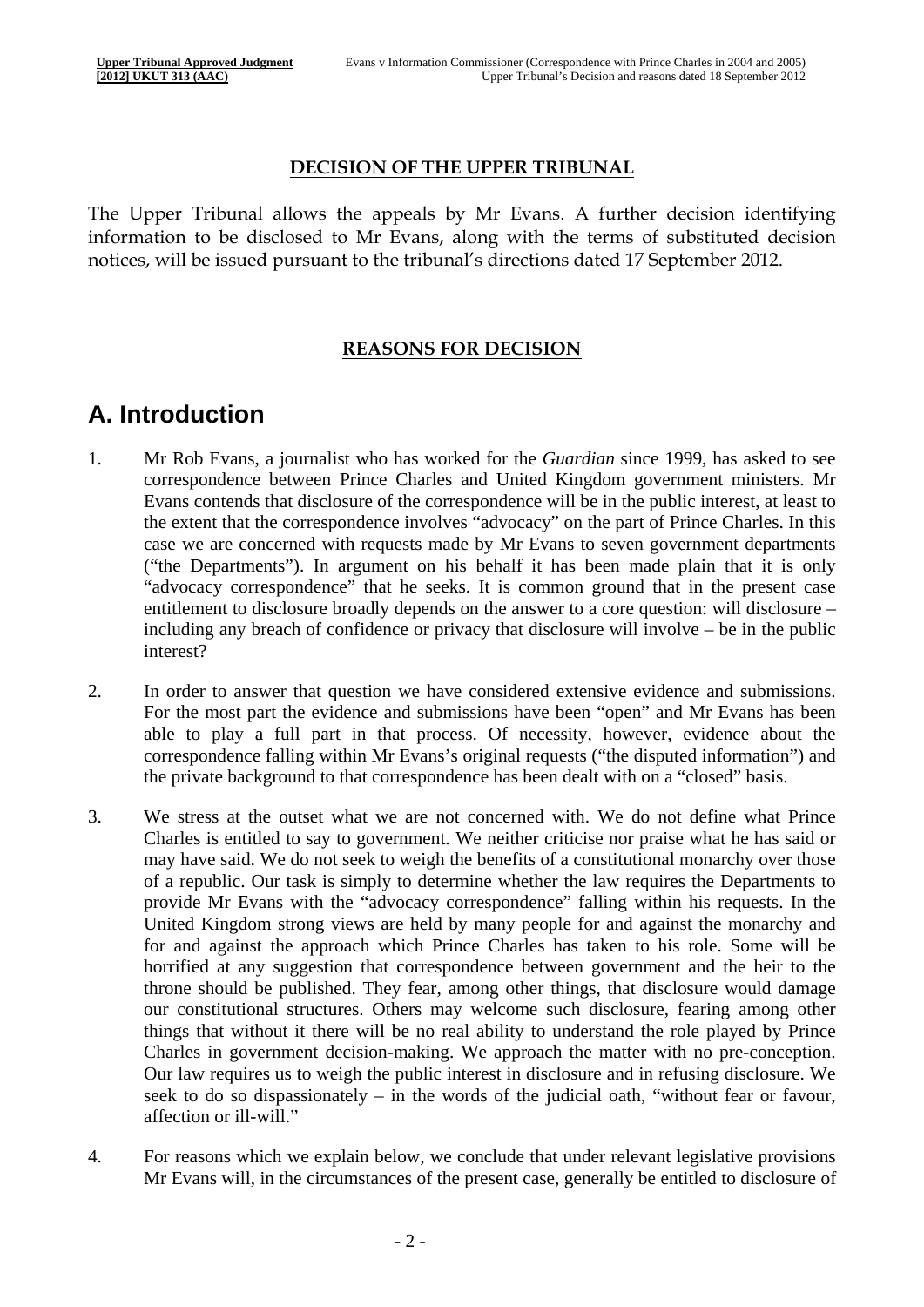"advocacy correspondence" falling within his requests. The essential reason is that it will generally be in the overall public interest for there to be transparency as to how and when Prince Charles seeks to influence government. The Departments have urged that it is important that Prince Charles should not be inhibited in encouraging or warning government as to what to do. We have not found it necessary to make a value judgment as to the desirability of Prince Charles encouraging or warning government as to what to do, for even assuming this to have the value claimed by the Departments we do not think the adverse consequences of disclosure will be as great as the Departments fear. In broad terms our ruling is that although there are cogent arguments for non-disclosure, the public interest benefits of disclosure of "advocacy correspondence" falling within Mr Evans's requests will generally outweigh the public interest benefits of non-disclosure.

- 5. It is important to understand the limits of this ruling. It does not entitle Mr Evans to disclosure of purely social or personal correspondence passing between Prince Charles and government ministers. It does not entitle Mr Evans to correspondence within the established constitutional convention that the heir to the throne is to be instructed in the business of government. Nor does it involve ruling on matters which do not arise in the present case. Thus, for example, it is conceivable that there may be correspondence which, although outside the established constitutional convention, can properly be described as preparation for kingship. Or it may be that correspondence concerns an aspect of policy which is fresh and time needs to be allowed for a "protected space" before disclosure would be in the public interest. While they do not in our view arise in the present case it is possible that for these or other reasons correspondence sought in other cases may arguably not be disclosable.
- 6. Prince Charles is the heir to the throne, not just of the United Kingdom, but of other countries as well. As with previous male heirs to the throne he has the title "Prince of Wales". Among his other titles he is Duke of Cornwall. He has acknowledged that there is no established constitutional role for the heir to the throne. In the absence of any such established constitutional role, he has chosen a role of seeking to make a difference – not as king, but as Prince of Wales.
- 7. As part of this role he explained in his *Annual Review 2004* that he has been "identifying charitable need and setting up and driving forward charities to meet it", and has also been promoting views of various kinds. It is those two features of Prince Charles's activities which in our view provide a touchstone for identifying "advocacy correspondence". It will not usually be difficult to identify whether a context for correspondence, or parts of correspondence, involves either or both of these features. When it does, then in our view it will generally be right to characterise this material as "advocacy correspondence". Confidential interaction between government ministers and others, in a context where those others are seeking to advance the work of charities or to promote views, would generally be disclosable – especially where those others have privileged access to ministers. Our conclusion is that special factors concerning Prince Charles will not – under the legislation governing the requests in this case – generally result in a different consequence.
- 8. There is an important proviso in the previous paragraph. As we explain in section F below, since these requests were made the legislation has changed. In future cases, in particular in relation to requests received on and after 19 January 2011, there will be severe limitations on the ability to obtain from public authorities information relating to communications with the heir to the throne.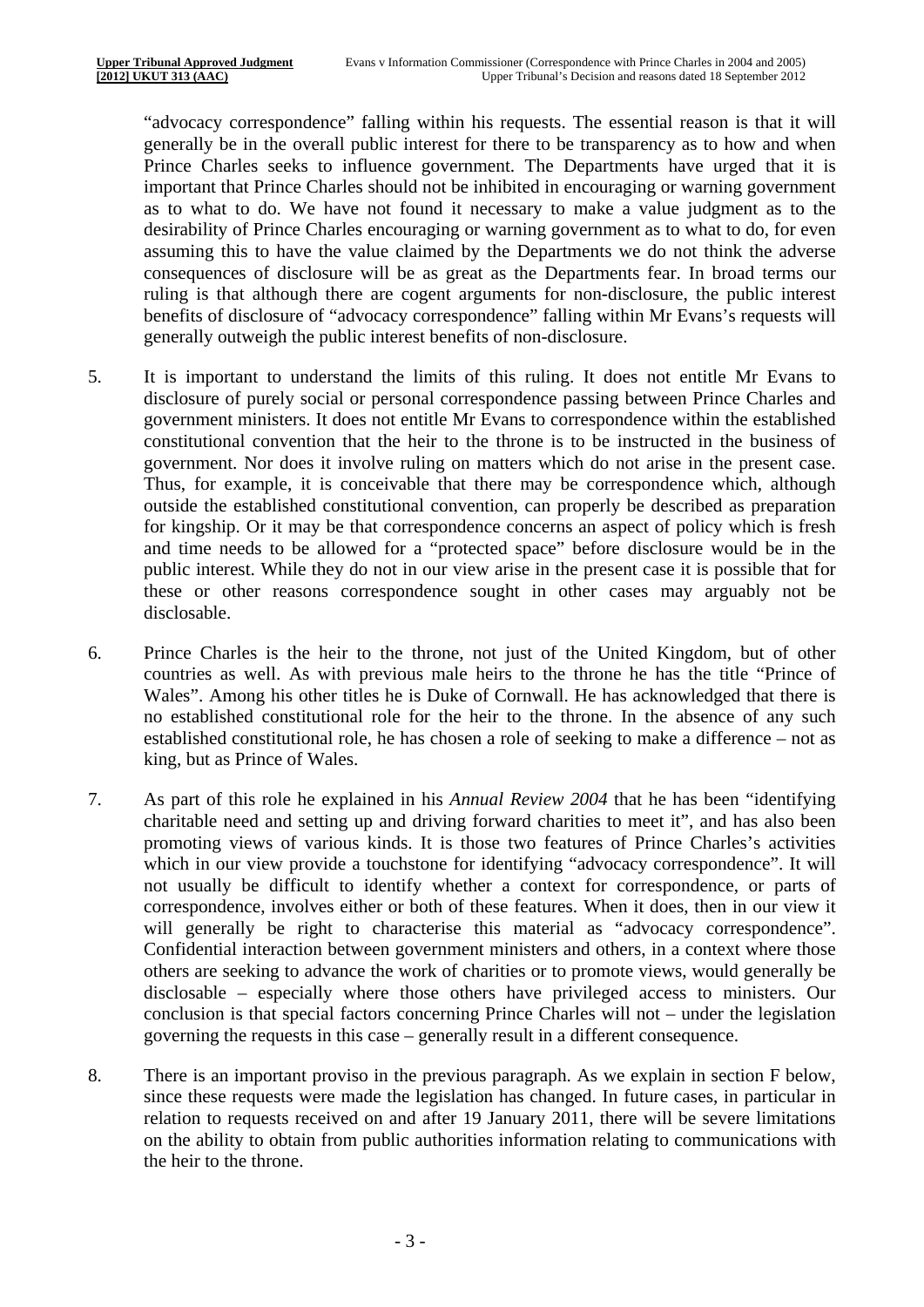9. We have given directions so that a decision can be made identifying information to be disclosed to Mr Evans, along with the terms of substituted decision notices. When that decision is made we will publish a further open annex on the principles governing redaction of personal details of individuals other than Prince Charles. Arrangements have been made for a closed annex setting out our analysis of the disputed information and the evidence and arguments dealt with in closed session. If there is no appeal against our decision, or any appeal is unsuccessful, then certain parts of the closed annex will no longer need to remain closed, and these will be in a conditionally suspended annex. The matters which we deal with in the present judgment are: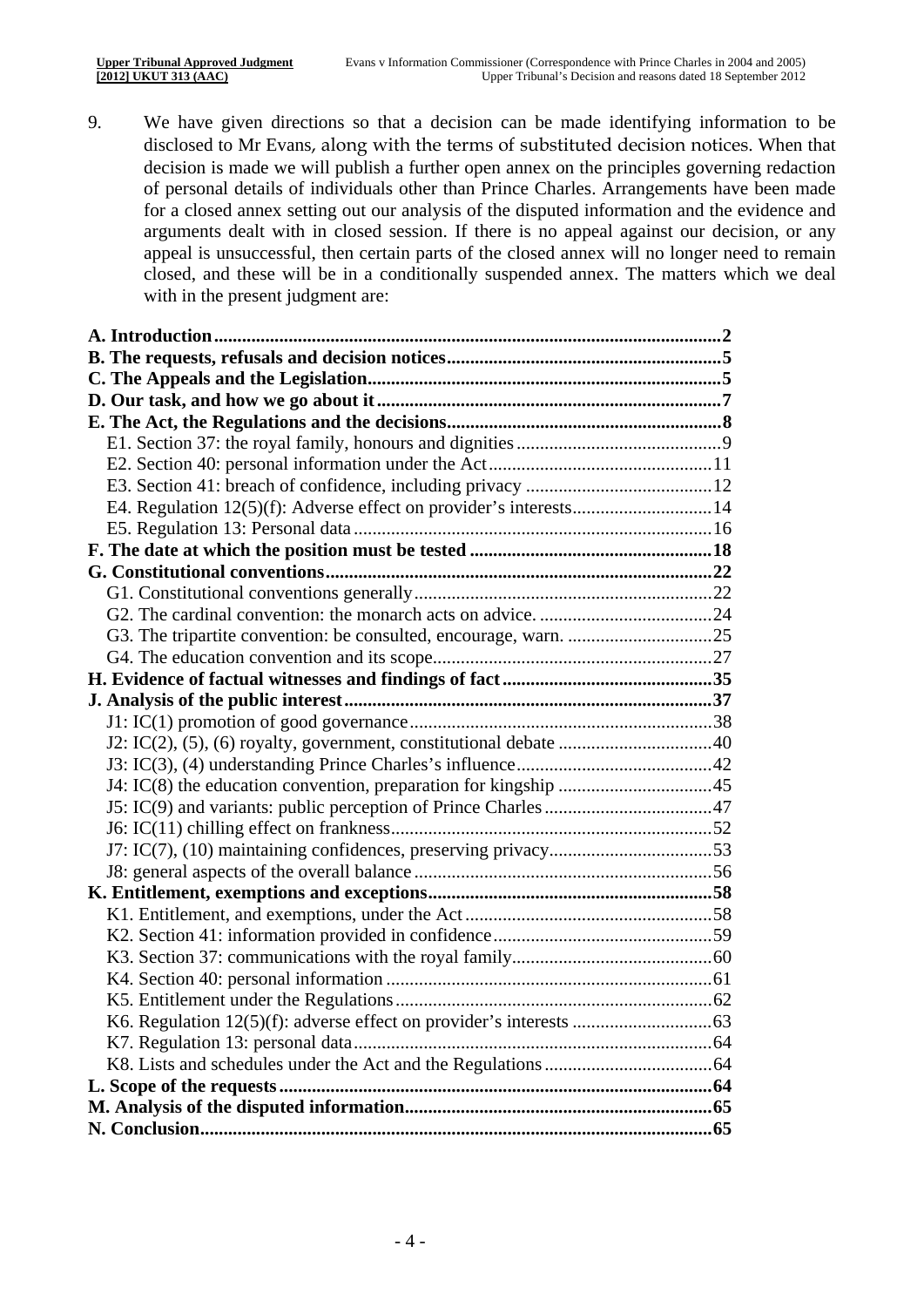## **B. The requests, refusals and decision notices**

10. Each request was made in April 2005, and concerned the period between 1 September 2004 and 1 April 2005 ("the request period"). Each request asked the relevant department, as regards the request period, for:

> (1) A list of all correspondence sent by Prince Charles to each minister in the department, identifying the recipient, sender, and date, for each item of correspondence.

> to Prince Charles: (2) A similar list of correspondence sent by each minister in the department

(3) Complete copies of each piece of correspondence listed;

(4) A schedule giving a brief description of each document relevant to the request, including the nature of the document, its date, and whether it was being released or not.

- 11. The Departments are identified in our explanatory guide at Open Annex 1 ("OA1"). A chronology of events is in Open Annex 2 ("OA2"). In summary, DEFRA informed Mr Evans that it had decided not to disclose the information requested, relying on regulatory provisions concerning environmental information in that regard. Other departments stated that they neither confirmed nor denied holding the information requested. In each case Mr Evans asked the department to reconsider. After an internal review each department maintained its initial stance, with DEFRA adding that as regards non-environmental information it neither confirmed nor denied holding the information requested.
- 12. Mr Evans complained to the Information Commissioner ("the Commissioner") about the way in which his request had been dealt with, and the Commissioner began an investigation. During that investigation the Departments re-examined the matter. Those which had not previously done so, and DEFRA to the extent that it had not previously done so, informed Mr Evans that they held information falling within the scope of his request. The Departments nevertheless refused to produce the correspondence sought, or the lists and schedules that had been requested.
- 13. The Commissioner issued separate decision notices for each department. Each decision notice held that the relevant department had been entitled to maintain its refusal, and gave reasons for so holding. Our account of those reasons is at section B of supplementary material in Open Annex 3 ("OA3"). It should be read only after reading section E of the present judgment.

## **C. The Appeals and the Legislation**

14. On 13 January 2010 Mr Evans appealed to the Information Tribunal, which registered the proceedings as seven appeals, comprising one appeal against each of the Commissioner's decision notices. On 18 January 2010 the functions of the Information Tribunal were transferred to the First-tier Tribunal. The appeals were similarly transferred. The appeals were further transferred on 13 September 2010 to the Upper Tribunal, a course with which the parties agreed. The Upper Tribunal has treated them as a single set of proceedings.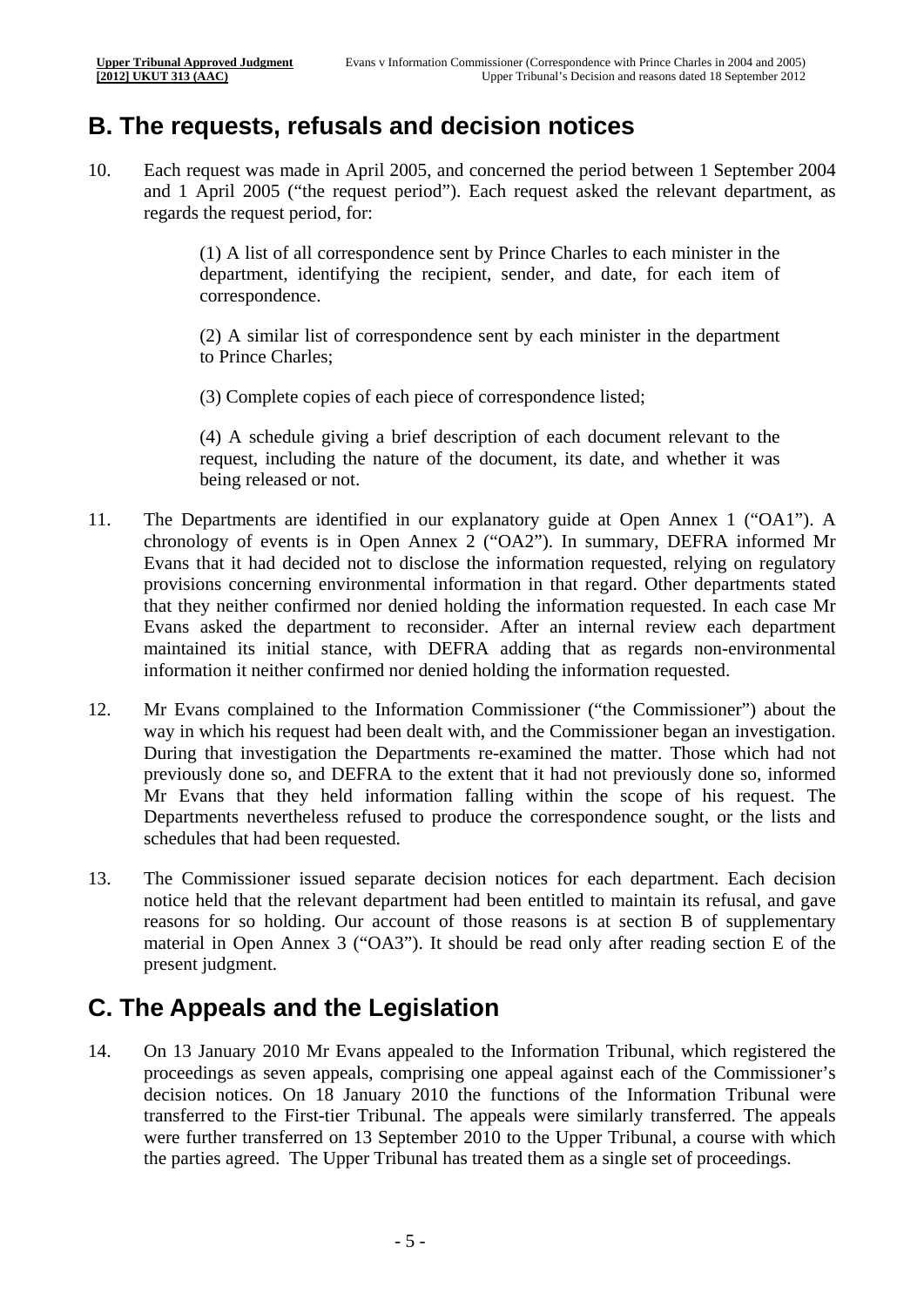- 15. Thus it is that the appeals have come before us. The parties to the appeals are Mr Evans as appellant, the Commissioner as respondent, and the Departments as additional parties. Prince Charles has not sought any formal participation in his own right in the appeals, on the basis that he is content to allow the Departments to represent his interests.
- 16. Cases concerning information rights are usually given priority by the First-tier Tribunal and the Upper Tribunal. The present case, however, concerns information about correspondence which took place some years ago. It raises complex questions which received initial attention from the Commissioner in 2005 and required more than 2 years intensive investigation and consideration by the Commissioner between February 2007 and December 2009. The parties have not sought any special direction as to urgency. It is nevertheless regrettable that the case has occupied the Upper Tribunal for two years. In large part this has been because at relevant stages we have found there to be a need for work that had not previously been envisaged. We are grateful to all concerned for bearing with us during the time that has been needed in order to deal with this matter.
- 17. Mr Evans relies on two linked legislative provisions which apply throughout the United Kingdom and have, since 1 January 2005, imposed obligations on public authorities to provide information. They are the Freedom of Information Act 2000 ("the Act") and the Environmental Information Regulations 2004 ("the Regulations"). In broad terms the position can be summarised in this way.
	- (1) The Act is a United Kingdom statute affecting named public authorities. It requires such a public authority to disclose information falling within the Act, but it also identifies exemptions which in particular circumstances have the effect that information need not be disclosed. Exemptions relevant to the present case are in sections 37 (communications with the royal family), 39 (environmental information), 40 (personal data) and 41 (information provided in confidence).
	- (2) The Regulations have their origin in the Aarhus Convention, adopted on 25 June 1998 at a meeting in Aarhus of the United Nations Economic Commission for Europe. It was signed by the UK and also by the European Community. The Aarhus Convention's first "pillar" concerns access to information. This part of the Aarhus Convention was reflected in Directive 2003/4/EC on public access to environmental information ("the Directive"), adopted by the European Parliament and the Council of the European Union on 28 January 2003. The Regulations were made under the European Communities Act 1972 in order to implement the Directive. They require a public authority to disclose environmental information falling within the Regulations, but they also identify exceptions which in particular circumstances have the effect that information need not be disclosed. An exception relevant to the present case is in regulation 12(5)(f) which arises in certain circumstances where disclosure of information would adversely affect the interests of the person who provided the information. Regulation 13 additionally prohibits disclosure in certain circumstances where an applicant seeks personal data concerning others.
	- (3) For convenience we shall use the term "exemption" to include the prohibition in regulation 13, the exceptions in regulation 12, and the exemptions under the Act.
- 18. Under each of these two legislative provisions a complainant may ask the Commissioner to decide whether a public authority has dealt with the request for information in the way that the legislative provision requires. If the Commissioner finds that there has been a relevant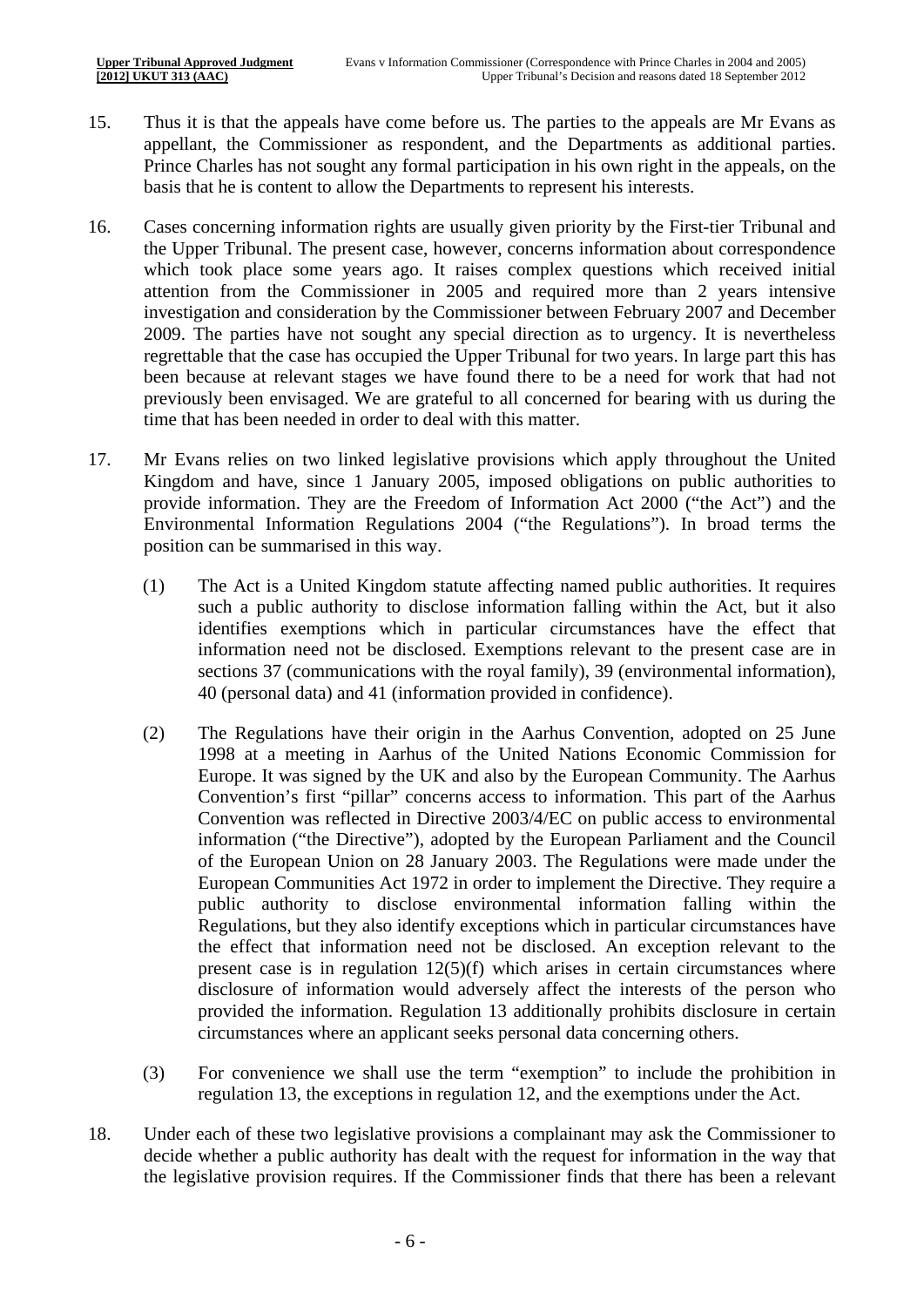failure to do so, the Commissioner's decision notice must set out the steps to be taken by the authority and the period within which those steps must be taken – a period which must not expire before the end of the period within which an appeal can be brought against the notice.

## **D. Our task, and how we go about it**

19. Our powers to determine appeals under the Act are set out in section 58. They apply with certain modifications for the purposes of the Regulations (see regulation 18). The modifications do not affect these appeals. Thus under both legislative provisions our task is defined in section 58 as follows:

58.— Determination of appeals.

(1) If on an appeal … the Tribunal considers—

(a) that the notice against which the appeal is brought is not in accordance with the law, or

(b) to the extent that the notice involved an exercise of discretion by the Commissioner, that he ought to have exercised his discretion differently,

the Tribunal shall allow the appeal or substitute such other notice as could have been served by the Commissioner; and in any other case the Tribunal shall dismiss the appeal.

(2) On such an appeal, the Tribunal may review any finding of fact on which the notice in question was based.

- 20. Mr Michael Fordham QC and Mr Aidan Eardley on behalf of Mr Evans used the convenient shorthand that under both the Act and the Regulations we must decide "whether the decisions of the Commissioner were right." No objection to this terminology was expressed by either Mr Timothy Pitt-Payne QC on behalf of the Commissioner or Mr Jonathan Swift QC and Mr Julian Milford on behalf of the Departments. This way of interpreting "in accordance with the law" in section  $58(1)(a)$  connotes a "fresh start" approach. Such an approach was adopted by Judge Jacobs in *Information Commissioner v Home Office* [2011] UKUT 17 (AAC) at paragraphs 57 to 60. We accept the parties' invitation to adopt this approach. The broad reasons why we consider the decisions of the Commissioner not to be right appear from what is set out in this judgment.
- 21. The skeleton argument for Mr Evans made 8 assertions of fact: (1) it is a matter of public record that Prince Charles holds and expresses strong views on

matters of public policy and corresponds with ministers about them;

(2) Prince Charles has repeatedly used public platforms to express his strongly held views; (3) the fact that Prince Charles corresponds regularly with ministers is well-documented and publicly admitted on Prince Charles's behalf as well as by some ministers or their advisers; (4) some of this advocacy correspondence has been published;

(5) Prince Charles's self-perceived role has been described on his behalf as representational, "drawing attention to issues on behalf of us all" and "representing views in danger of not being heard";

(6) the available materials indicate that Prince Charles has expressed strong views on matters of political controversy, including as to legislation being introduced;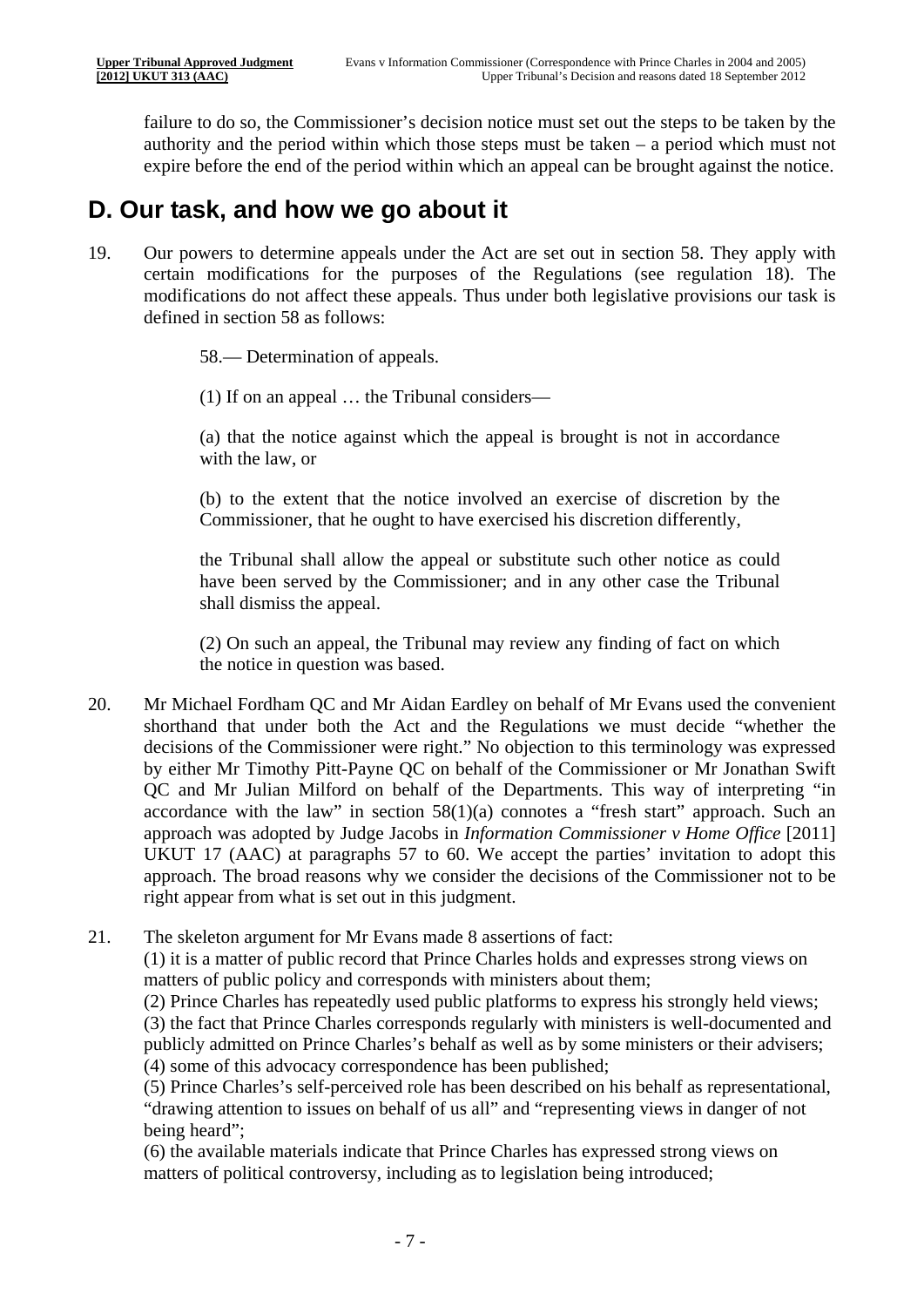(7) the high degree of publicity afforded to Prince Charles's dealings with government has not prevented his being educated in the ways and workings of government; (8) nor has [this high degree of publicity] deterred him from corresponding frankly with ministers.

- 22. We have been provided with extensive documentary evidence as well as written and oral witness evidence. This evidence has enabled us to make findings of fact which we have set out in our chronology of events at Open Annex 2. They include findings of fact about interactions between Prince Charles and central government. Some of these were public at the time. The remainder recorded in this open judgment (including those in Open Annex 2), while they were not public at the time, have become public since. The evidence included wider aspects of the role of Prince Charles in public life, among them his charitable activities, and the description of charitable and other activities in annual reviews published by Prince Charles from 2004 onwards and on the Clarence House website from 1998 onwards. We were provided with a detailed account of many of these matters, for the period up to mid-1994, in extracts from the biography written by Jonathan Dimbleby and published in November 1994. It is common ground that Prince Charles co-operated with the preparation of the biography and checked its factual accuracy – although it was Mr Dimbleby, not Prince Charles, who decided what went into the biography and how it should be portrayed. Other evidence provided to us includes information from the annual reviews and website mentioned above.
- 23. The proceedings before us included witness statements and oral evidence from two constitutional experts, Professor Adam Tomkins for Mr Evans and Professor Rodney Brazier for the Departments. They also included factual witness statements and oral evidence from Mr Evans himself and Mr Paul Richards in support of the appeal, and from Mr Alex Allan (now Sir Alex Allan) and Sir Stephen Lamport for the Departments. Additionally Sir Alex and Sir Stephen provided closed witness statements and gave oral evidence in closed session. All of these witnesses were, we are sure, doing their best to assist the tribunal in an honest and straightforward way.
- 24. We return in section H below to the assertions of fact made in the skeleton argument for Mr Evans.

## **E. The Act, the Regulations and the decisions**

- 25. The Act and the Regulations impose on relevant public authorities an obligation of disclosure. Under the Regulations the obligation is to make requested information available in certain forms or formats. Under the Act the obligation on the public authority is to state in writing whether it holds information of the description specified in a request ("the duty to confirm or deny"), and if that is the case, to communicate that information to the requester.
- 26. Within each legislative regime, however, there will be no entitlement to disclosure if any exemption (in the sense explained earlier) bars that entitlement. Thus if any one of the exemptions under the Act has the consequence that, in relation to particular information, no obligation of disclosure arises, then for the purposes of the Act there is no need to consider other exemptions – the position under the Act will be that the applicant has no entitlement to disclosure in relation to that information. A similar position applies as regards the Regulations.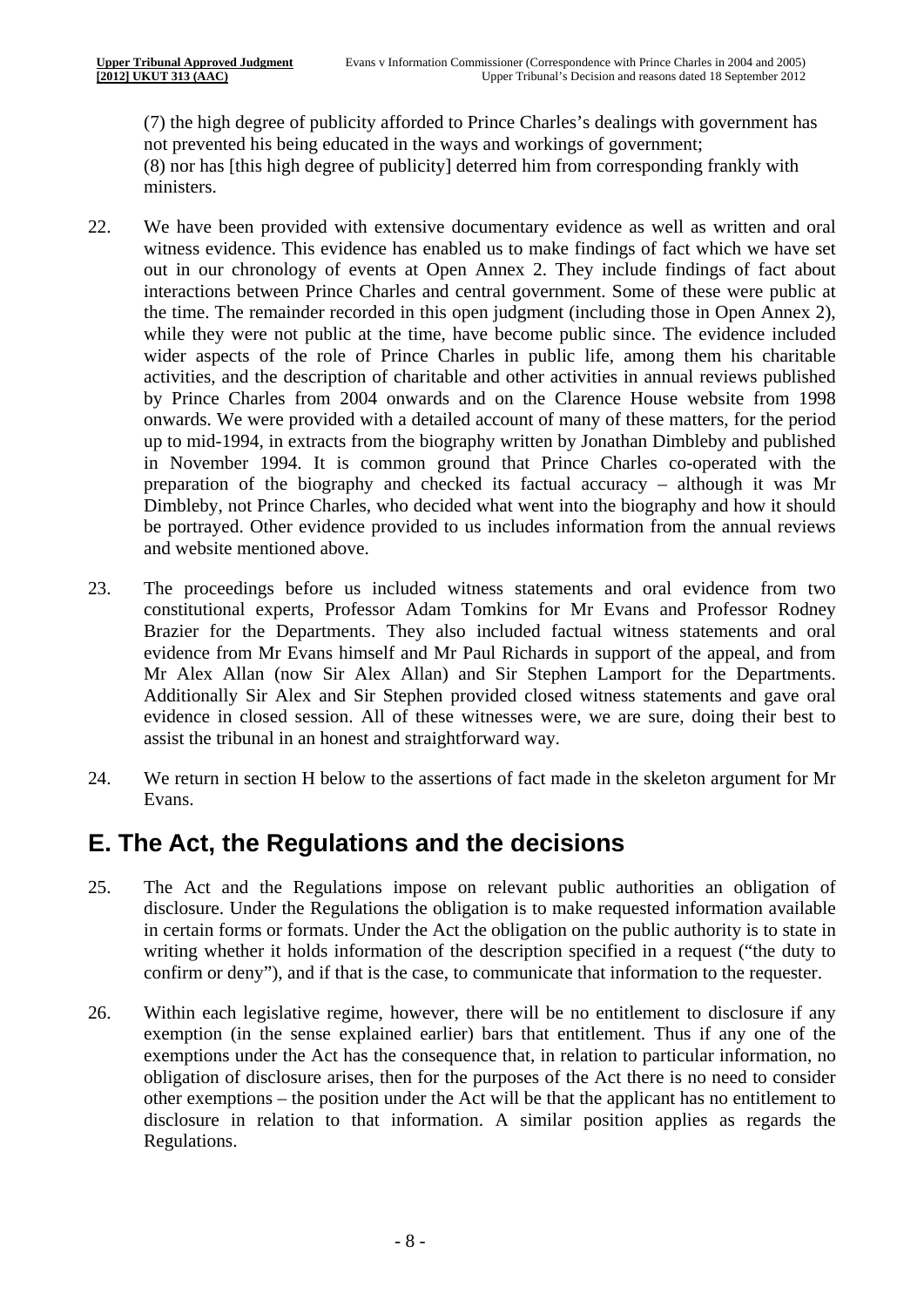- 27. Some of the exemptions in the Act are absolute, in the sense that if relevant material falls within the exemption that is an end of the matter. This is also the case for the prohibition in regulation 13(2), which is the relevant part of regulation 13 for the purposes of the present case. Other exemptions in the Act and the Regulations are qualified, in the sense that the exemption only has effect if in all the circumstances of the case the public interest in maintaining it outweighs the public interest in disclosure. It is common ground that if the public interests either way are evenly balanced then a qualified exemption will not have effect. As to the burden of proving that the public interest in maintaining it outweighs the public interest in disclosure, it is common ground that this lies on those who so assert. Accordingly in this case when the Departments urged the Commissioner to hold that a qualified exemption applied, it was for them to prove that the public interest in maintaining that exemption outweighed the public interest in disclosure. The position will be similar in the event that we issue a substituted decision notice dealing with a qualified exemption. In so far as the Commissioner and the Departments say that the substituted decision notice should hold that a qualified exemption has effect it is for them to prove that the public interest in maintaining that exemption outweighs the public interest in disclosure.
- 28. Below we set out key provisions of the Act and the Regulations. Our account of each relevant provision includes a summary of the Commissioner's conclusion on it as set out in the decision notices. A more detailed account of the decision notices is in section B of OA3.
- 29. All parties agree that if correspondence requested by Mr Evans is held by a department, then it will be "information" within the meaning of the Act. The question whether the correspondence requested by Mr Evans is "environmental information" requires an examination of the disputed information. The Commissioner and the Departments do not agree on the answer to that question. We deal with the issues arising in this regard in our closed and conditionally suspended annexes.
- 30. The Act and the Regulations are linked in the sense that section 39(1) gives an exemption under the Act for information which the public authority (a) is obliged by the Regulations to make available, or (b) would be obliged by the Regulations to make available were it not for an exemption in the Regulations. If the disputed information is environmental information, in the circumstances of the present case it will fall within one or other of (a) or (b). As section 39 is a qualified exemption, in theory the following outcome is possible: (i) information falls within the Regulations; (ii) it does not have to be disclosed under the Regulations because it is exempted under the Regulations; (iii) the information nevertheless has to be disclosed under the Act, because the public interest in maintaining the exemption under section 39 of the Act does not outweigh the public interest in disclosure. This possible outcome was not addressed in relevant decision notices. All parties agree that in the present case there is no realistic prospect of such an outcome. Accordingly we do not consider it further.

### *E1. Section 37: the royal family, honours and dignities*

31. One of the exemptions relied upon is in section 37. Until 19 January 2011 it stated:

37.— Communications with Her Majesty, etc. and honours.

(1) Information is exempt information if it relates to—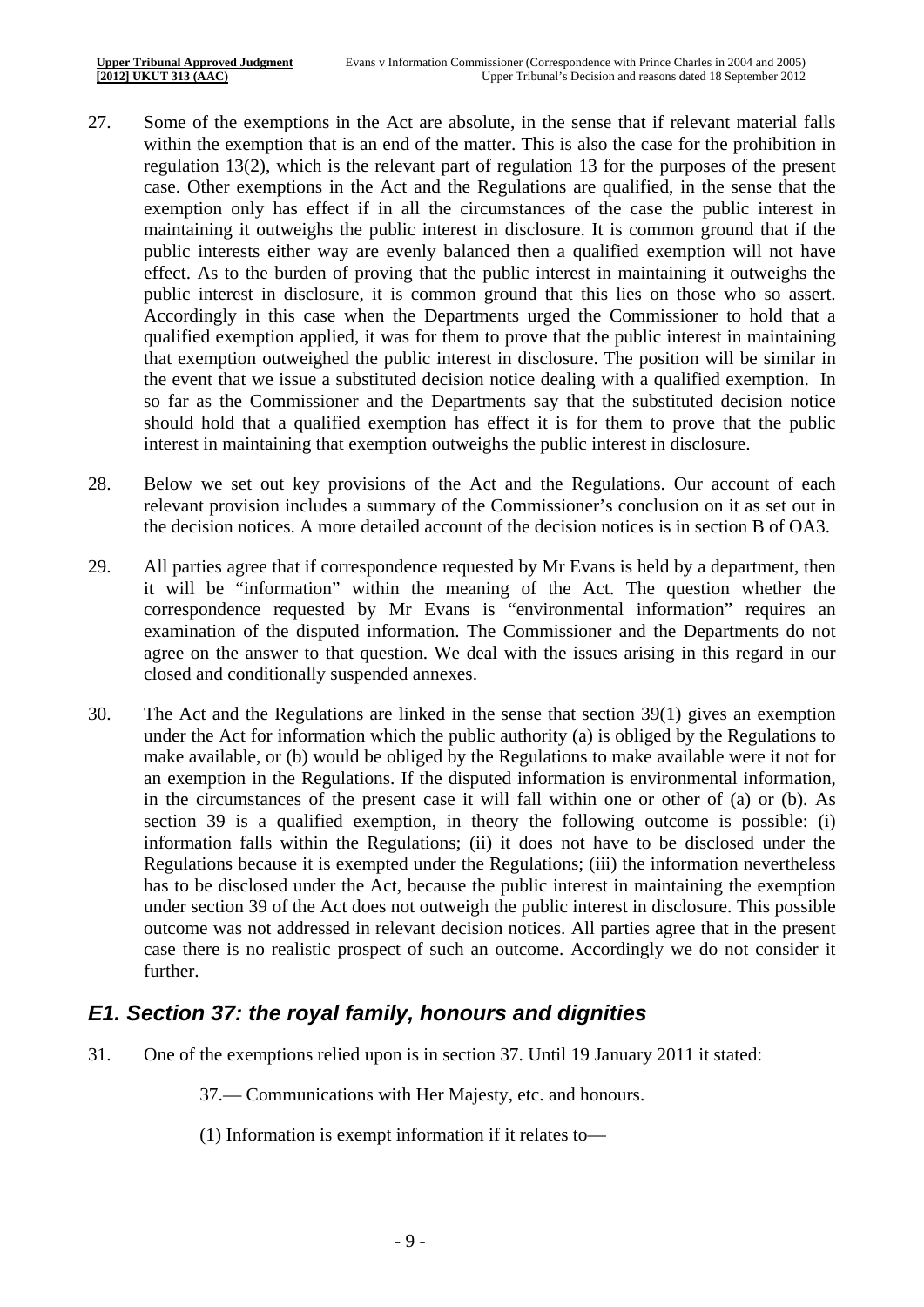(a) communications with Her Majesty, with other members of the Royal Family or the Royal Household, or

(b) the conferring by the Crown of any honour or dignity.

(2) The duty to confirm or deny does not arise in relation to information which is (or if it were held by the public authority would be) exempt information by virtue of subsection (1).

- 32. Until 19 January 2011 section 2 of the Act had the effect that this was a qualified exemption. As we explain in section F below, both section 2 and section 37 have been amended with effect from 19 January 2011. All parties in the present case agree, however, that for the purposes of the present case we must work by reference to those sections as they stood prior to that date.
- 33. Section 37 makes no mention of constitutional conventions. It is common ground that such conventions exist, that certain of them affect the monarch, that one of them affects the heir to the throne, and that if relevant information is the subject of a constitutional convention then this may be relevant to the public interest balance under section 2 of the Act. In particular it is common ground that the heir to the throne is entitled and bound by constitutional convention to be educated in the way and workings of government.
- 34. The Commissioner's detailed conclusions on the application of section 37 are set out in section B4 of OA3. In summary:
	- (1) While the Departments had asserted that all the disputed information fell within the constitutional convention that the heir to the throne should be educated in the way and workings of government, it could not be interpreted this widely. In particular it would not cover correspondence (if any) concerning Prince Charles's charitable work or information of a particularly personal nature.
	- (2) However, where the information fell within the Commissioner's definition of this convention, he accepted that there was a significant and weighty public interest in preserving the operation of this convention – and in not undermining it by disclosure. Moreover it was clearly in the public interest that  $-$  in order to protect his potential position as sovereign in a constitutional democracy – Prince Charles, either as heir to the throne or when monarch, should not be perceived to be politically biased. This argument was still relevant even when the information being withheld did not fall within the scope of the constitutional convention relating to the heir to the throne.
	- (3) The Commissioner also accepted that the public interest would be damaged by loss of frankness and candour in debate between Prince Charles and ministers and advice given by Prince Charles to ministers which would flow from the disclosure of information.
	- (4) Privacy considerations contained within section 37 should not be dismissed lightly. There was a clear public interest in protecting the dignity of the royal family so as to preserve their position and ability to fulfil their constitutional role as a unifying symbol for the nation. To the extent that disclosure of the withheld information would undermine Prince Charles's dignity by invasion of his privacy, the Commissioner accepted that this added further weight to maintaining the exemption.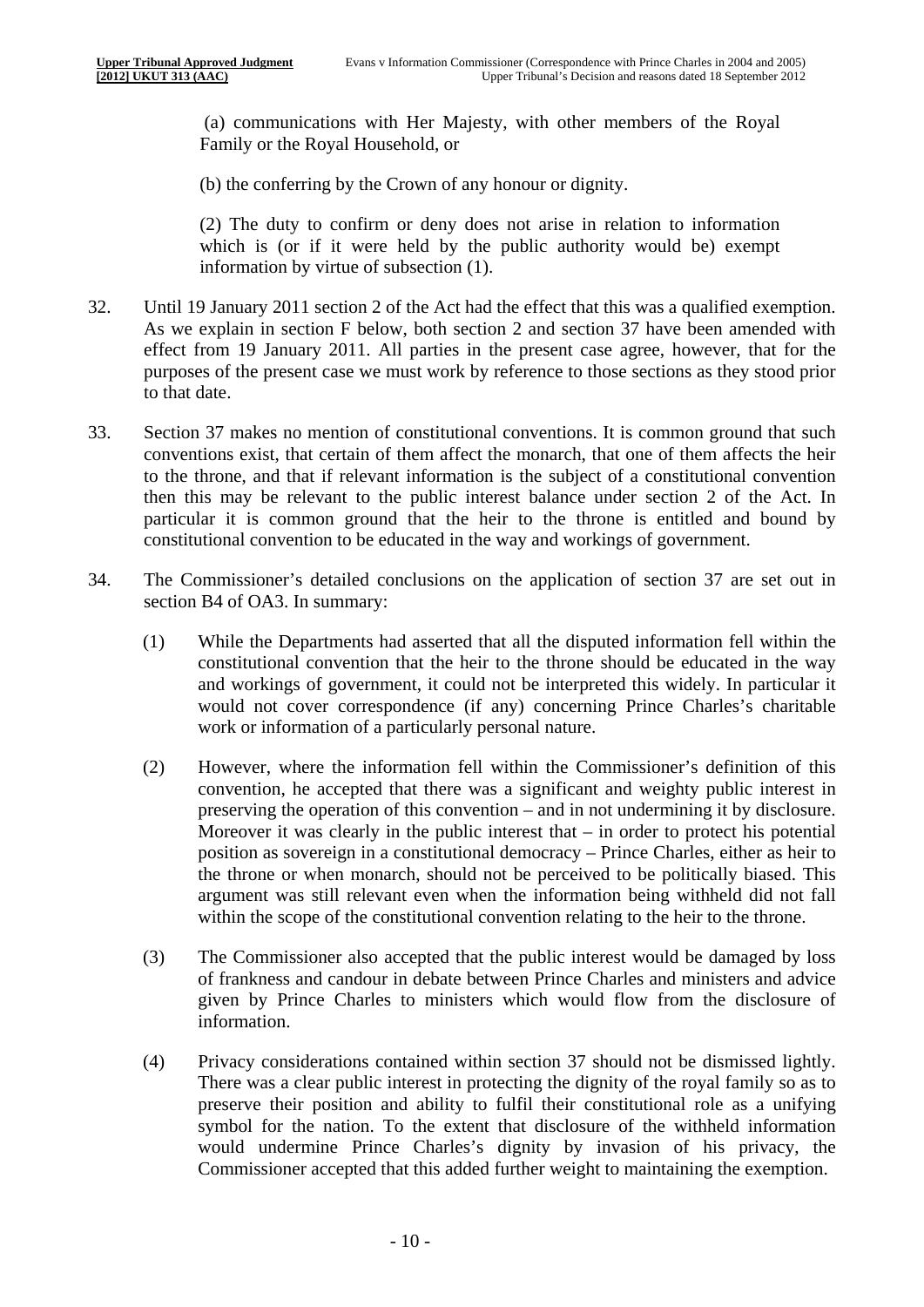(5) In these circumstances, even allowing for public interest considerations in favour of disclosure identified in relation to section 41 (see E3 below) the Commissioner believed that the public interest favoured maintaining the exemption.

#### *E2. Section 40: personal information under the Act*

35. Section 40 states:

40. - (1) Any information to which a request for information relates is exempt information if it constitutes personal data of which the applicant is the data subject.

(2) Any information to which a request for information relates is also exempt information if—

(a) it constitutes personal data which do not fall within subsection (1), and

(b) either the first or the second condition below is satisfied.

(3) The first condition is—

(a) in a case where the information falls within any of paragraphs (a) to (d) of the definition of "data" in section 1(1) of the Data Protection Act 1998, that the disclosure of the information to a member of the public otherwise than under this Act would contravene—

(i) any of the data protection principles, or

(ii) section 10 of that Act (right to prevent processing likely to cause damage or distress), and

(b) in any other case, that the disclosure of the information to a member of the public otherwise than under this Act would contravene any of the data protection principles if the exemptions in section 33A(1) of the Data Protection Act 1998 (which relate to manual data held by public authorities) were disregarded.

(4) The second condition is that by virtue of any provision of Part IV of the Data Protection Act 1998 the information is exempt from section  $7(1)(c)$  of that Act (data subject's right of access to personal data).

(5) The duty to confirm or deny—

(a) does not arise in relation to information which is (or if it were held by the public authority would be) exempt information by virtue of subsection (1), and

(b) does not arise in relation to other information if or to the extent that either—

(i) the giving to a member of the public of the confirmation or denial that would have to be given to comply with section  $1(1)(a)$  would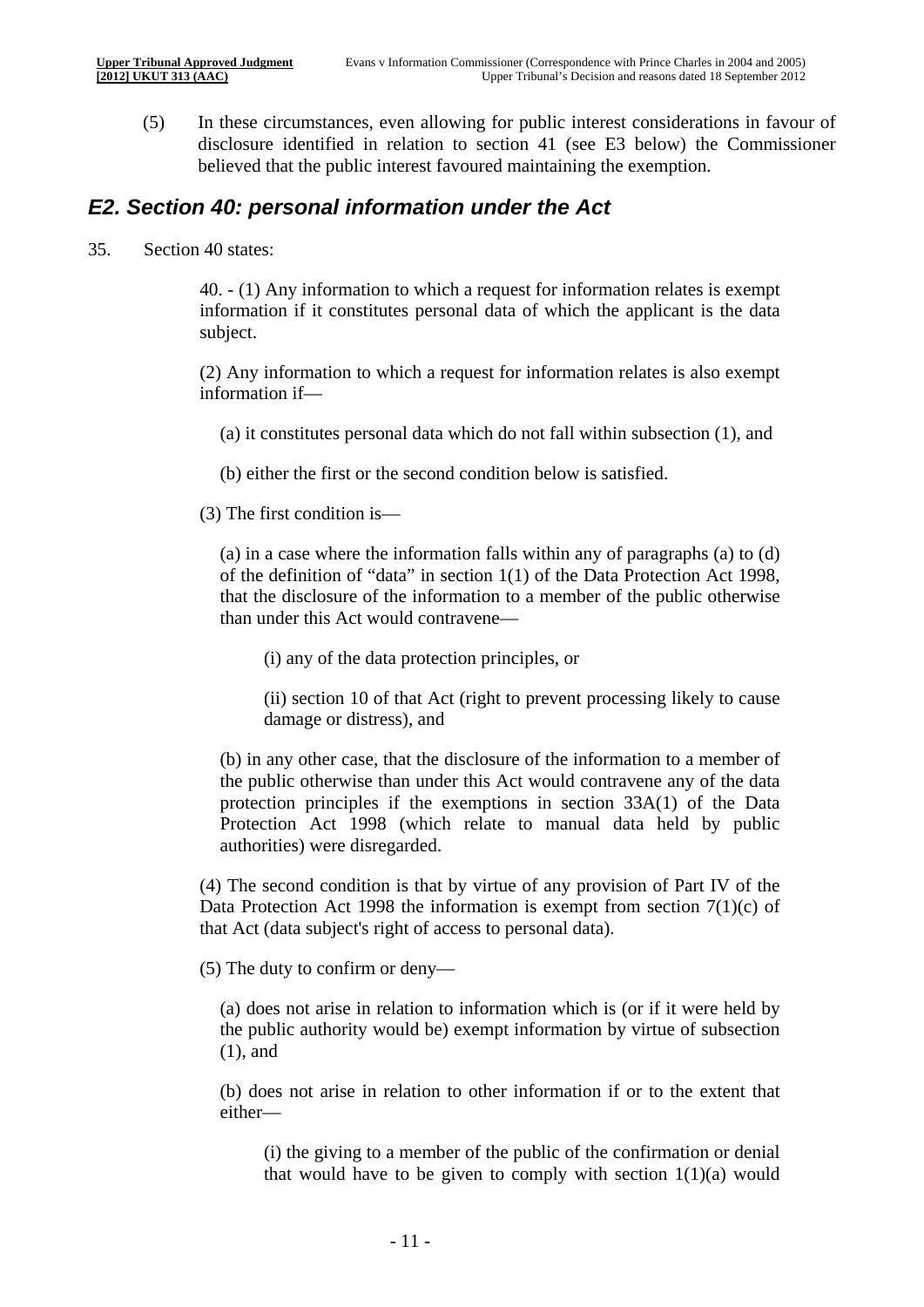(apart from this Act) contravene any of the data protection principles or section 10 of the Data Protection Act 1998 or would do so if the exemptions in section 33A(1) of that Act were disregarded, or

(ii) by virtue of any provision of Part IV of the Data Protection Act 1998 the information is exempt from section  $7(1)(a)$  of that Act (data subject's right to be informed whether personal data being processed).

(6) In determining for the purposes of this section whether anything done before 24th October 2007 would contravene any of the data protection principles, the exemptions in Part III of Schedule 8 to the Data Protection Act 1998 shall be disregarded.

(7) In this section—

"the data protection principles" means the principles set out in Part I of Schedule 1 to the Data Protection Act 1998, as read subject to Part II of that Schedule and section 27(1) of that Act;

"data subject" has the same meaning as in section 1(1) of that Act;

"personal data" has the same meaning as in section 1(1) of that Act.

36. Here and in relation to regulation 13, it is common ground that if the information requested includes personal data of which Prince Charles is the data subject, and either the first condition or the second condition applies, the Departments are prohibited from disclosing the personal data. The decision notices did not need to consider section 40, as they had already found the non-environmental disputed information exempt under sections 41 (as to part) and 37 (as to the remainder). Applying by analogy his reasoning on regulation 13 (see section E5 below), before us the Commissioner joined the Departments in contending that under section 40(3)(a) disclosure of the information to a member of the public otherwise than under the Act would contravene the first data protection principle in so far as it requires, among other things, that data be processed fairly.

#### *E3. Section 41: breach of confidence, including privacy*

37. Section 41 states:

 $41 - (1)$  Information is exempt information if –

(a) It was obtained by the public authority from any other person (including another public authority), and

(b) The disclosure of the information to the public (otherwise than under this Act) by the public authority holding it would constitute a breach of confidence actionable by that or any other person.

38. As mentioned earlier, section 41 is an absolute exemption. It is common ground that where section 41 arises there will nevertheless be a public interest balance. That balance does not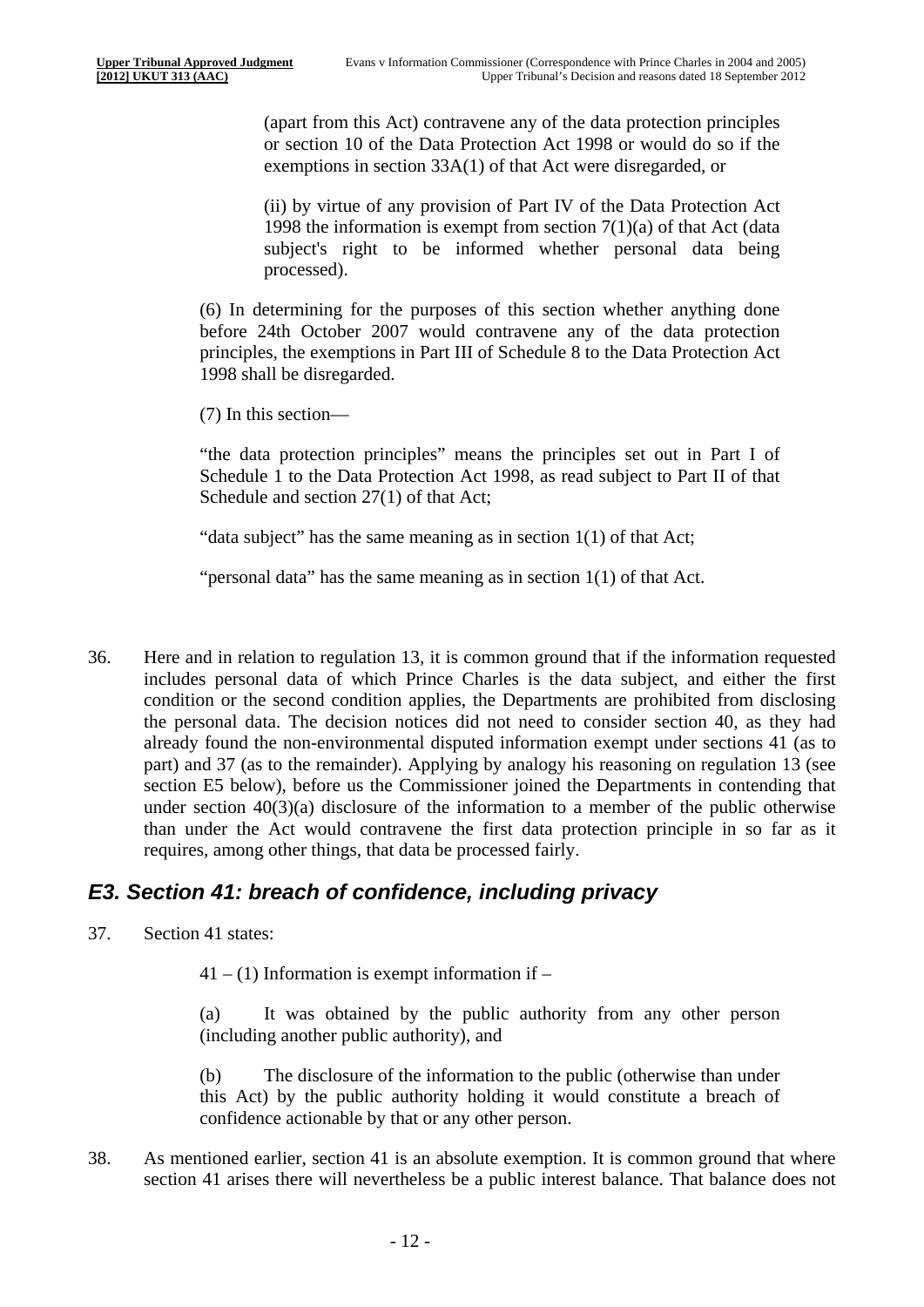arise under section 2. Instead, it arises because breach of confidence (which for these purposes includes a breach of privacy) will not be actionable if the defendant shows that the breach was justified in the public interest. There is a distinction here from qualified exemptions, for the burden lies on Mr Evans to show that the necessary breach is in the public interest.

- 39. The Commissioner's detailed conclusions on the application of section 41 are set out in sections B1 to B3 of OA3. In summary:
	- (1) The Commissioner accepted that correspondence sent to ministers by Prince Charles will fall within the words "obtained by the public authority from any other person" in section  $41(1)(a)$ .
	- (2) The Commissioner held that it is possible for correspondence which was created by the public authority and sent to Prince Charles to fall within those words, and that whether it does in any case will depend upon the content of the information which was communicated. In the present case some but not all of the correspondence from relevant ministers to Prince Charles fell within these words. As regards the remainder section 41 was not engaged.
	- (3) Turning to section  $41(1)(b)$ , the Commissioner dealt first with the question whether a cause of action arose in relation to confidentiality and privacy. He accepted that the constitutional convention that the heir to the throne should be educated in the way and workings of government meant that both Prince Charles, and those he corresponded with, will have had an explicit (and weighty) expectation that such communications would be confidential. While he did not accept that all correspondence fell within this constitutional convention, the public authority's position was that it did. He inferred from this that the individuals involved in exchanging this correspondence would have had a weighty and explicit expectation that such information will not be disclosed. As to privacy, the Commissioner gave a broad reading to article 8(1) of the European Convention on Human Rights (ECHR). On this basis he accepted that disclosure of the information would constitute an infringement of article 8(1) and would constitute an actionable breach of confidence.
	- (4) Such an action would not succeed, however, if a defendant established that the public interest balance lay in favour of disclosure. In conducting this balancing exercise as well as taking into account the protection afforded by article 8(1), consideration must also be given to article 10 ECHR. In that regard, however, Prince Charles's public and private lives could be said to be inextricably linked. Therefore for the purposes of this case, and the consideration of article 8, the Commissioner believed that he had to adopt the position that the information which is the focus of this case could be said to be more private in nature than public and thus a very strong set of public interest arguments would be needed to be cited in order for there to be a valid public interest defence. In favour of disclosure were public interest arguments underpinning the Act, namely: ensuring that public authorities are accountable for and transparent in their actions; furthering public debate; and improving confidence in decisions taken by public authorities. Furthermore, specific arguments relevant to this case in relation to Prince Charles's relationship with government ministers deserved to be given particular weight. These considerations, however, did not provide the exceptional set of public interest arguments that would be needed to justify disclosure.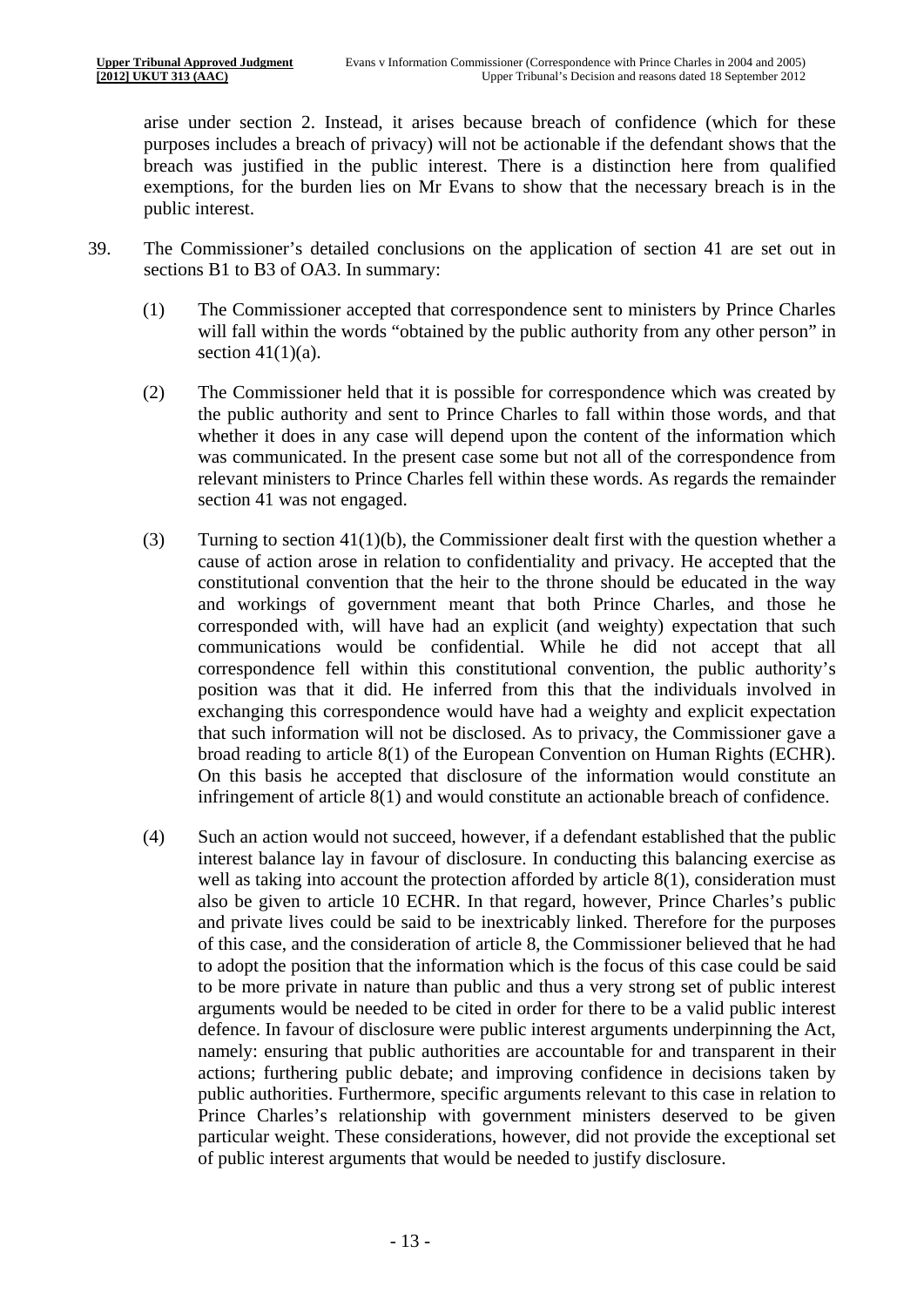### *E4. Regulation 12(5)(f): Adverse effect on provider's interests*

40. Regulation 12 provides:

(1) Subject to paragraphs (2), (3) and (9), a public authority may refuse to disclose environmental information requested if–

> (a) an exception to disclosure applies under paragraphs (4) or (5); and

> (b) in all the circumstances of the case, the public interest in maintaining the exception outweighs the public interest in disclosing the information.

(2) A public authority shall apply a presumption in favour of disclosure.

(3) To the extent that the information requested includes personal data of which the applicant is not the data subject, the personal data shall not be disclosed otherwise than in accordance with regulation 13.

(4) For the purposes of paragraph (1)(a), a public authority may refuse to disclose information to the extent that–

> (a) it does not hold that information when an applicant's request is received;

(b) the request for information is manifestly unreasonable;

(c) the request for information is formulated in too general a manner and the public authority has complied with regulation 9;

(d) the request relates to material which is still in the course of completion, to unfinished documents or to incomplete data; or

(e) the request involves the disclosure of internal communications.

(5) For the purposes of paragraph (1)(a), a public authority may refuse to disclose information to the extent that its disclosure would adversely affect–

(a) international relations, defence, national security or public safety;

(b) the course of justice, the ability of a person to receive a fair trial or the ability of a public authority to conduct an inquiry of a criminal or disciplinary nature;

(c) intellectual property rights;

(d) the confidentiality of the proceedings of that or any other public authority where such confidentiality is provided by law;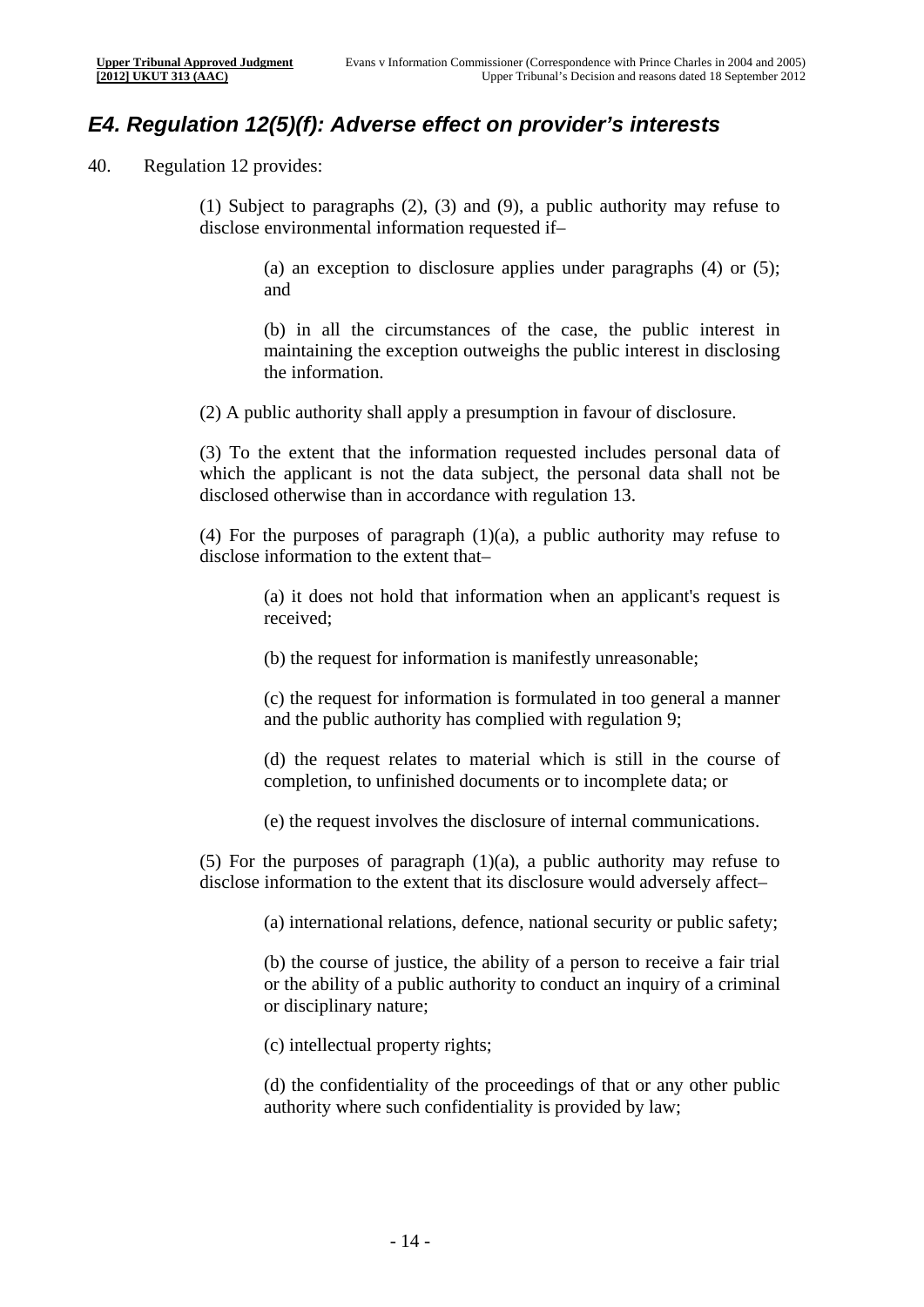(e) the confidentiality of commercial or industrial information where such confidentiality is provided by law to protect a legitimate economic interest;

(f) the interests of the person who provided the information where that person–

> (i) was not under, and could not have been put under, any legal obligation to supply it to that or any other public authority;

> (ii) did not supply it in circumstances such that that or any other public authority is entitled apart from these Regulations to disclose it; and

(iii) has not consented to its disclosure; or

(g) the protection of the environment to which the information relates.

(6) For the purposes of paragraph (1), a public authority may respond to a request by neither confirming nor denying whether such information exists and is held by the public authority, whether or not it holds such information, if that confirmation or denial would involve the disclosure of information which would adversely affect any of the interests referred to in paragraph  $(5)(a)$  and would not be in the public interest under paragraph  $(1)(b)$ .

(7) For the purposes of a response under paragraph (6), whether information exists and is held by the public authority is itself the disclosure of information.

(8) For the purposes of paragraph (4)(e), internal communications includes communications between government departments.

(9) To the extent that the environmental information to be disclosed relates to information on emissions, a public authority shall not be entitled to refuse to disclose that information under an exception referred to in paragraphs (5)(d) to (g).

(10) For the purposes of paragraphs  $(5)(b)$ , (d) and (f), references to a public authority shall include references to a Scottish public authority.

(11) Nothing in these Regulations shall authorise a refusal to make available any environmental information contained in or otherwise held with other information which is withheld by virtue of these Regulations unless it is not reasonably capable of being separated from the other information for the purpose of making available that information.

41. In the present case regulation 12 arises for consideration in this way. A Department may, under regulation 12(5)(f), refuse to disclose information to the extent that its disclosure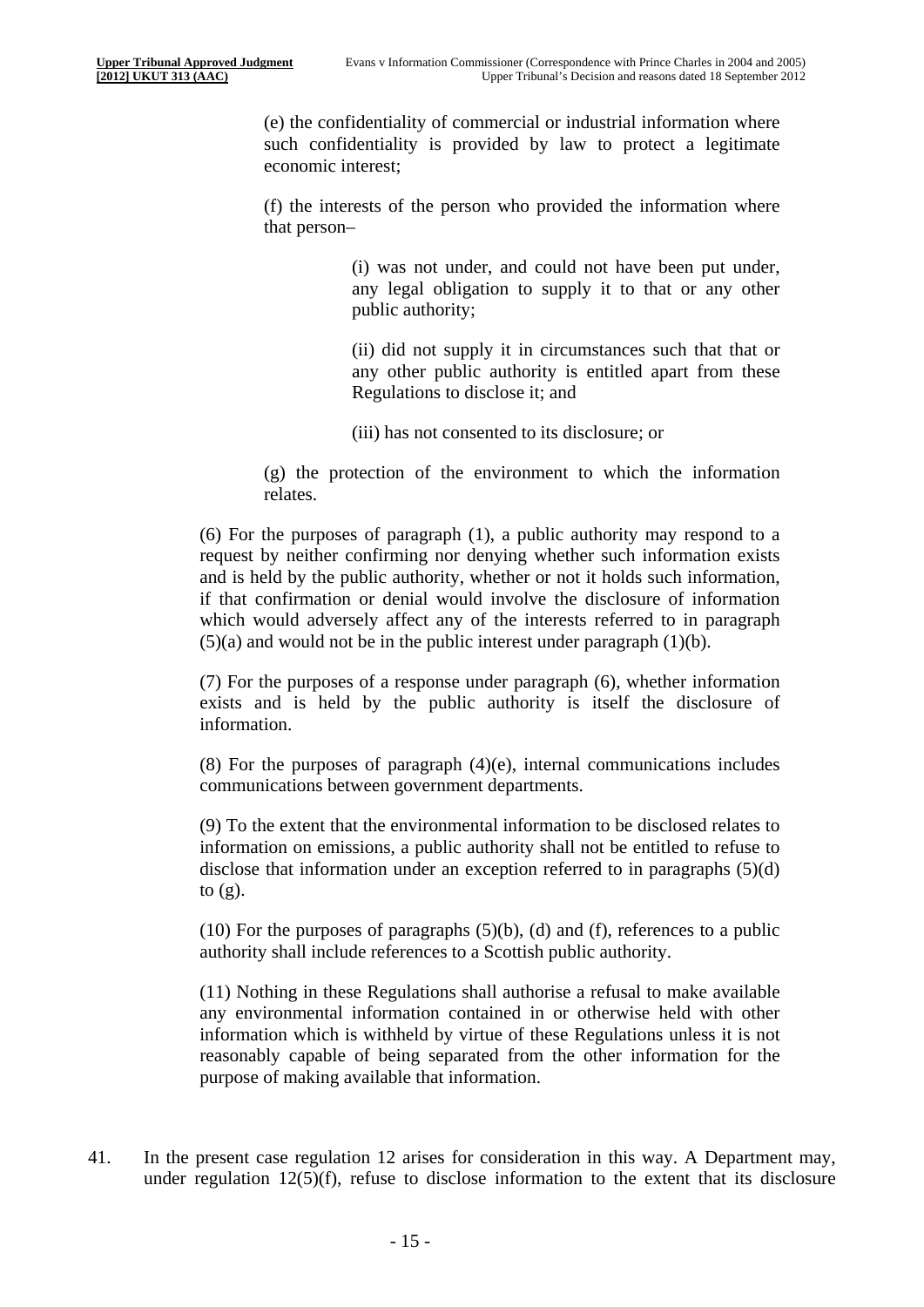would adversely affect the interests of the person who provided the information. Regulation  $12(5)(f)$  only applies if the conditions at (i), (ii) and (iii) are satisfied, but it is common ground that they will be satisfied if other requirements of regulation 12 are met.

- 42. The Commissioner's detailed conclusions on the application of regulation 12(5)(f) are set out in section B7 of OA3. In summary:
	- (1) As with section 41, correspondence sent to the public authority clearly falls within the scope of regulation 12(5)(f) because it was information 'provided' to it by a third party, i.e. Prince Charles. Again, as with section 41, the Commissioner accepted that correspondence sent by the public authority to Prince Charles could potentially fall within the scope of the regulation  $12(5)(f)$  if it sufficiently closely replicated the content of the information originally provided to it by Prince Charles.
	- (2) As regards information "provided" by Prince Charles, regulation 12(5)(f), was engaged: disclosure would adversely affect him for reasons similar to those discussed above in relation to the application of sections 41 and 37. In essence, if the information were disclosed this would adversely harm Prince Charles because not only would it undermine his political neutrality but it would also have a chilling effect on the way in which he corresponds with ministers and thus impinge upon the established constitutional convention. Moreover, disclosure would impinge upon Prince Charles's privacy.
	- (3) However this exception under the Regulations is qualified and therefore the Commissioner must consider the public interest test set out a regulation 12(1)(b). This test is effectively the same as the test set out in section 2 of the Act and states that information may only be withheld if the public interest in maintaining the exception outweighs the public interest in disclosing the information. Regulation 12(2) states explicitly that a public authority must apply a presumption in favour of disclosure.
	- (4) In the Commissioner's opinion the public interest arguments in favour of maintaining regulation 12(5)(f) in this case were very similar to the public interest arguments in favour of maintaining section  $37(1)(a)$ , as were those in favour of disclosure. He concluded that, for the reasons he gave in relation to section 37, the public interest in disclosing the withheld information was outweighed by the public interest in maintaining the exception under regulation 12(5)(f).

### *E5. Regulation 13: Personal data*

43. Regulation 13 provides:

(1) To the extent that the information requested includes personal data of which the applicant is not the data subject and as respects which either the first or second condition below is satisfied, a public authority shall not disclose the personal data.

- (2) The first condition is–
	- (a) in a case where the information falls within any of paragraphs (a) to (d) of the definition of "data" in section 1(1) of the Data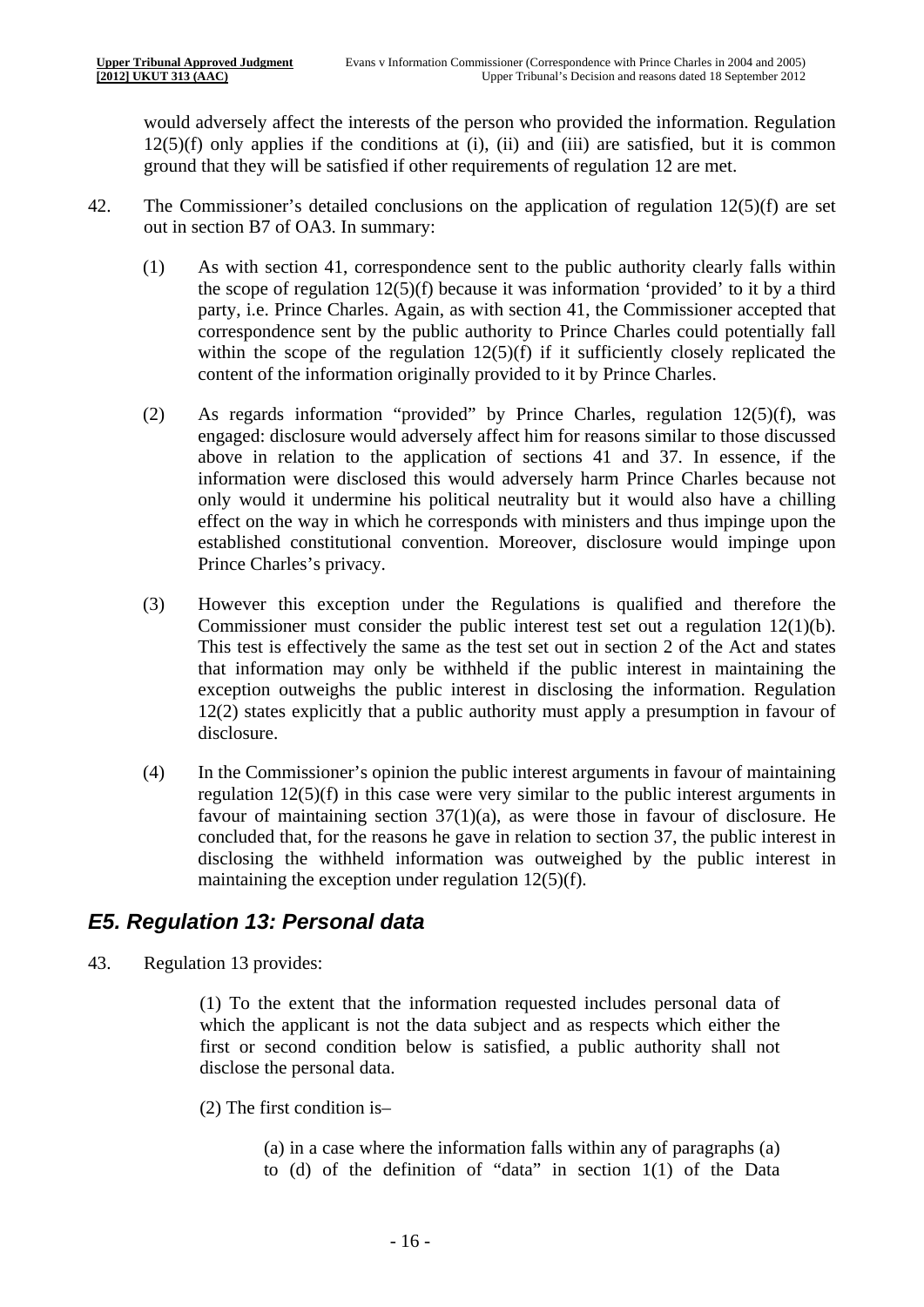Protection Act 1998, that the disclosure of the information to a member of the public otherwise than under these Regulations would contravene–

(i) any of the data protection principles; or

(ii) section 10 of that Act (right to prevent processing likely to cause damage or distress) and in all the circumstances of the case, the public interest in not disclosing the information outweighs the public interest in disclosing it; and

(b) in any other case, that the disclosure of the information to a member of the public otherwise than under these Regulations would contravene any of the data protection principles if the exemptions in section 33A(1) of the Data Protection Act 1998 (which relate to manual data held by public authorities) were disregarded.

(3) The second condition is that by virtue of any provision of Part IV of the Data Protection Act 1998 the information is exempt from section 7(1) of that Act and, in all the circumstances of the case, the public interest in not disclosing the information outweighs the public interest in disclosing it.

(4) In determining whether anything done before 24th October 2007 would contravene any of the data protection principles, the exemptions in Part III of Schedule 8 to the Data Protection Act 1998 shall be disregarded.

(5) For the purposes of this regulation a public authority may respond to a request by neither confirming nor denying whether such information exists and is held by the public authority, whether or not it holds such information, to the extent that–

> (a) the giving to a member of the public of the confirmation or denial would contravene any of the data protection principles or section 10 of the Data Protection Act 1998 or would do so if the exemptions in section 33A(1) of that Act were disregarded; or

> (b) by virtue of any provision of Part IV of the Data Protection Act 1998, the information is exempt from section 7(1)(a) of that Act.

- 44. As noted above when discussing section 40, it is common ground that if the information requested includes personal data of which Prince Charles is the data subject, and either the first condition or the second condition applies, the Departments are prohibited from disclosing the personal data.
- 45. The Commissioner's detailed conclusions on the application of regulation 13 are set out in section B8 of OA3. In summary:
	- (1) Under the first data protection principle disclosure must not be unfair. In assessing whether disclosure of personal data would be unfair the Commissioner takes into account damage or distress which the individual would suffer if the information was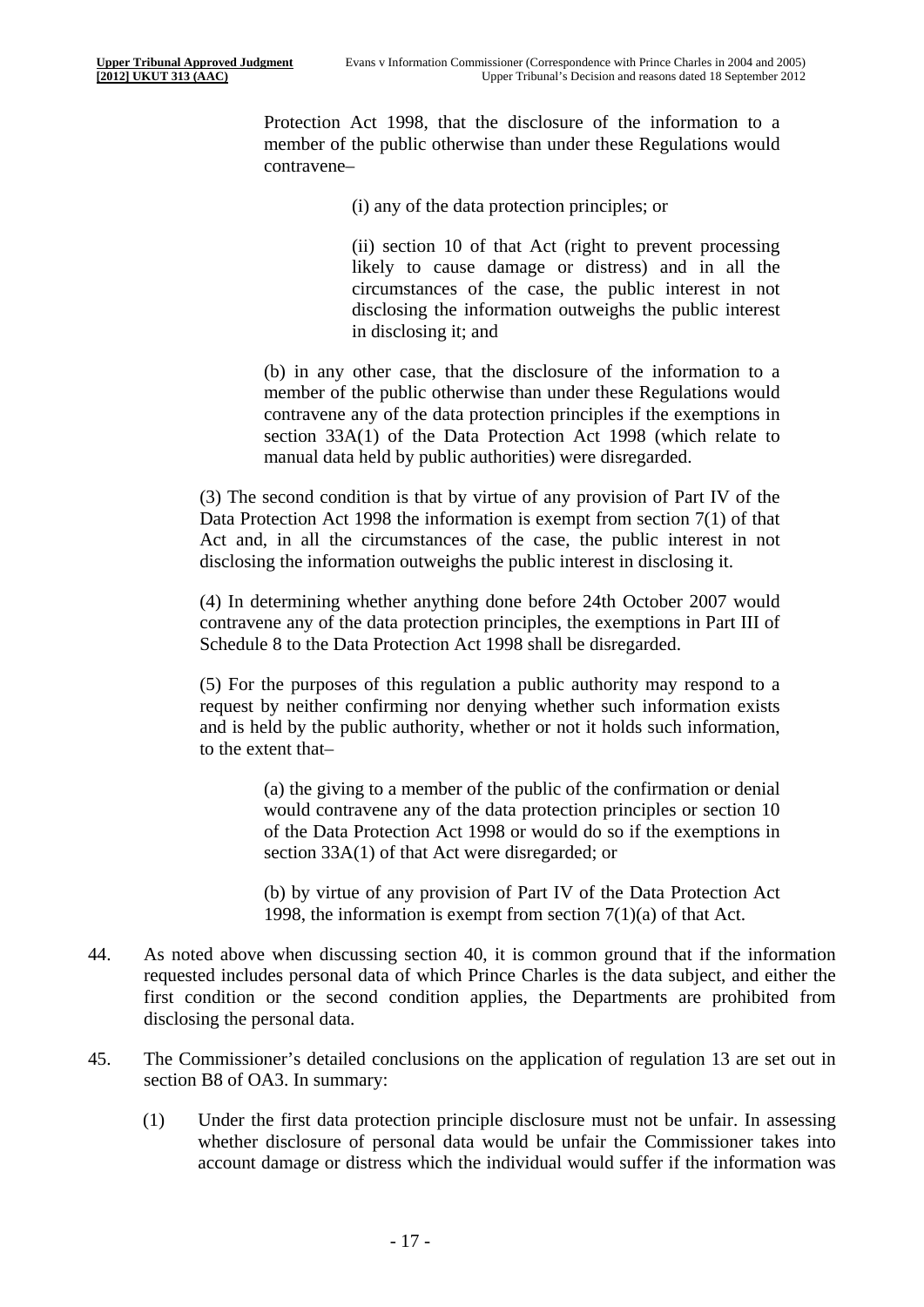disclosed, and the reasonable expectations of the individual in terms of what would happen to their personal data.

- (2) Disclosure of the correspondence had the potential to harm Prince Charles by impacting on his position of political neutrality and thus his ability to carry out his public duties both as heir to the throne and when he becomes monarch. Furthermore, it could harm his privacy and dignity as protected by article 8 ECHR.
- (3) With regard to the reasonable expectations of Prince Charles, for the reasons given in relation to section  $41(1)(b)$ , the Commissioner accepted that the correspondence which is the focus of this case was clearly exchanged on the basis that all parties believed that it should be kept private. Accordingly the public authority had not created an unrealistic or unreasonable expectation under which Prince Charles might assume his personal data will not be disclosed.
- (4) Consequently, in light of these weighty expectations and the likely impact on Prince Charles if the correspondence were disclosed, the Commissioner accepted that disclosure would be unfair. It followed that the public authority could rely on regulation 13(1) to withhold any environmental information which was not exempt under regulation 12(5)(f).

### **F. The date at which the position must be tested**

- 46. The decision notices made no express reference to the date to be used as a reference point when determining whether a public authority has complied with its obligations in respect of an information request. As noted in section B above, during the Commissioner's investigation the Departments re-examined earlier decisions that they should neither confirm nor deny holding the requested information. In that regard their letters said that the Departments "now believe" that the balance of public interest was in favour of confirming that information was held. The letters did not assert that there had in the interim been a change in that balance. Equally, when asserting that the balance of public interest lay in not providing the correspondence sought, the Departments, although they gave the impression that they were considering the matter as at the time of the letter, did not identify any particular date by reference to which the balance was to be struck.
- 47. As noted in sections A and E1 above, legislative amendments took effect on 19 January 2011. On that date paragraph 3 of Schedule 7 to the Constitutional Reform and Governance Act 2010 ("CRAG 2010") came into force, and two relevant changes were made. First, section 37 was amended so that what it had said prior to that date (see section E1 above) was altered to read:

37.— Communications with Her Majesty, etc. and honours.

(1) Information is exempt information if it relates to—

(a) communications with the Sovereign,

(aa) communications with the heir to, or the person who is for the time being second in line of succession to, the Throne,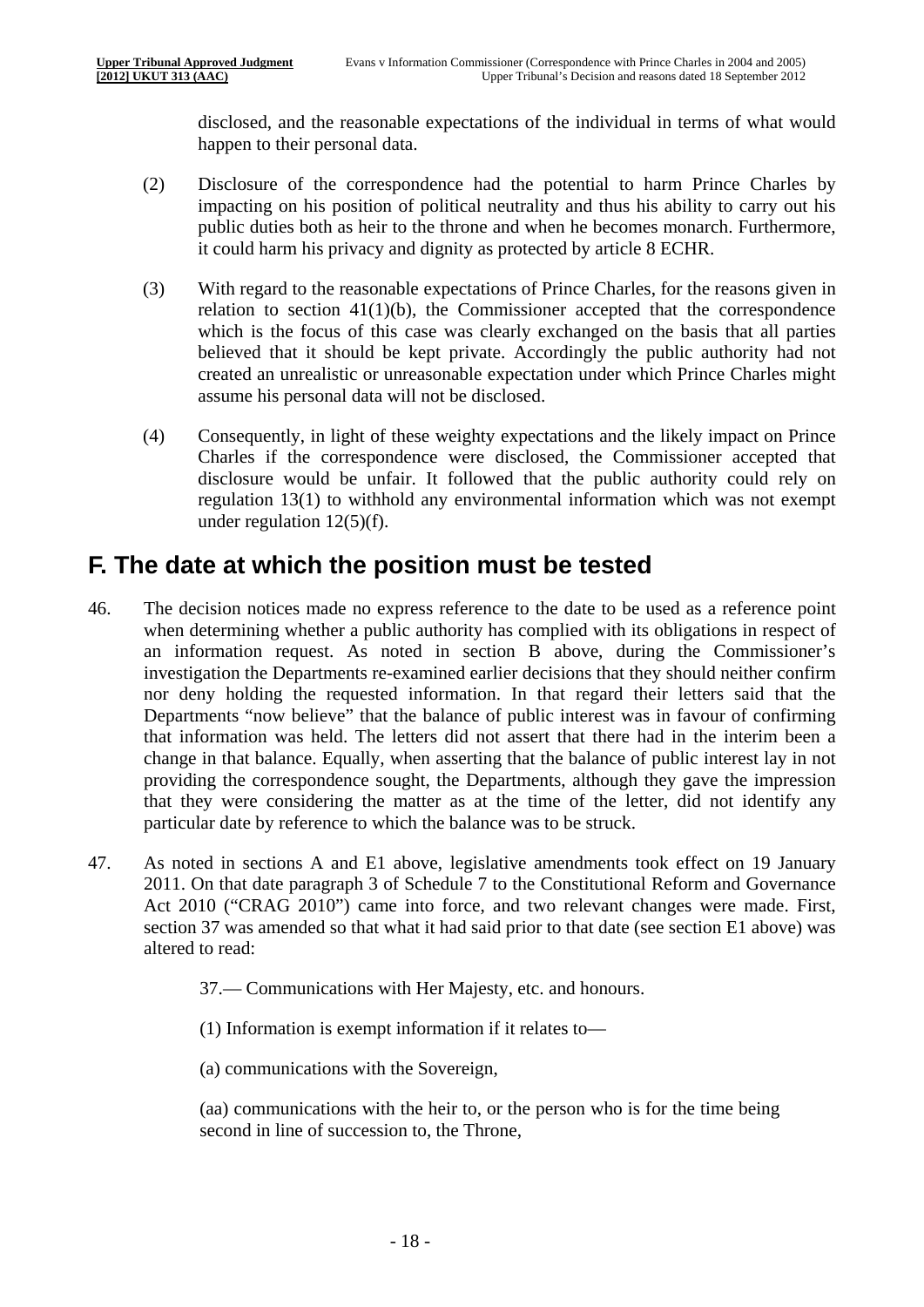(ab) communications with a person who has subsequently acceded to the Throne or become heir to, or second in line to, the Throne,

(ac) communications with other members of the Royal Family (other than communications which fall within any of paragraphs (a) to (ab) because they are made or received on behalf of a person falling within any of those paragraphs), and

(ad) communications with the Royal Household (other than communications which fall within any of paragraphs (a) to (ac) because they are made or received on behalf of a person falling within any of those paragraphs), or

(b) the conferring by the Crown of any honour or dignity.

(2) The duty to confirm or deny does not arise in relation to information which is (or if it were held by the public authority would be) exempt information by virtue of subsection (1).

- 48. Second, section 2 was amended. Previously all information falling within section 37 had the status of qualified exemption only. With effect from 19 January 2011 section 2 was altered so that as regards section 37 it conferred the status of absolute exemption on the exemptions in paragraphs (a) to (ab) of subsection (1), and on the exemption in subsection (2) so far as relating to those paragraphs.
- 49. These changes in the law mean that if Mr Evans's requests had been received on or after 19 January 2011 then an absolute exemption would have applied under the Act. Under the new section 37(1)(aa) and the new section 2 no public authority will be required by the Act to provide information relating to Prince Charles at a time when he was heir to the throne. However they do not have that effect in the present case, for when the changes were made the relevant commencement order (the Constitutional Reform and Governance Act 2010 (Commencement No. 4 and Saving Provision) Order, SI 2011 No. 46) provided in article 4:

4. Saving

The 2000 Act continues to apply as it applied immediately before 19th January 2011 in respect of any request for information received by a public authority before that date.

- 50. There has been no corresponding change to the Regulations. An interesting question may arise for the future as to whether, when the Regulations are applied to a particular case, the change in legislative policy under the Act may be relevant – for example as regards the public interest balance. It is unnecessary for us to express any view on that question and we do not do so.
- 51. Shortly after CRAG 2010 was enacted the First-tier Tribunal raised questions with the parties which included:

... when considering the … Act's public interest test, is the [tribunal] bound to conclude that the 2010 Act sets out what Parliament considers to be in the public interest, with the consequence that while the law has not altered and the legal test remains that which applied at the time the requests under the … Act were made,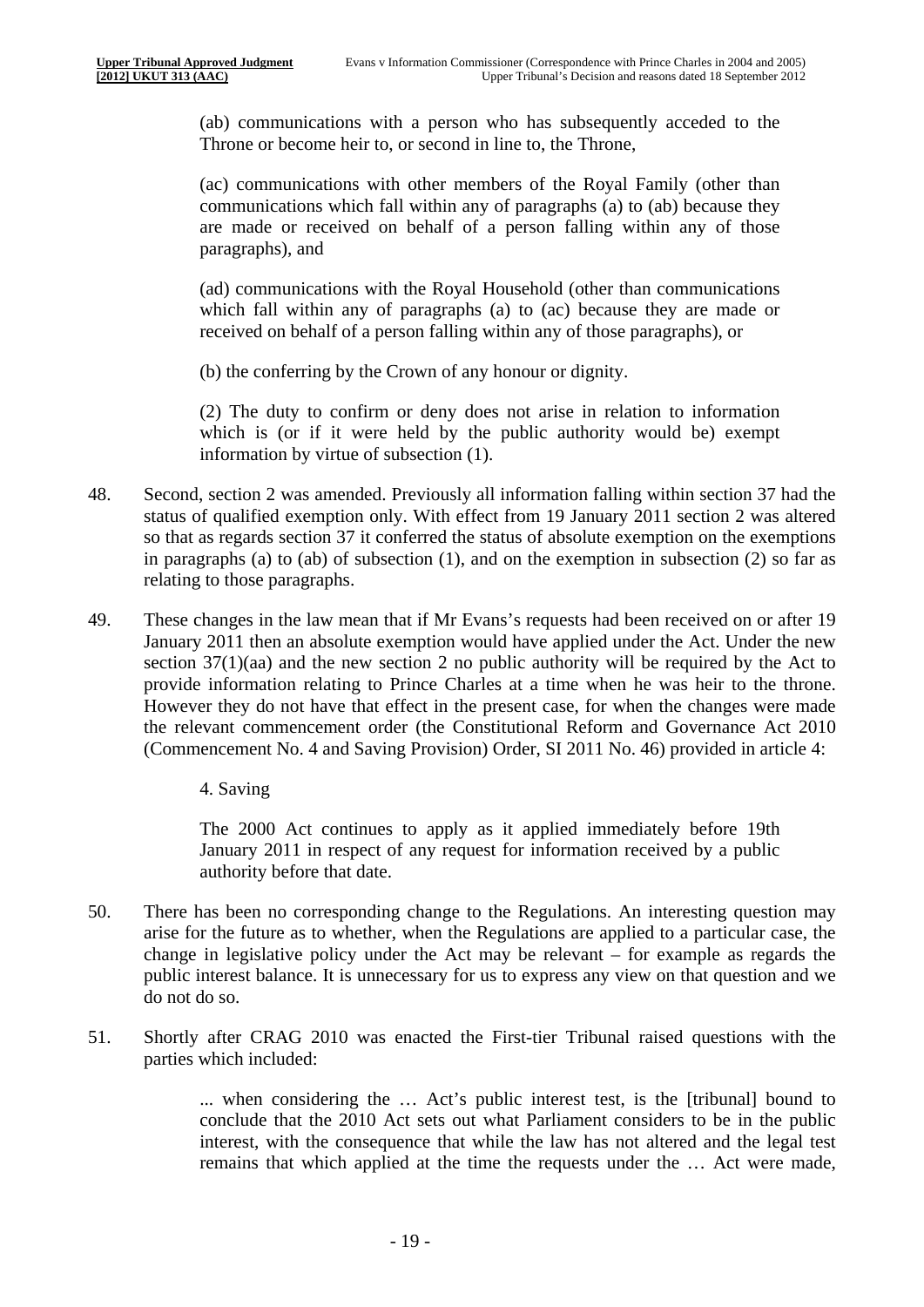there is no longer any room for a view that the disclosure sought by the appellant would be in the public interest.

52. The response of the Commissioner was:

... this appeal should be dealt with by reference to the provisions of FOIA that were in force at the time of the request...

The amendments that have subsequently been made under the 2010 Act should not ... affect the assessment of the public interest by the Tribunal.

- 53. By contrast, however, the notice of appearance for the Departments said that "even before [the CRAG 2010] amendments have come into force, the fact that Parliament has seen fit to provide for such an absolute exemption is a powerful argument against disclosure." They cited from what had been said in Parliament in that regard.
- 54. The matter was dealt with in the Departments' skeleton argument at paragraph 10:

… When the amendments made by CRAG to FOIA come into force, they will provide for an absolute exemption from disclosure both for communications with the Sovereign, and communications with the Heir to the Throne, or the person who is second in line of succession to, the Throne. Promoting CRAG in the House of Commons, the Secretary of State for Justice (Mr. Straw) stated that the amendments filled lacunae in FOIA for which he took responsibility as the minister who had originally steered FOIA through the House of Commons: i.e. FOIA as originally enacted did not properly acknowledge the fundamental public interest in maintaining the confidentiality of such communications. The Appellant does not suggest that the amendments made by CRAG have any retrospective effect for these appeals as a matter of law. However, those amendments emphasise the strong public interest that already exists in maintaining the confidentiality of the correspondence at issue, as they underline the importance that has always been attached to protecting the political neutrality of the Monarchy, and the effective operation of the various constitutional conventions, including the convention that is primarily in play in this appeal.

- 55. To this extent only did the question of a reference date feature in the submissions prior to and at the first stage of the hearings. We were presented with evidence which included quite recent material. The skeleton argument for Mr Evans placed reliance on it – referring, for example, to comments made by parliamentarians on the Commissioner's decisions in the present case. No suggestion was made that we should impose a cut-off date so as to exclude from our consideration parts of that material other than the CRAG 2010 amendments.
- 56. Our initial view was that the reference date would be no later than the date of what we saw as the "final response" of the department in question – namely, as regards each department, the dates in March and April 2009 on which they had advised Mr Evans that they had reconsidered the matter and told him the outcome of that reconsideration. We raised this with the parties at a later hearing. Section F of OA3 sets out a more detailed explanation of what transpired. For present purposes we simply note that the parties reached an agreed position at that hearing. This was that, for the purposes of our task in deciding whether the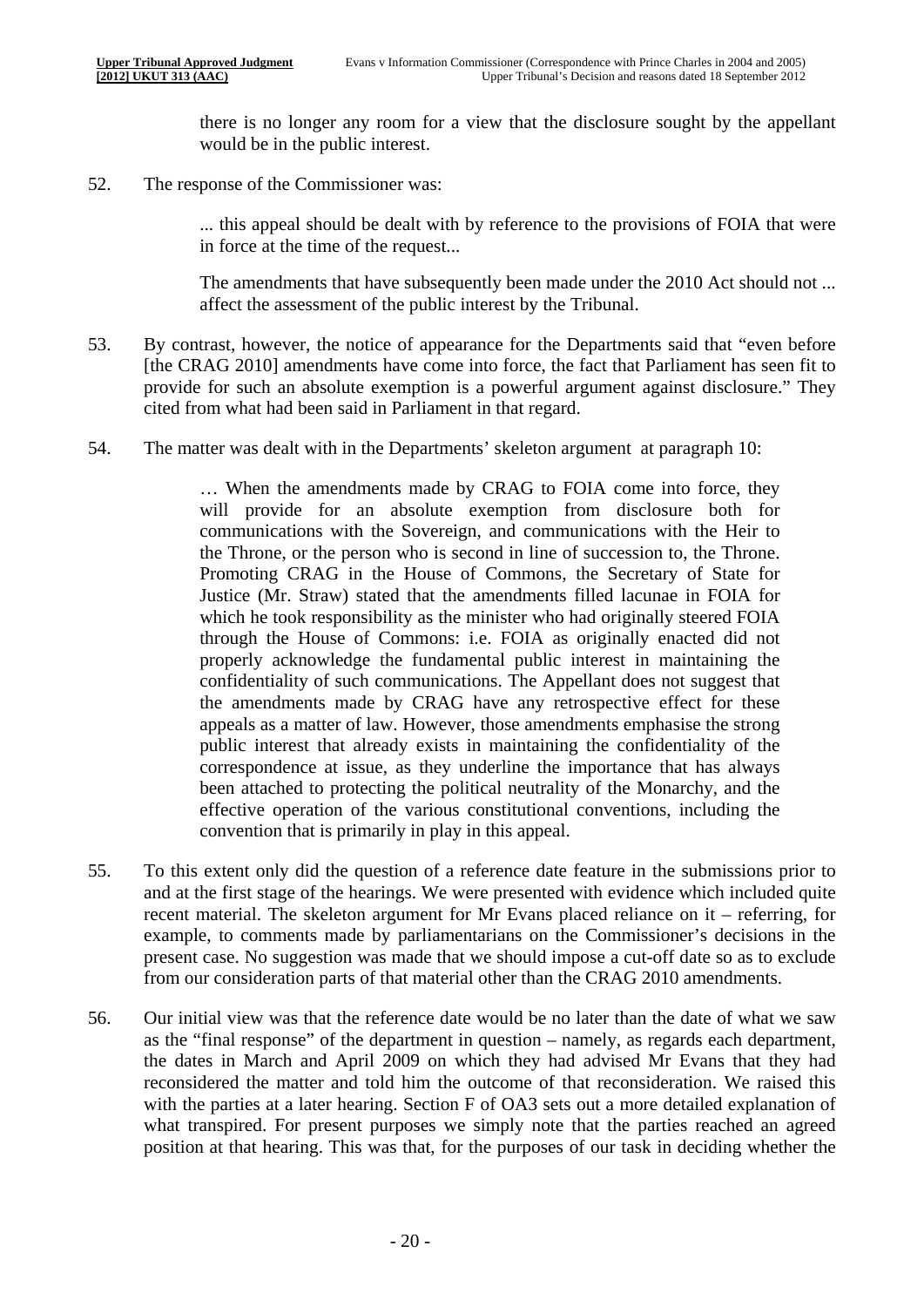decision notices are or are not in accordance with the law, no party suggested that there was any relevant circumstance arising after the final response.

- 57. In the course of our deliberations we concluded that it would be useful to produce a chronology of the evidence. None had been provided to us in the course of the hearings. When we produced our draft chronology we sent it to the parties and asked whether they wished to make further submissions, including as to the reference date. Mr Evans contended that the assessment of the test for disclosure, including the public interest balance, should be approached by reference to the position as at a particular date for each Department, namely 40 days after Mr Evans requested an internal review. The dates thus arrived at would be 30 June 2005 for NIO, 29 July 2005 for DH and the Cabinet Office, 21 November 2005 for DEFRA, 27 February 2006 for DCSF, and 28 February 2006 for DBIS and DCMS. The Commissioner and the Departments agreed that in each case the latest reference date would be one determined in accordance with this approach.
- 58. On this basis there is now agreement that the reference date cannot be later than 28 February 2006. We recognise that in some circumstances it is permissible to have regard to lateroccurring matters if they cast light on the circumstances at the reference date. Accordingly in our chronology of events at Open Annex 2 we have included events after 28 February 2006 where they may arguably shed light on the position prior to that date.
- 59. We return to the Departments' reliance on the CRAG 2010 amendments, and what was said about them, as emphasising the strong public interest that already existed in maintaining the confidentiality of the correspondence at issue, as they "underline the importance that has always been attached to protecting the political neutrality of the monarchy, and the effective operation of the various constitutional conventions." Mr Swift explained orally that the Departments in this regard relied on the principle that the tribunal can take into account later matters if they cast light on the balance of public interest at the time by reference to which the question fell to be decided.
- 60. We consider that Mr Swift was right to confine reliance on the CRAG 2010 amendments in this way. Indeed if we were entitled to take account of those amendments generally, then arguments under the Act about a chilling effect on frankness affecting the public interest balance would fall away. It could hardly be suggested that disclosure under a previous version of the Act would have a chilling effect on frankness in future correspondence, when future correspondence would, so far as the Act is concerned, benefit from an absolute exemption.
- 61. In our view the CRAG 2010 amendments, and what was said in support of them, are concerned with a change of legislative policy. These amendments were designed to ensure that, from the date they came into effect, a public interest balance in relation to information concerning the heir to the throne (among others) was no longer to be performed. Instead, there would be an absolute exemption. Some involved earlier may well have thought, or if they had applied their minds to it would have thought, that this would be a desirable legislative policy. Such a legislative policy, however, is not concerned with what the public interest balance under section 2 would be in any specific case. What it tells us is that even if the public interest balance in relation to particular documents would lead to disclosure, nevertheless it would be desirable as a matter of legislative policy to forestall that possibility.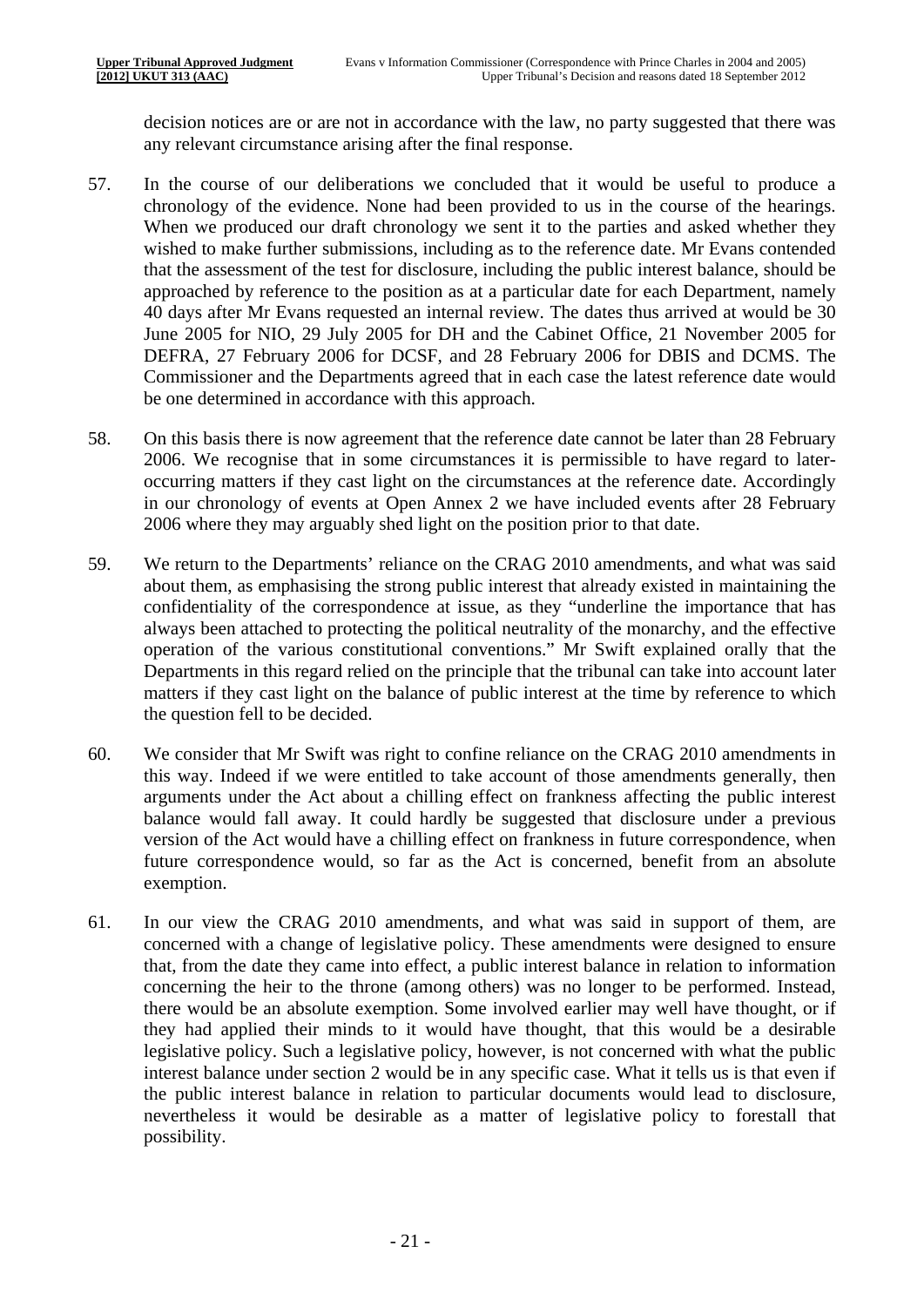- 62. Mr Swift relied on the amendments and what was said about them as underlining the importance attached by government and others to protecting the political neutrality of the monarchy and the effective operation of constitutional conventions. We have ample evidence of the importance which government and others attached to this and it does not need underlining.
- 63. More generally as to the reference date, as will emerge from our discussion below, in the event we conclude that the various dates which have been put forward as potential reference dates make no difference to our conclusions. Indeed, even if we were to confine our examination solely to circumstances existing at the time of each request our conclusions would be the same. That being so, we think it preferable not to express any view on what either the Act or the Regulations may require in this regard.

## **G. Constitutional conventions**

#### *G1. Constitutional conventions generally*

- 64. In section E1 we touched on constitutional conventions, and identified some common ground. In particular it is common ground that the heir to the throne is entitled and bound by constitutional convention to be educated in and about the business of government. Issues arise as to its extent, in that (1) the Departments contend, and Mr Evans and the Commissioner deny, that it covers correspondence about social and charitable matters, and (2) the Departments and the Commissioner contend, and Mr Evans denies, that dealings between Prince Charles and successive governments have extended it so that it is not limited to the provision of information about government to Prince Charles and clarification of that information at his request. We deal with those issues in section G4 below. The significance of information falling within or outside this constitutional convention is dealt with in later sections.
- 65. We begin this section of our judgment with some introductory observations. Two constitutional conventions of fundamental importance are then discussed. They have relevance not only to issues concerned with the extent of the constitutional convention concerning education of the heir to the throne, but also to other aspects of the public interest balance. We then turn to the constitutional convention that the heir to the throne is entitled and bound to be instructed in and about the business of government.
- 66. What are constitutional conventions? The first thing to stress is that they are not law. They are not enforced by courts. For example, there is a convention that an incumbent Prime Minister must resign if, after a general election, another party has won a majority in the House of Commons. But no-one can seek to enforce this in the courts – there is no law which says that such a Prime Minister must resign. Because it is a constitutional convention, however, a Prime Minister who broke it could be said to have acted unconstitutionally. In order to assist us, Mr Evans and the Departments provided us with expert evidence from, respectively, Professor Tomkins of the University of Glasgow and Professor Brazier of the University of Manchester. They each made written witness statements and gave oral testimony, responding to questions from counsel and the tribunal. Both did so with care, independence and integrity. We are grateful to them for their assistance. Their evidence is summarised in section G of OA3.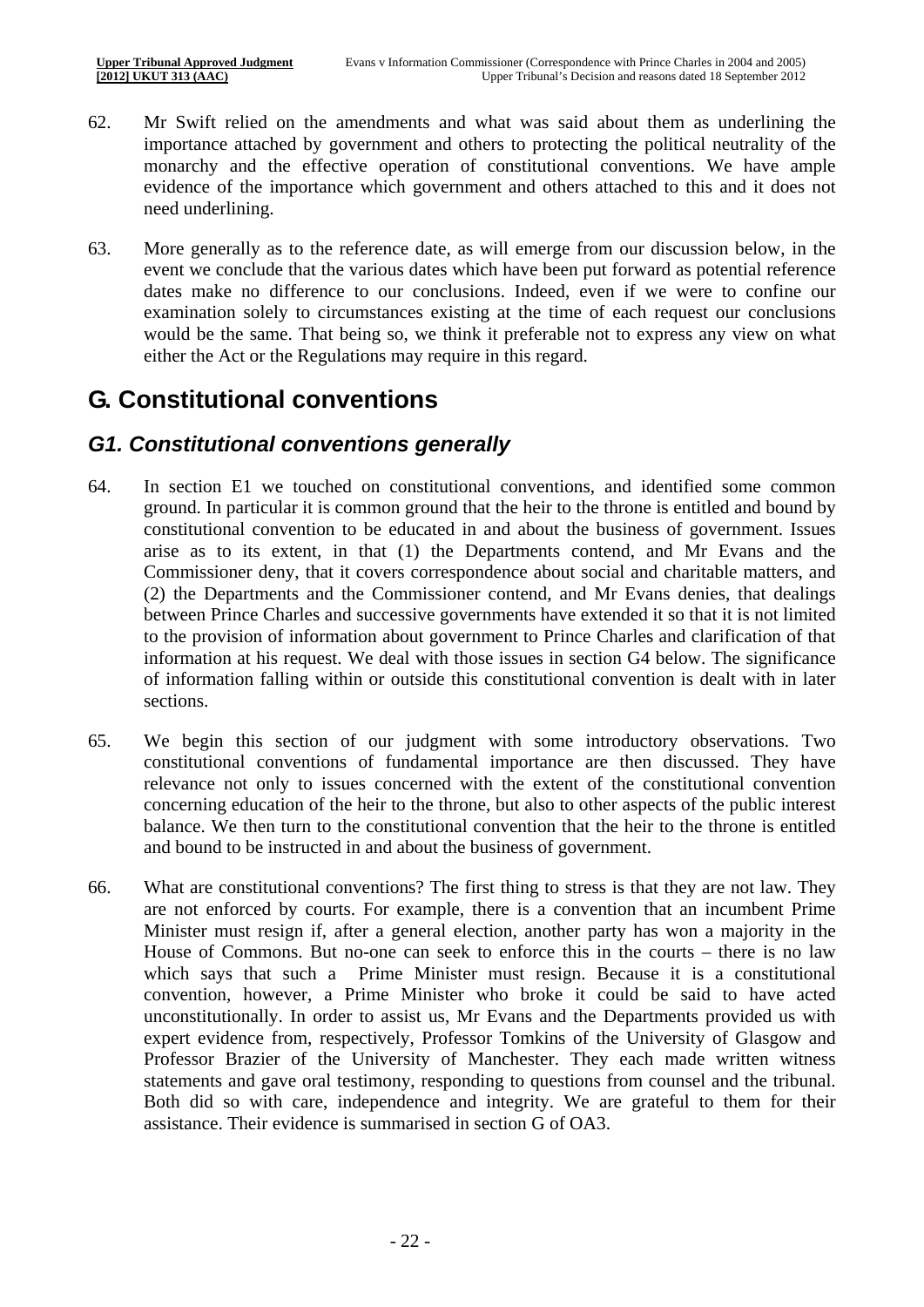- 67. The second thing to stress is that the major constitutional conventions are core elements in the United Kingdom's parliamentary democracy. Two of them in particular need to be borne firmly in mind. They were labelled – for the purposes of this case only - by Professor Brazier as the "cardinal convention" and the "tripartite convention". We say more about them below. As to the constitutional convention that the heir to the throne is entitled and bound to be instructed in and about the business of government, we shall call it the "education convention". Professor Brazier labelled it – again as regards this case only – as the "apprenticeship convention". For reasons which we explain below, we think that such a label involves an element of controversy.
- 68. The third thing to stress follows in part from the first. The parties invite us to decide the extent of the constitutional convention. It is only rarely that a court or tribunal has to decide a question of that kind, and it is a task which we undertake with circumspection. We are not deciding an issue of law. Questions about constitutional conventions have been the subject of much academic and political debate. So it is important to understand precisely what we were invited to do.
- 69. On the question of how far the constitutional convention extended the parties made reference to the test for identifying whether a constitutional convention exists at all. In his statement Professor Brazier said that there was no general agreement, but identified two tests which "enjoy considerable support":

8 Sir Ivor Jennings has suggested [at p. 131 of *The Law and the Constitution*   $(5<sup>th</sup>$  ed., 1959)] (in summary) that a constitutional convention exists if (i) there are precedents underpinning it, (ii) the parties to the relevant practice consider themselves to be bound by it, and (iii) there is a reason for the existence of the convention.

9 Other writers [for example G. Marshall and G. Moodie, *Some Problems of the Constitution* (5<sup>th</sup> ed., 1971), pp 22 – 26] have said that a convention is a non-legal rule of constitutional behaviour which has been consistently accepted by those affected by it as binding on them, but which is not enforceable in the courts.

- 70. Mr Swift suggested to Professor Tomkins that these tests represented different "schools of thought". That suggestion was not accepted. Professor Tomkins responded firmly that Sir Ivor Jennings's test has been accepted by constitutional legal scholarship throughout the 80 year period since the first edition of his book was published. Moreover, Professor Tomkins added that there was in fact nothing said by Marshall and Moodie which was inconsistent with what was said by Jennings.
- 71. Under questioning by Mr Fordham, Professor Brazier stood by his position that Jennings was not the only test. However for the purposes of this case he was content to adopt Jennings. He did not suggest that it would be enough to have something which failed Jennings but met some other test.
- 72. The first element of the Jennings test is summarised by Professor Brazier as being that before something can be held to be a constitutional convention there must be "precedents underpinning it". The use of the plural here may be misleading. Jennings described constitutional conventions connected with internal government as arising "by the gradual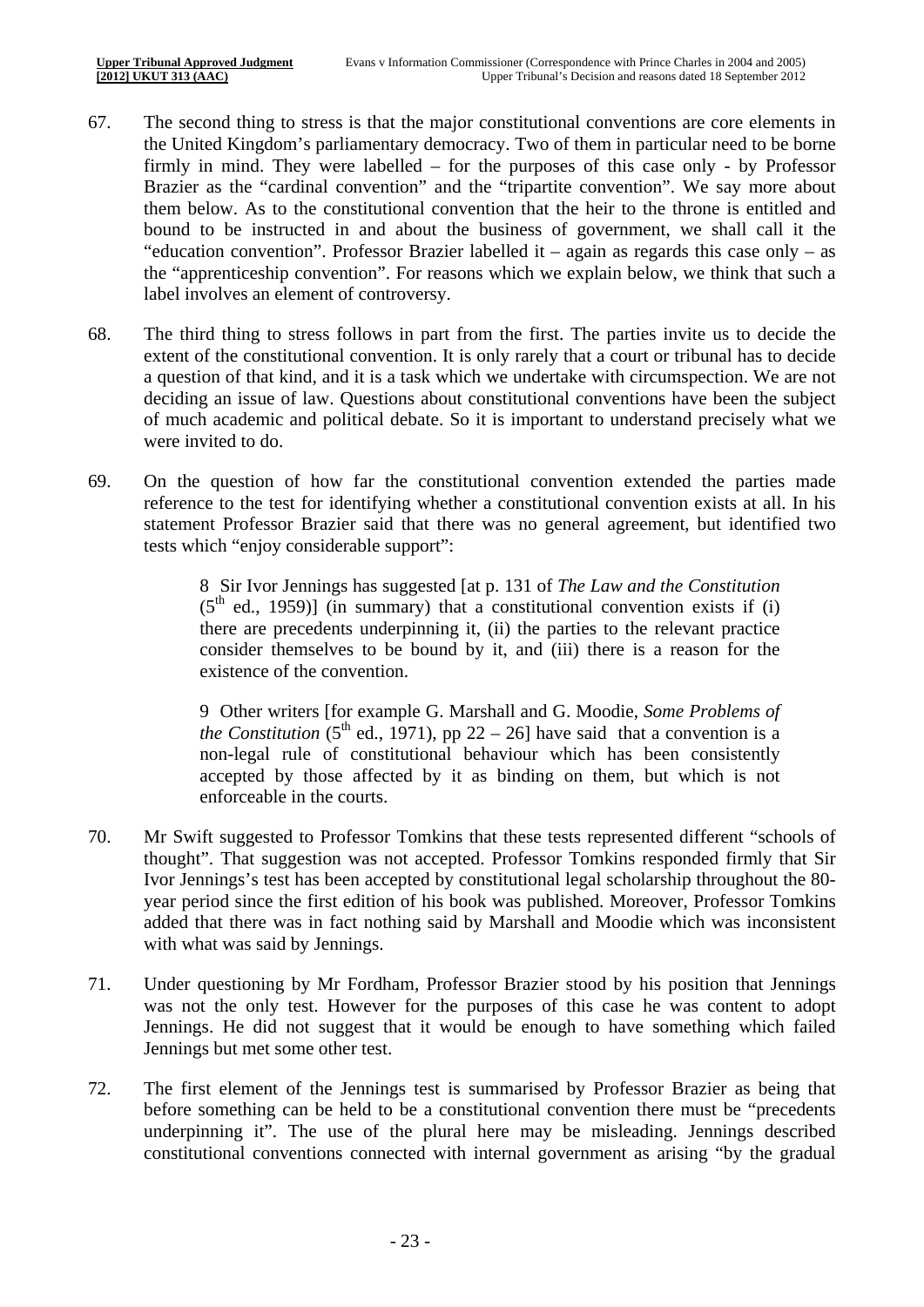crystallisation of practice into binding rules." When explaining the third element of the test he stressed that neither precedents nor dicta were conclusive. In that context he added that:

A single precedent with a good reason may be enough to establish the rule.

- doing and responding to queries from him. 73. The second element of the Jennings test is summarised by Professor Brazier as being that the parties to the relevant practice consider themselves to be bound by it. In oral evidence Professor Brazier made it clear that this requirement applied to both sides. In the present case, accordingly, in order for the departments to make good their case it would be necessary for both Prince Charles and government ministers to consider themselves to be bound to treat Prince Charles's education in the business of government, with its special constitutional status and associated special degree of confidentiality, as extending not merely – as Mr Evans accepts – to government informing Prince Charles about what it is
- 74. The third element of the Jennings test is summarised by Professor Brazier as being that there is a reason for the existence of the convention. In response to questions from Mr Fordham Professor Brazier agreed that in the present case this means that there must be a good constitutional reason for the reach of the convention, i.e. for its scope. In that regard Professor Brazier accepted what Jennings himself had said about the third element in the test:

As in the creation of law, the creation of a convention must be due to the reason of the thing because it accords with the prevailing political philosophy, it helps to make the democratic system operate, it enables the machinery of state to run more smoothly and, if it were not there, friction would result.

75. Accordingly for the purposes of the present case, the answer to the question we posed above is that a particular constitutional obligation will be a constitutional convention if the Jennings test is met. As regards the scope of the education convention, we must apply the three elements of that test. First, we must consider whether there is at least one precedent underpinning such a scope. Second, we must consider whether both parties to it considered themselves to be bound to treat Prince Charles's education in the business of government, with its special constitutional status and associated special degree of confidentiality, as extending not merely – as Mr Evans accepts – to government informing Prince Charles about what it is doing and responding to queries from him. Third, we must consider whether there is a reason, in the sense used by Jennings and described above, for the convention to have that scope.

#### *G2. The cardinal convention: the monarch acts on advice.*

76. The cardinal convention is the name given by Professor Brazier to what he described as the most important convention of the British constitution. It requires the monarch to act on, and use prerogative powers consistently with, ministerial advice. Such advice is usually given by the Prime Minister on behalf of the government. There are certain exceptional circumstances where the cardinal convention does not apply, but they do not arise in this case.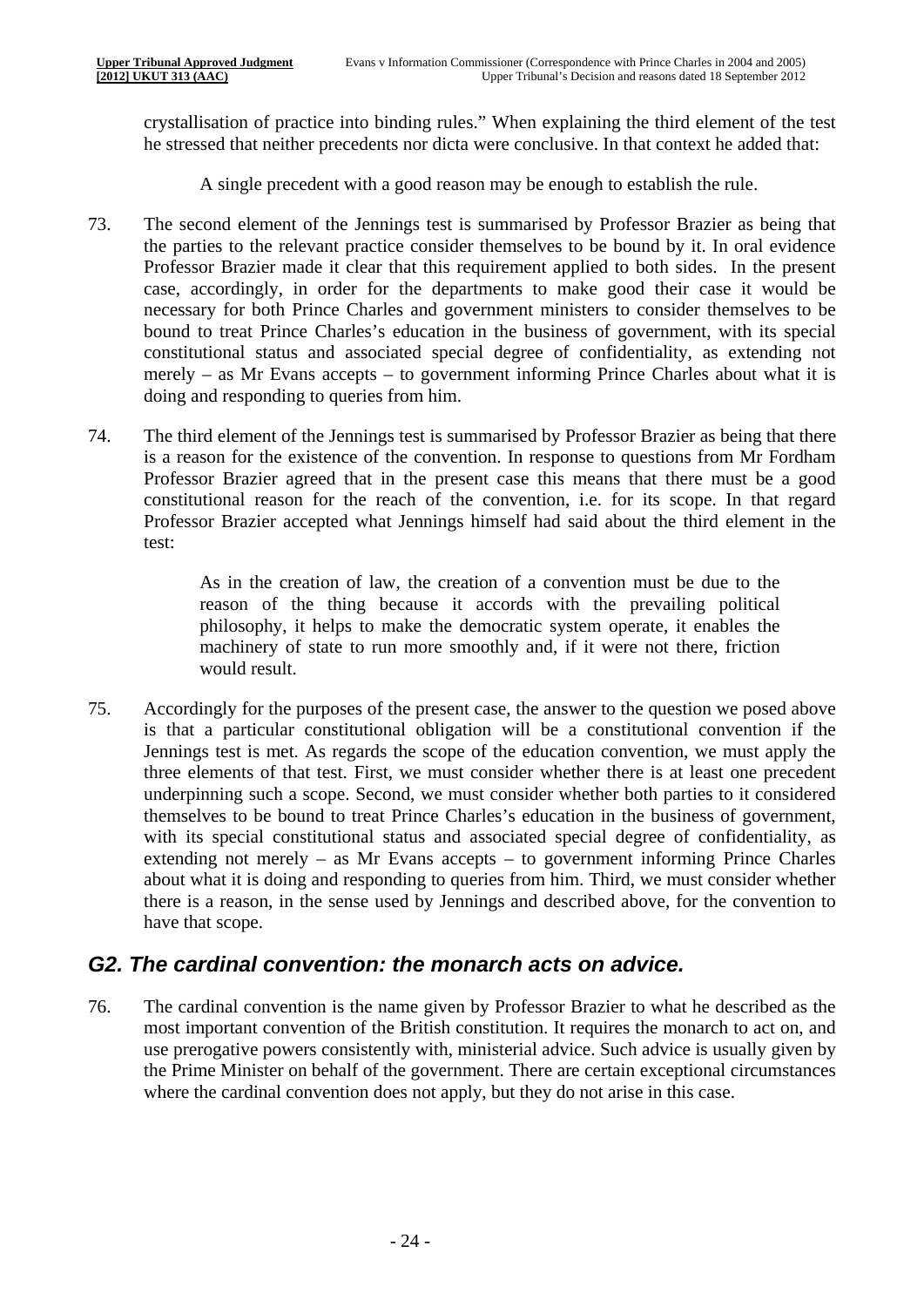#### *G3. The tripartite convention: be consulted, encourage, warn.*

- 77. The tripartite convention is the name given by Professor Brazier to the convention described by Walter Bagehot as conferring on the monarch the:
	- … right to be consulted, the right to encourage, and the right to warn …
- 78. Professor Brazier told us that it may be seen as a counterbalance to the cardinal convention, because it retains a measure of influence for the monarch, and prevents the monarch from being perceived as a mere rubber-stamp for whatever governments wish to do. What flows from the monarch to the Prime Minister or other ministers by way of advice, encouragement, or warning, can be rejected, for the cardinal convention requires that the monarch must, in the end, accept ministerial advice. But under the tripartite convention ministers are obliged to take account of what the monarch has said. There is no doubt that the monarch's views may be expressed about government policy, and in that sense the monarch can express views which are "political". Thus in 1924 George V urged Baldwin as Prime Minister to "get to grips with" matters such as housing, unemployment, the cost of food, and education.
- 79. Professor Brazier explained that a forum for exercise of the tripartite convention is the audience granted regularly to the Prime Minister. Only the monarch and the Prime Minister are present; and no record is made, save that the fact of the audience is published in the Court Circular. What, he stressed, is *not* published anywhere is any indication whatever of what passed between the participants (at least not until long after the event), save with the agreement of both of them. There are also exchanges in writing between ministers and the monarch, including material supplied for the monarch's information, and submissions requiring royal approval or royal assent. The same confidentiality attaches to such documents as to audiences.
- 80. In his witness statement Professor Brazier added that:

28. Former Prime Ministers have unanimously testified to the value and benefit which they obtained in office from being able to talk to or correspond with The Sovereign in complete confidence in these ways. They welcomed in particular being able to exchange views in complete confidence with someone of complete political impartiality, even speaking of matters which they might be reluctant to share with colleagues.

- 81. Examples were given by Professor Brazier. As to encouragement, James Callaghan's autobiography, *Time and Chance* (1987), described how the Queen had encouraged him when Foreign Secretary to make a further overture to the illegal regime in Rhodesia in 1976. As to warning, in addition to the advice from George V to Baldwin, Professor Brazier noted that George VI had warned Churchill not to board a warship at the head of the D-Day landings. It is apparent from these examples that the obligations of confidentiality implicit in the tripartite convention do not last for ever – revelations in that regard being a feature of official biographies of monarchs published after their deaths.
- 82. Professor Tomkins expanded on the reasons for confidentiality. He drew attention to three propositions advanced in a letter written by Sir William Heseltine, then private secretary to the Queen, and published on 28 July 1986 in *The Times.* They were that the Queen enjoys the right, indeed the duty, to express her opinions on government policy to the Prime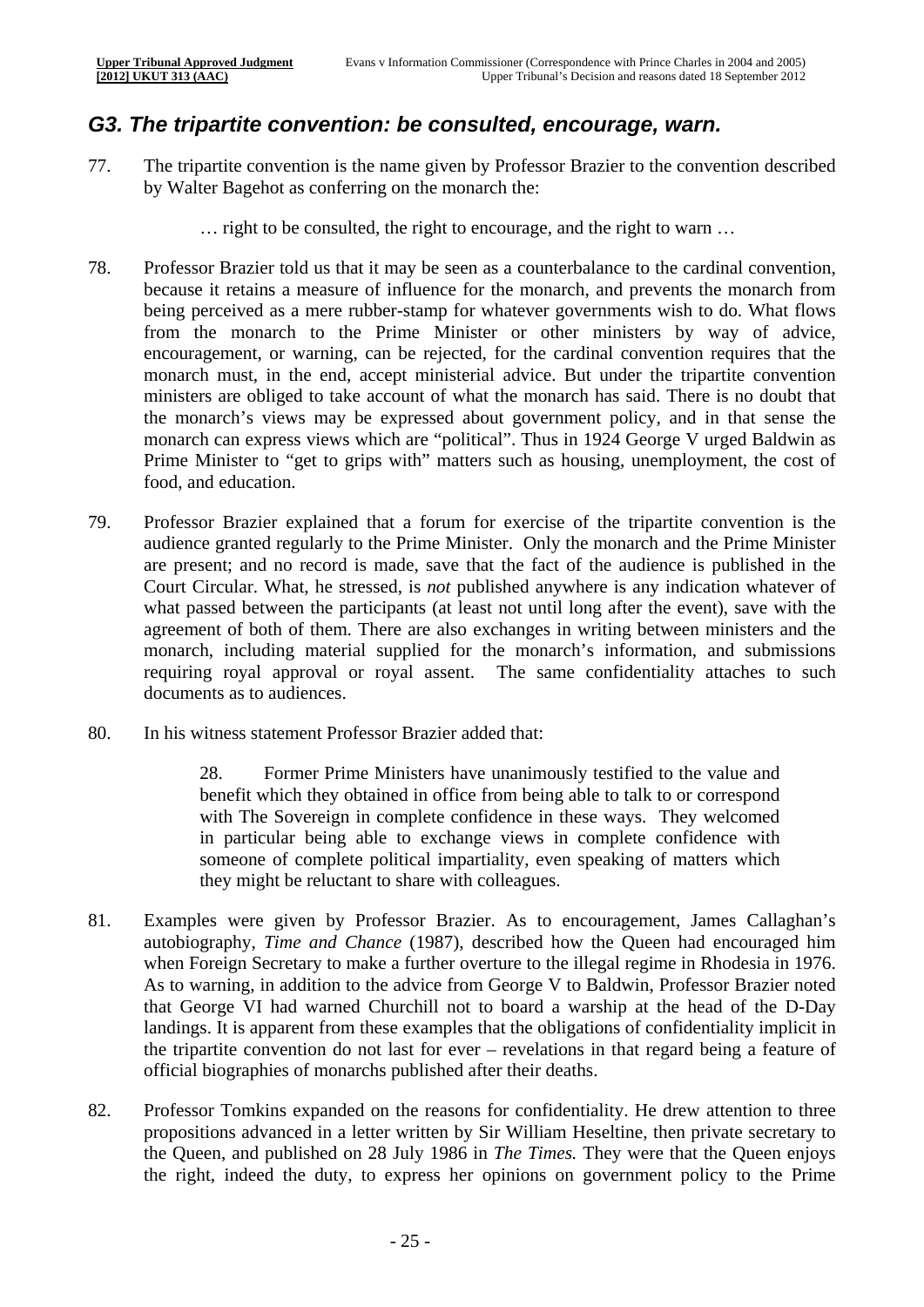Minister; that the Queen must always act on ministerial advice; and that communications between the Queen and the Prime Minister are entirely confidential. Professor Tomkins endorsed an analysis of this letter by Professor Bogdanor of the University of Oxford:

It is important to notice that the Sovereign's right to express his or her opinions on Government policy, Sir William's first proposition, *entails* his third proposition, that communications between the Prime Minister and the Sovereign remain confidential. The Sovereign, therefore, is not entitled to make it known that he or she holds different views on some matter of public policy from those of the Government. It is a fundamental condition of royal influence that it remains private. It follows, therefore, that the Sovereign must observe a strict neutrality in public, and great discretion in private conversation. (emphasis added by Professor Tomkins).

- 83. Although Professor Brazier advanced additional reasons, we did not understand him to dissent from this analysis in so far as it identifies an important reason why communications between the monarch and government falling within the cardinal convention and the tripartite convention must remain confidential, and why the monarch is not entitled to reveal personal views on a matter of public policy differing from those of the government.
- 84. In his witness statement Professor Brazier gave two additional reasons why both the cardinal convention and the tripartite convention must be exercised "in complete confidence". The first was the danger of perception of partiality. The second was that disclosure would lead to an inhibition on frankness.
- 85. In his evidence to us Professor Brazier stressed that a warning by the Queen to a Prime Minister:

must not become public contemporaneously or within the period which protects the publication of public records.

86. Professor Brazier said that the Queen's personal preferences must remain confidential. He added:

Were they to become public there would be obvious accusations of partiality.

87. In our view when one analyses this material there is ample reason to justify the principle that the internal operation of these two conventions is not revealed, at least until after a long time has passed. Our constitution reconciles monarchy and democracy through fundamental constitutional mechanisms under which (1) state power is exercised by and in the name of the monarch in accordance with the advice of ministers, and (2) the monarch is entitled to be consulted, to encourage, and to warn, but so long as ministers are in office their advice must be followed. In order to ensure that these fundamental mechanisms are not put in doubt, it is not until a long time has passed that details of how they operated in any particular instance can be revealed. We accept for the purposes of this case, and indeed it was not challenged on behalf of Mr Evans, that the possible advantages of avoiding accusations of partiality and avoiding a chilling effect on frankness may be additional reasons why both the cardinal convention and the tripartite convention must be exercised "in complete confidence", but we do not by any means regard these possible advantages as fundamental.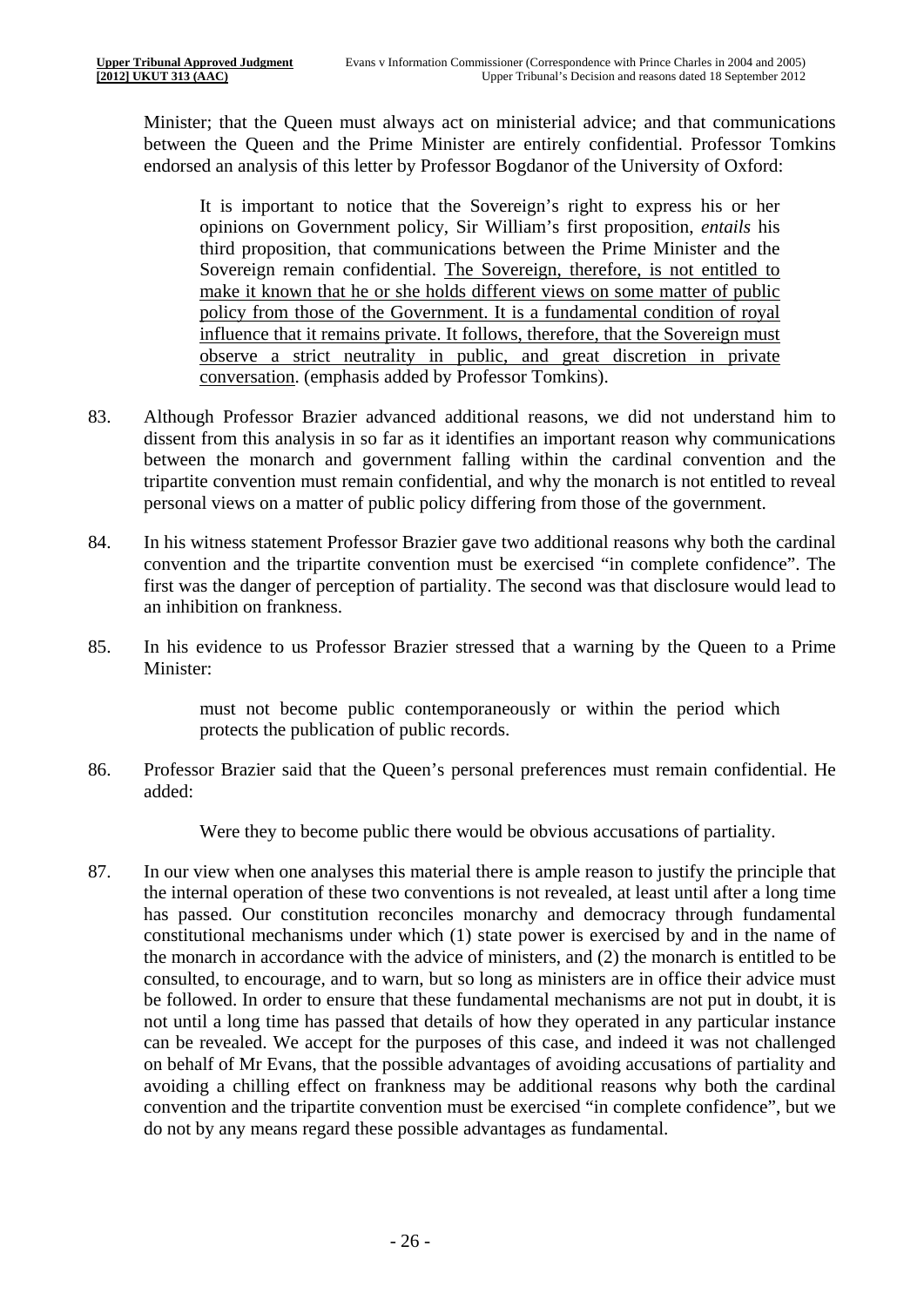88. It was not suggested that Prince Charles, at a stage when he is neither king nor regent, plays any part in the tripartite convention. Indeed Professor Brazier agreed, in response to questions from Mr Fordham, that the tripartite convention is "the sovereign's only." It does not apply to the heir to the throne. Professor Brazier accepted that in the terms of the tripartite convention it would collapse an important distinction if it were said to apply to the heir to the throne.

#### *G4. The education convention and its scope*

- 89. Until the present case the education convention could have been regarded as little more than a footnote. The future Edward VII (albeit at a late stage) and the future George V were educated in the business of government. There could be no doubt that it was important to instruct the heir in the business of government if it were possible to do so. On the other hand it was not essential: the future George VI had no expectation that his brother would abdicate and, as a result, received no substantial education in the business of government.
- 90. In a case where an heir to the throne has been in that position for many years it might be thought, at least at first blush, that education in the workings of government might well have reached a stage where it is complete. It is clear, however, that the education convention involves continuing education. The future Edward VII had little education in the workings of government until the last years of his mother's reign, but during those years he received regular batches of government papers. There is little in government that is static, and the notion that education should continue in order to keep the heir up to date seems to us, on reflection, to be unremarkable.
- 91. However this case does involve a remarkable feature. The Departments advanced an admittedly new contention that the education convention has been extended so that it covers all correspondence between government and the heir to the throne. It is on the basis of this new contention that the Departments say that the disputed information merits not merely the protection which would ordinarily be afforded to confidential information but also additional protection which should be afforded to material falling within a constitutional convention. This new contention is accepted by the Commissioner as regards communications which, although not part of a specific process of education, were material to Prince Charles's education in the ways and workings of government. The Commissioner did not accept that it covered communications about Prince Charles's charitable work or information of a particularly personal nature. Mr Evans says that the education convention has not been extended at all. It should be noted in this regard that while Professor Tomkins had concerns about advocacy correspondence by Prince Charles, it was not contended by Mr Evans for the purposes of these proceedings that such correspondence was or would be unconstitutional. Mr Evans's contention was simply that the Commissioner had been wrong to say that it fell within the education convention.
- 92. A second remarkable feature in relation to the education convention is how Professor Brazier's view about it has changed. He explained to us that he read the biography when it was published in late 1994. It was mainly as a result of reading it that he wrote an article which was published in the journal *Public Law* in 1995. We shall refer to it as "the 1995 article". It was entitled "The Constitutional Position of the Prince of Wales." In the 1995 article:
	- (1) Professor Brazier described Prince Charles's right to be instructed in the business of government so as to prepare him for kingship as "uncontroversial". Prince Charles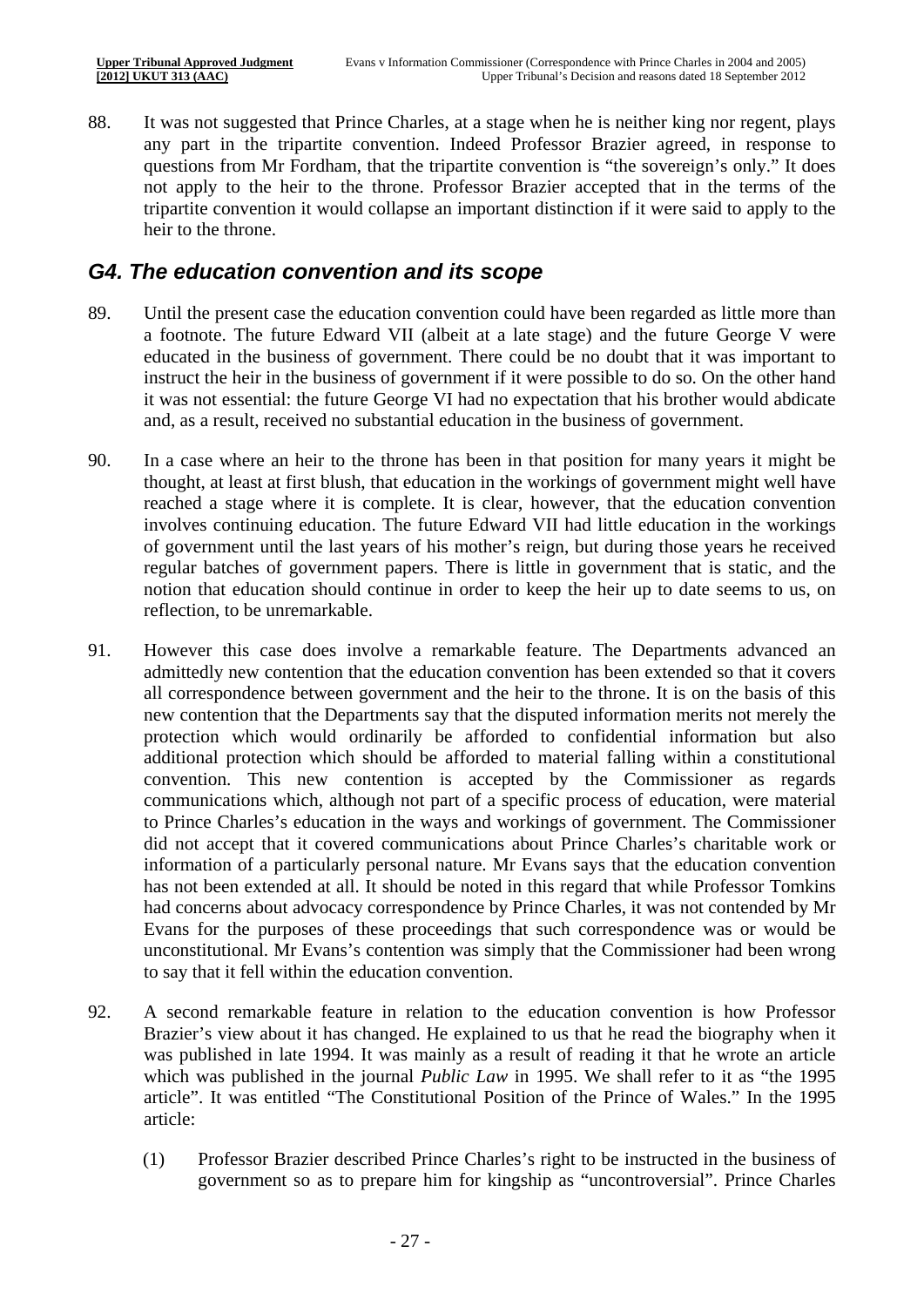had been inducted into constitutional and governmental affairs; the Queen had ensured that he saw an increasing range of official papers, and he had performed ceremonial duties on her behalf.

(2) Professor Brazier asserted that there was "another and more surprising right" which Prince Charles had assumed over the years. This was that he:

… communicates directly with ministers, seeks information from them, and presses his views – sometimes trenchantly and even repeatedly – about their departmental responsibilities and government policy. … He can point to at least one instance when government policy [on the practice of burning straw stubble] … was altered following strong representations from him.

- (3) In that context Professor Brazier cited Bagehot's description of the rights of the monarch under the tripartite convention, and commented that Prince Charles was insisting "on enjoying very similar rights for himself," an insistence which Professor Brazier described as "novel".
- (4) On the constitutional justification for this "innovation" Professor Brazier wrote:

Quite simply, he considers it his right and duty to raise matters of public policy with ministers. Now, the Prince's actions might be seen as no more than those of any citizen (albeit an important one) who, by pressing his ideas on ministers, is doing what is open to all. The difficulty with that interpretation lies in the Prince's proximity to the headship of state which places him on an altogether different constitutional plane. Ministers are naturally likely to afford far more weight to the Prince's views than to those of most other individuals; by being who he is his words and actions can have constitutional consequences. Alternatively, it might be objected that the Prince's actions in relation to ministers are unconstitutional, because the rights which the Sovereign enjoys are given to her in order that she can carry out her duties as head of state. No one in government seems to have objected to the development; ministers seem to consider themselves bound to respond fully to the Prince's initiatives.

(5) In those circumstances, Professor Brazier suggested that:

… it is time to recognise as a constitutional convention the Prince of Wales' rights to obtain information from ministers, to comment on their policies and to urge other policies on them. Such communications will be carried out in strict confidence. There is no obligation on ministers to accept any of the Prince's views, and there will be no constitutional consequences if they reject them. There are more than enough precedents to establish the existence of the convention; ministers consider themselves to be bound by it; and, as a way of preparing the Prince for kingship, there is a reason for its existence.

93. In his witness statement for these proceedings Professor Brazier said of what we have called the education convention that he had "examined and articulated" this convention in the 1995 article. His witness statement noted, among other things, that Prince Charles saw a range of official papers, and represented the Queen on royal visits and the like. However it then went on to make assertions which had not featured in the 1995 article. Most importantly for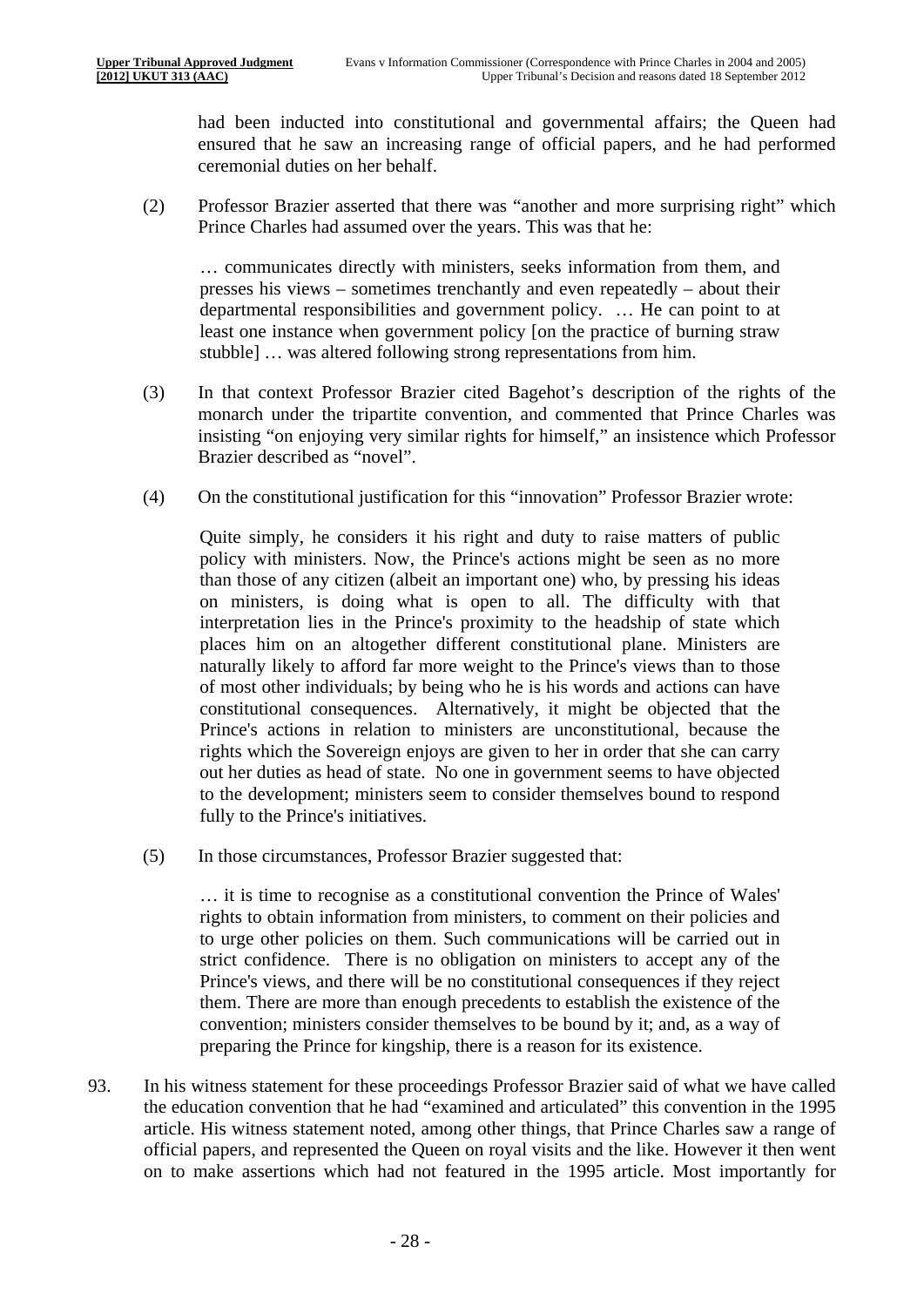present purposes, the witness statement asserted that the convention attached to each and every piece of correspondence – and indeed private conversation – between Prince Charles and ministers.

94. There was no recognition by Professor Brazier in the witness statement that the views now propounded as to the scope of the education convention differed from those he had expressed in the 1995 article. Nor did the witness statement acknowledge that in the 1995 article he had urged that rights of Prince Charles to obtain information from ministers, to comment on their policies and to urge other policies on them should be recognised as a new convention. The result was that it was only in oral evidence that we heard from Professor Brazier any explanation of how and why his views had changed. In response to Mr Fordham's questions the reason given by Professor Brazier was that, without detracting from what he had said in the 1995 article, on reflection he would "put it more or less in the same way" except in one respect. As regards rights of Prince Charles to obtain information from ministers, to comment on their policies and to urge other policies on them:

> I would today say … that it is better to take that clutch of rights as part of the apprenticeship convention; that, in doing as he does, he is not arrogating rights to himself enjoyed only by the Queen, not at all, but he is, as part of his preparation for [kingship] interacting with ministers, getting to know ministers, their policies and so on and, among other things, corresponding with them privately and meeting with them privately.

95. In re-examination Mr Swift asked Professor Brazier whether his current views involved a distinction of substance from what was said in the 1995 article. The reply was that they did not, it was "a matter of classification and analysis". Asked why he thought his current "classification of the analysis" was better, Professor Brazier replied:

> Well, briefly … the practice of communicating orally or in writing with ministers is something which the Prince of Wales will do, as Sovereign, and, to that extent, it is a very important and useful part of his training in order to be an effective king when that day comes.

> So, therefore, rather than saying it's a sort of add-on extra or a separate convention or principle, I think it is better … to subsume it within what I've called the apprenticeship convention.

- 96. We were concerned that Mr Swift's questions might presage a submission that even if the disputed information did not fall within the education convention it nevertheless fell within the new constitutional convention urged in the 1995 article. That had never been the case advanced by the Departments, and it seemed to us that there might be major ramifications if any such case were sought to be advanced now, at a time when cross-examination had focused on difficulties with Professor Brazier's current thesis rather than difficulties with the thesis in the 1995 article. After hearing submissions we resolved the position by ruling that if there were to be any suggestion of any new convention, then that would have to be subject to an application to amend. There was none.
- 97. Mr Fordham's closing submissions identified 6 problems with Professor Brazier's current thesis. In summary those problems were:
	- (1) None of Prince Charles's predecessors had adopted the practice he had adopted.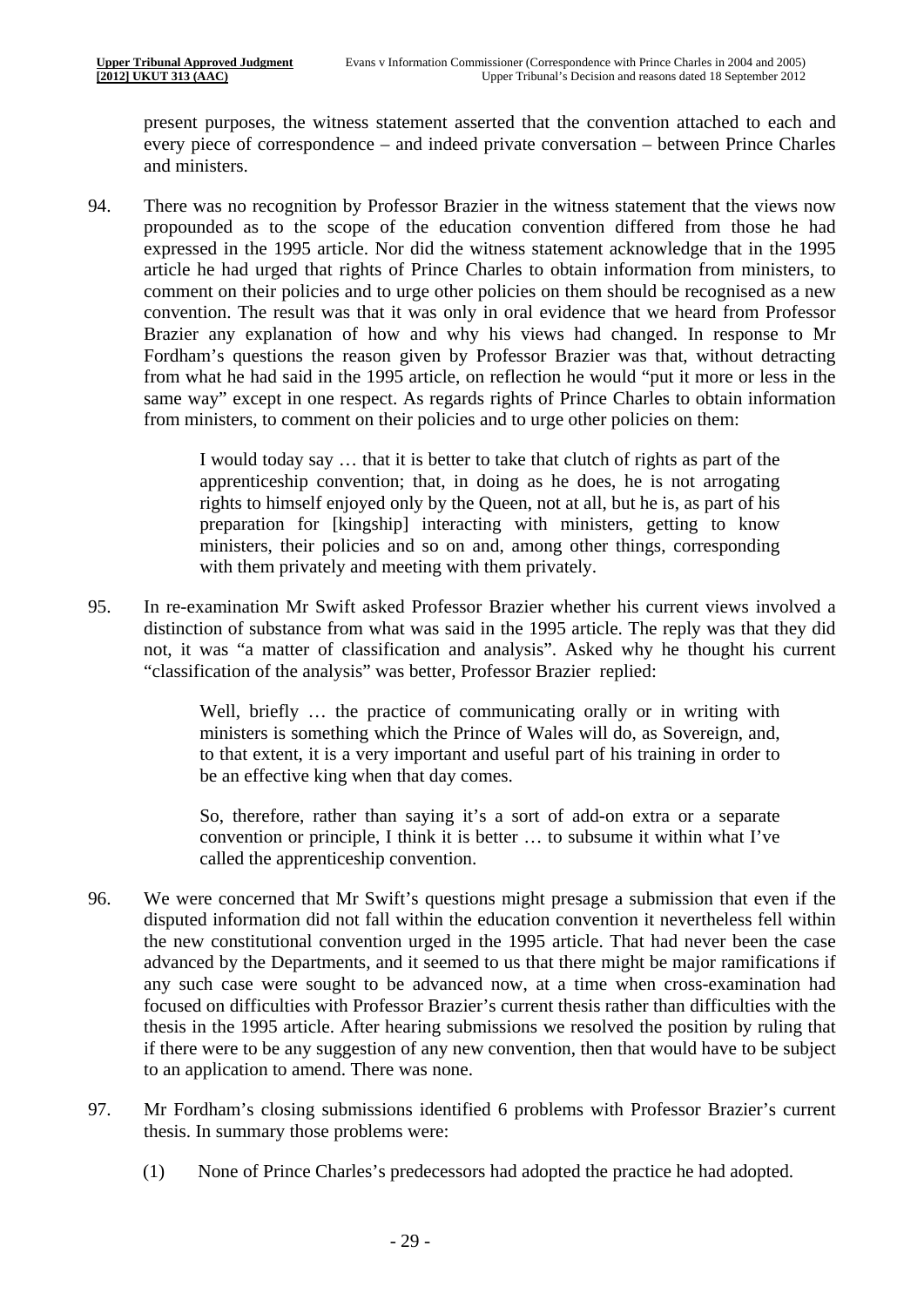- (2) Professor Brazier accepted that under his thesis communications fell within the convention because they were a rehearsal for kingship, but was not able to point to anything evidencing a recognition by Prince Charles that there was a rehearsal mode or that he was acting within this rehearsal mode. There was powerful evidence that Prince Charles did not regard himself as acting in rehearsal mode. The biography made no suggestion of it. Indeed, the 1995 article characterised the correspondence in question as advocacy 'for real' under a radical parallel with the sovereign's tripartite convention. The Clarence House website described Prince Charles 'Promoting and Protecting' through publicly aired views and private correspondence, including with ministers. Sir Stephen Lamport was emphatic that the descriptions "rehearsal" and "training" were inapt. On the contrary, Prince Charles believed that his contact with government could be used for the wider public benefit. The only thing which distinguished Prince Charles's role from the sovereign's, on Sir Stephen's evidence, was that the government did not feel they had to treat his advice as they would treat the Queen's. The memorandum by Sir Michael Peat showed that as regards Prince Charles's current actions (a) he understands the constitutional functions that the sovereign has (and he would have), and (b) that is decidedly not the character of his actions, indeed (c) he would change as sovereign and stop intervening in the way that he does. That explanation was inconsistent with Sir Stephen Lamport's and Sir Alex's metaphor of the "apprentice stonemason".
- (3) The first limb of the tripartite convention was the right to be consulted. However Professor Brazier was clear that government has no perceived obligation to consult Prince Charles.
- (4) It is a fundamental condition of the exercise by the sovereign of the tripartite convention that the sovereign does not express views in public on matters of public policy. If Prince Charles is to be taken as being in 'rehearsal' mode, why would he so obviously act incompatibly with the necessary discipline accompanying the role he is supposedly rehearsing? Put another way, the absence of a perceived obligation of (rehearsed) silence in public on the public policy undermines the idea of a perceived right of (rehearsed) encouragement and warning in private.
- incompatible with an asserted constitutional convention. Sir Alex sought to portray (5) It is very well-recognised that the constitutional convention applicable to the heir carries with it a duty of confidentiality. Prince Charles is said to understand well the equivalent duty of absolute confidentiality to which he is subject. It explains why there is no information in the public domain about exchanges which instruct Prince Charles in the sense understood in the 1995 article, as all concerned agreed. That contrasts with the argumentative correspondence which Prince Charles allowed his authorised biographer to quote and summarise and refer to. That action, which can hardly be characterised as inadvertent, is incompatible with a perceived obligation of absolute confidentiality. As Professor Tomkins put it, this is action fundamentally the Dimbleby biography as an isolated breach of Prince Charles's constitutional obligations. But that will not do, when one is looking to Prince Charles's conduct in order to find out the scope of the Convention in the first place.
- (6) Professor Brazier's thesis was not able to identify any distinction between what Prince Charles is doing, nor what the government is doing, which is different because this is supposedly 'rehearsal' mode. On the contrary, it is precisely the same course of conduct of both parties which led to the Brazier 1995 suggestion of Prince Charles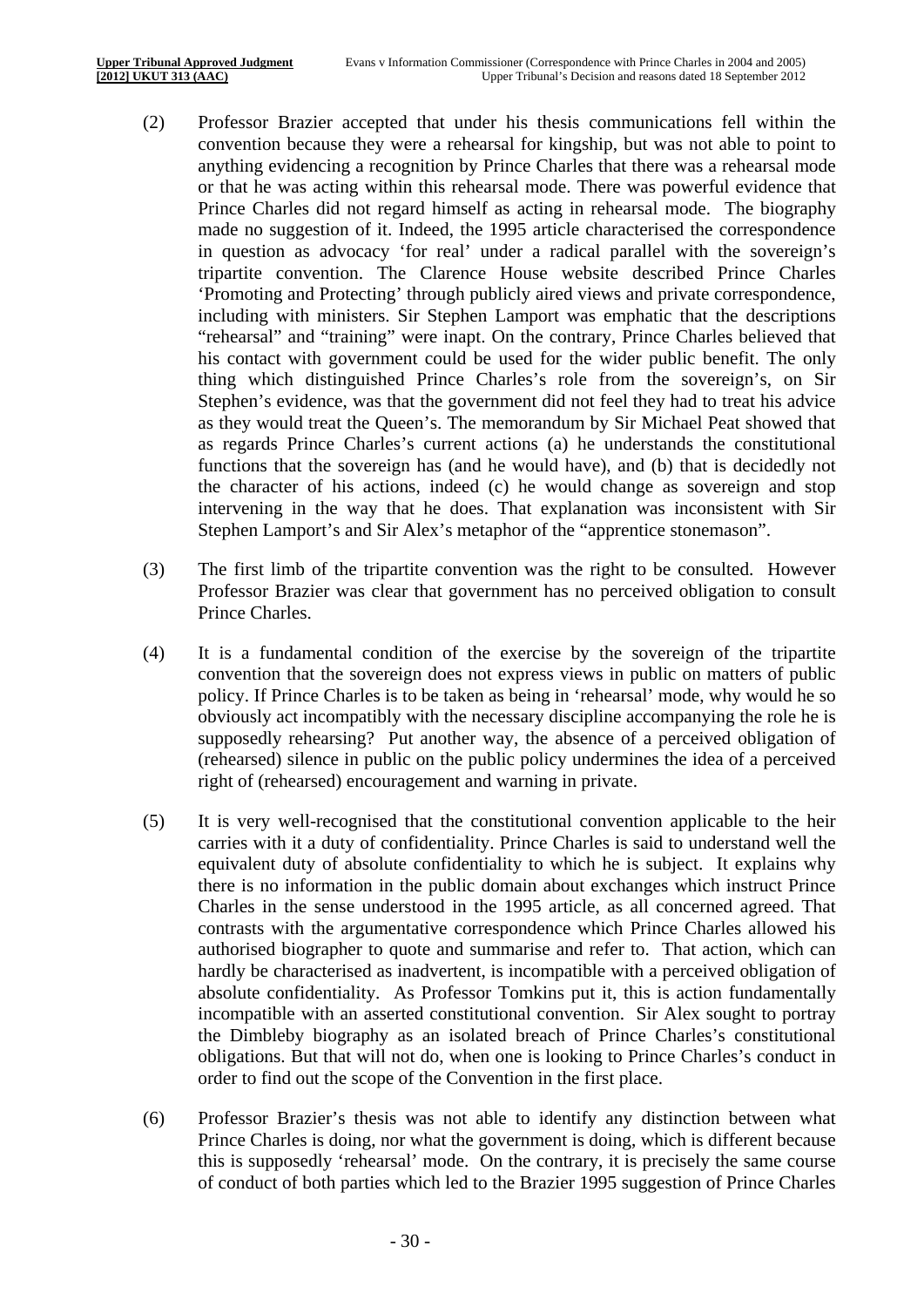having the right to seek to urge and persuade. If the true analysis is that Prince Charles has no such right, but merely a right to rehearse, there would need to be a difference between the two. But none has been identified, merely the fact that this is the heir and not the monarch.

- particular suggested problem. 98. We can deal shortly with problem (1). Mr Swift had several responses. We need not go beyond the first: Jennings himself did not require previous precedents. A single occasion might meet the test. In effect, it created its own precedent. This is a complete answer to this
- 99. Problems  $(2)$ ,  $(4)$  and  $(6)$  are interlinked. It seems to us that they are much more substantial. First, the submissions for the Commissioner and the departments never distinctly grappled with the point that Prince Charles himself has recognised that as sovereign, "he must stop intervening in the way that he does." Mr Swift acknowledged that Prince Charles does not deal with government in "rehearsal mode". His suggested answer was that (1) instruction gives rise to debate, encouraged by ministers; (2) the convention takes the form of a debate or conversation, not a lecture; (3) Prince Charles can only learn how to debate and question issues of policy by actually debating and questioning issues of policy, not by pretending to do so; and (4) preparation for kingship over a period of four decades will involve forming a relationship with ministers in which matters of substance are discussed. However, in the public examples that we have seen, the plain facts are that what Prince Charles is doing is not prompted by a desire to become more familiar with the business of government, and simply is not addressing what his role would be as king. We cannot accept Mr Swift's contention that when Prince Charles discusses matters "for real" with ministers, both he and ministers appreciate that this is in the context of his preparation for kingship. The examples we have identified in our chronology of events at Open Annex 2 do not involve any assumption that Prince Charles has the rights of the monarch, but they all have as their context Prince Charles's strong belief that certain action on the part of government is needed. On analysis, as it seems to us, neither Sir Alex nor Sir Stephen was able to justify an assertion that either side saw these exchanges as part of preparation for kingship.
- 100. Mr Swift submitted that it would be of real utility that Prince Charles should be able to debate matters of real substance and concern as part of his preparation for exercise of the tripartite convention. He gave examples of the exercise of the tripartite convention in the past. The principal examples that he gave were those we cited earlier. They have little in common with the advocacy correspondence that has been published.
- 101. As to problem (3) Mr Swift submitted that is wrong that the sovereign only has the right to "advise" or "warn" on matters on which she has been consulted. We accept that the tripartite convention is not trammelled in this way. Nevertheless it is a curious feature if Prince Charles is indeed being prepared for kingship that the exercise is not said to involve consulting Prince Charles.
- 102. As to problem (5) Mr Swift said that what happened was that the convention was breached by Prince Charles to the limited extent that he disclosed material to Mr Dimbleby in preparation for his biography. The government itself did not breach the convention: it was presented with a *fait accompli.* It seems to us that while it could be viewed as a "one-off" breach, it is nonetheless difficult to explain this away if Prince Charles had indeed perceived the material he disclosed as having the special status of being material which is part of his education for kingship.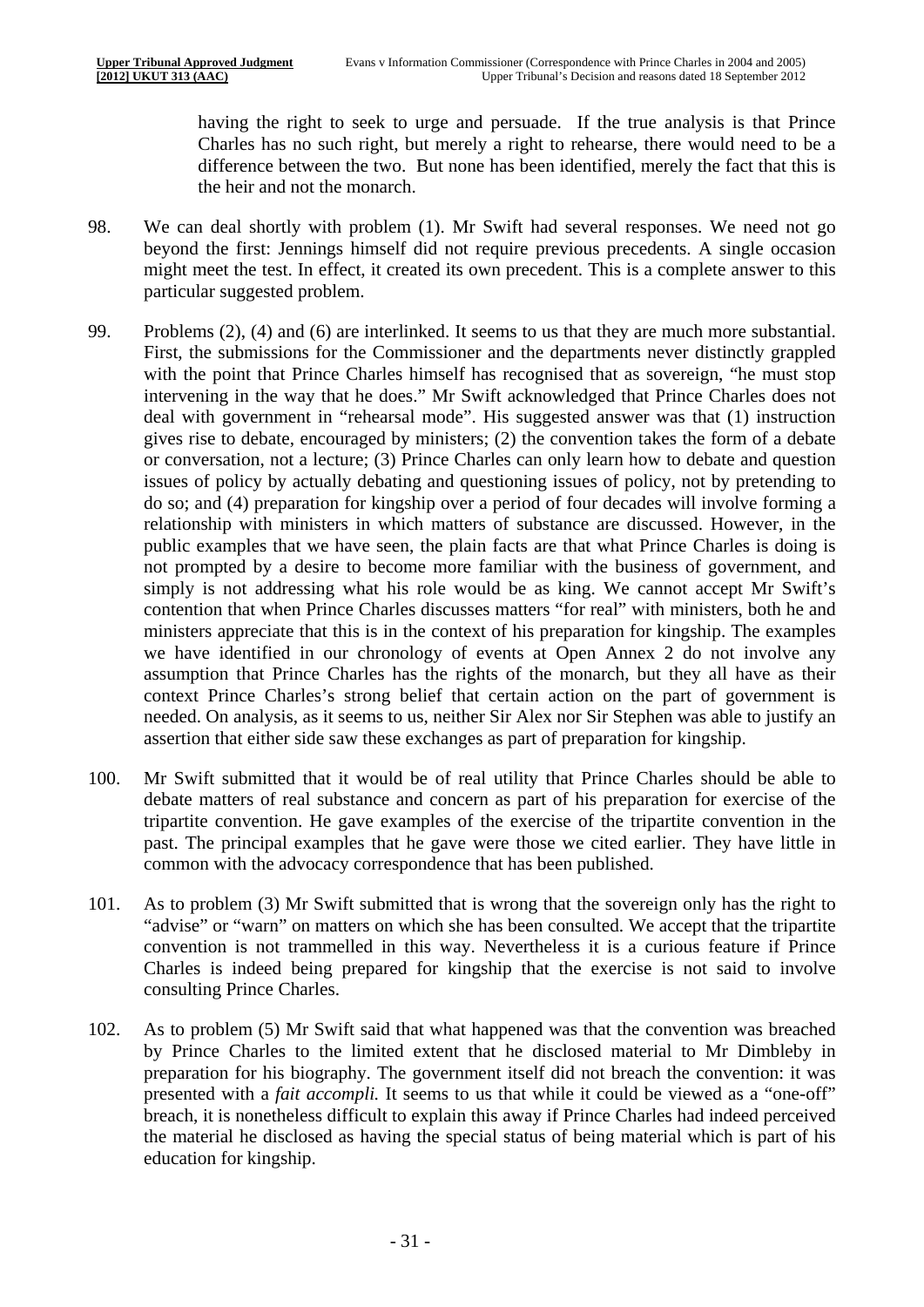- 103. In our view the new approach as advanced by Professor Brazier in his witness statement would involve a massive extension of the education convention. The new approach seemed to involve a proposition that whenever Prince Charles interacted with government this helped to prepare him to be king and was therefore part of the education convention. The logical consequence of this proposition would be that the education convention extended both to advocacy correspondence and to correspondence on charitable or social matters without any advocacy element. As noted in section G of OA3, however, in crossexamination Professor Brazier resiled from his earlier stance in relation to charitable and social matters. What happened was that Mr Pitt-Payne put to him the difficulty that correspondence on charitable matters might be written by any other member of the royal family: it was not done as part of preparation to be king. In the course of cross-examination Professor Brazier gave consideration to this difficulty both in relation to charitable matters and in relation to social matters. In the light of that consideration, he very fairly acknowledged that – subject to there being no advocacy element –the Commissioner was right to say that the education convention did not cover correspondence on charitable and social matters. In that regard he accepted that he may have conflated two different things which should not have been conflated: the scope of the convention on the one hand and the obligation of confidence on the other.
- 104. Thus the analysis of the expert witness for the Departments changed during the course of oral evidence. He was confronted with difficulties facing any proposition that whenever Prince Charles interacted with government this helped to prepare him to be king and was therefore part of the education convention. His recognition of those difficulties led him to accept the Commissioner's narrower view that the scope of the education convention did not extend to charitable or social matters. Inevitably, as it seems to us, he was thereby accepting that merely incidental help in preparation for kingship – at least in charitable and social contexts – will not suffice. What we find illuminating is that the question which led Professor Brazier to change his mind did not merely point out that other members of the royal family might write on charitable matters. There was an additional element to the question which made the crucial point that such correspondence was not written "as part of preparation to be king". To our mind, for the reasons developed by Mr Fordham in crossexamination of Professor Brazier, that crucial point applies equally to advocacy correspondence.
- 105. The massive extension of the convention advanced by the Departments, and the less massive extension identified by the Commissioner, would both have to meet the second element of the Jennings test. In the context of the education convention this would require that both sides considered that as part of Prince Charles's preparation to be king they were bound to permit correspondence with government in the manner contemplated by the extension. Professor Brazier's witness statement relied on both sides exchanging correspondence on the explicit or implicit assumption that all of it would remain confidential. As noted above, however, in oral evidence he accepted that it was wrong to conflate confidentiality and the scope of the convention. The submissions for Mr Evans accepted that the traditional education convention involved informing Prince Charles about governmental matters and responding to queries from him about that information. The evidence before us, as examined in open session, demonstrates that interaction between Prince Charles and government went far beyond this, but not "as part of preparation to be king". Published advocacy correspondence shows Prince Charles using his access to government ministers, and no doubt considering himself entitled to use that access, in order to set up and drive forward charities and to promote views – but not as part of his preparation for kingship. Ministers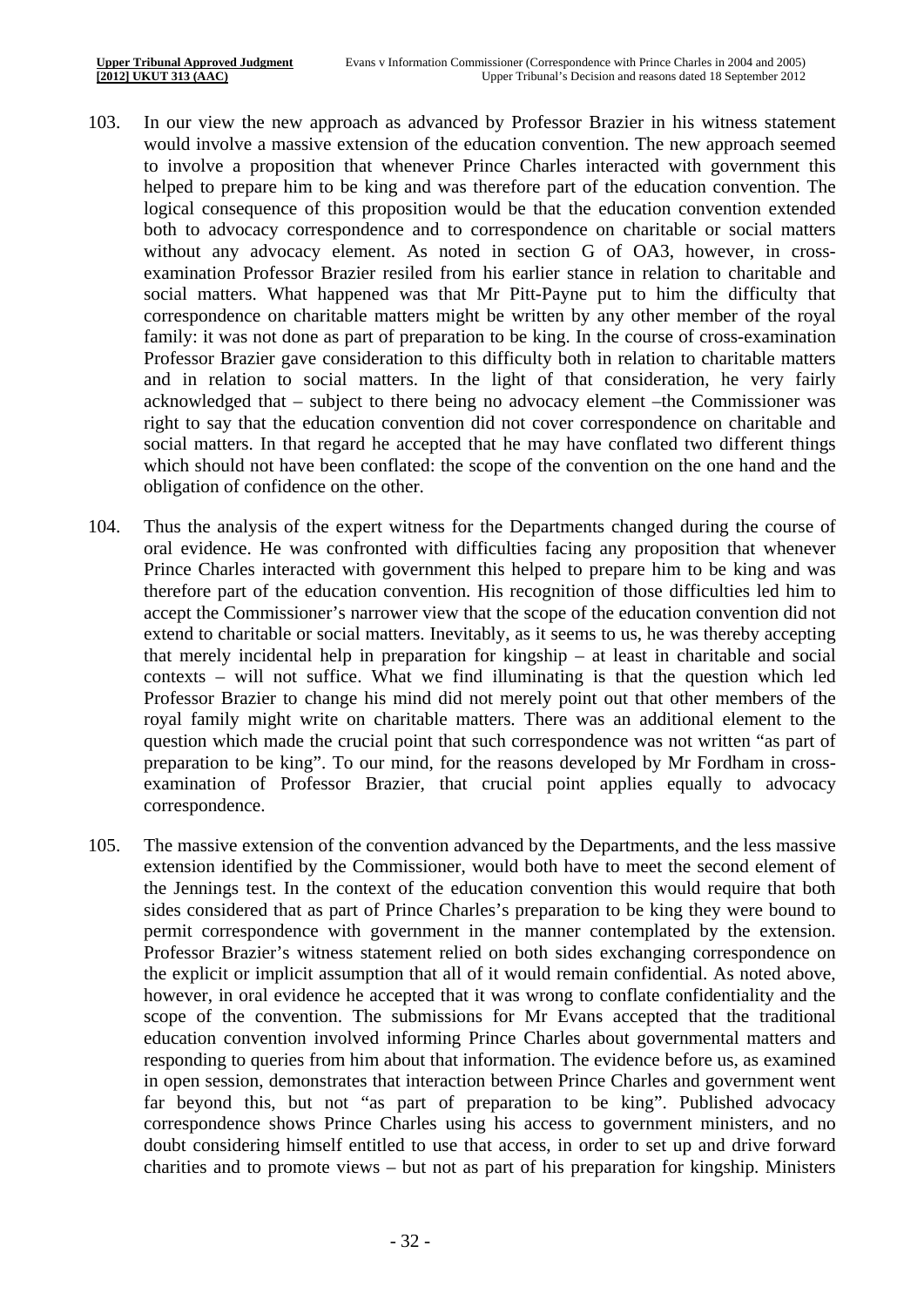responded, and no doubt felt themselves obliged to respond, but again not as part of Prince Charles's preparation for kingship. Indeed Prince Charles himself accepts, and government acknowledges, that his role as king would be very different. The inevitable conclusion is that while correspondence going beyond the traditional education convention may well be confidential, and is not (despite Professor Tomkins's concerns) said by Mr Evans in these proceedings to be unconstitutional, it does not have the special status of correspondence falling within a constitutional convention.

- 106. There is another element in the Jennings test which leads to the same conclusion. It is the third element: there must be good reason for the suggested extension. The good reason advanced by Professor Brazier for such a massive extension was difficult to pin down. At times it appeared to be simply that both sides regarded their discussions as confidential – something which he later accepted was not determinative of the scope of the convention. At other times it appeared to be that whenever Prince Charles interacted with government this helped to prepare him to be king – but he has accepted that, at least in the charitable and social context, merely incidental help does not suffice. In our view, however, there is an overwhelming difficulty in suggesting that there is good reason for regarding advocacy correspondence by Prince Charles as falling within a constitutional convention. It is a difficulty that was recognised in Professor Brazier's answer cited earlier: it is the constitutional role of the monarch, not the heir to the throne, to encourage or warn government. Accordingly it is fundamental that advocacy by Prince Charles cannot have constitutional status. Professor Brazier sought to escape this difficulty by saying that under his extension to the education convention there was no obligation on government to consider what Prince Charles said. This in our view offers no escape: the communication of encouragement or warning to government has constitutional status only when done by the monarch. Even if ministers (despite every appearance of thinking the contrary) are under no obligation to consider what is said, they have received it and it is open to them to take account of it. It would be inconsistent with the tripartite convention to afford constitutional status to the communication by Prince Charles, rather than the Queen, of encouragement or warning which ministers might then take account of.
- 107. In oral evidence Sir Stephen, when stressing the aridness of an education convention which did not involve debate, added that for Prince Charles part of his training process was being able to use his position to benefit society. Sir Alex cited this in his oral evidence when making a point that advocating particular issues as part of a dialogue increased Prince Charles's understanding of the way government works. Those abstract observations, however, do not show that it will necessarily be difficult to isolate out advocacy correspondence when it occurs.
- 108. It is worth noting here that Professor Brazier had no difficulty in identifying what we have called "advocacy correspondence". He called it "argumentative correspondence". It comprised the interaction with government first revealed in the biography and which so greatly differed from existing constitutional conventions that in the 1995 article he proposed that it should be recognised as a new constitutional convention. The Commissioner asserted that the distinction between "argumentative and non-argumentative material" will be extremely difficult to apply in practice. We do not think that any such difficulties are likely to be as great as the Commissioner fears. They did not trouble Professor Brazier, but the more important question is whether they would trouble someone without his expertise. It seems to us that this type of interaction will generally have a context which falls into one or other or both of two categories noted in Prince Charles's *Annual Review 2004:* "identifying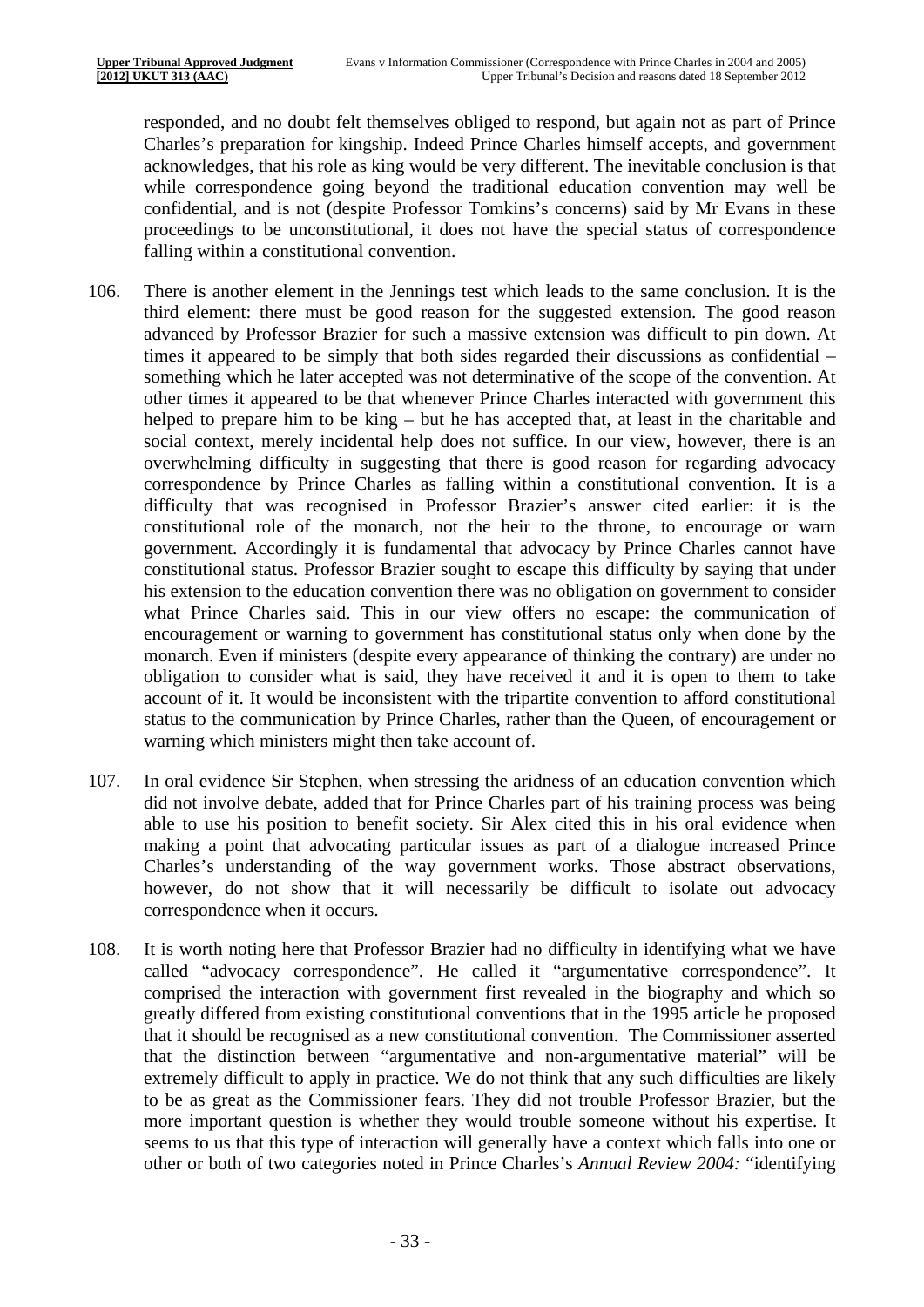charitable need and setting up and driving forward charities to meet it", and "promoting views". Those two features of Prince Charles's activities in our view provide a touchstone for identifying "advocacy correspondence", correspondence which has as a context one or other or both of these features.

- 109. It will not usually be difficult to identify whether a context for correspondence, or parts of correspondence, involves either or both of these features. In the first instance it will be for the department that receives a request to consider whether information it holds has such a context. In the examples given in the biography of letters from Prince Charles it is plain from the content of the letter itself that it is seeking to promote a charity or to promote a view on policy. Thus if the relevant document is the letter itself then the position will usually be clear. Similarly, if the relevant document is a ministerial reply, then either it or the letter under reply will usually show the position to be clear. Moreover, those in the department will be well-equipped, either by examining the file or asking those who dealt with the matter, to decide whether topics in a particular letter from Prince Charles which on their face may not clearly be in a relevant context, are properly to be regarded as falling within a context established by earlier letters or meetings or other interaction between Prince Charles and the department. In the case of the Cabinet Office, it would be appropriate to seek help from the department with responsibility for the subject-matter in question.
- 110. Taking the hypothetical examples given by the Commissioner:
	- (1) "The Prince asks for a copy of a recent Government publication. It relates to a subject in which he is known to have an interest." A mere request for a publication does not on its own have a context of seeking to promote a charity or to promote a view on policy. If the file shows, however, that the request is a follow-up to an earlier interaction of that kind, then the answer is likely to be that it falls within such a context.
	- (2) "The Prince asks for a progress report on a particular project." It seems likely that a request for a progress report will refer back to a previous discussion in which it was indicated that progress on the matter in question was to be made. Here it should be straightforward to identify the earlier occasion, and establish whether it involved Prince Charles seeking to promote a charity or to promote a view on policy. If so, then the request for a progress report is likely to have such a context.
	- (3) "The Prince identifies a particular problem and asks whether a specific solution has been considered but without advocating the solution, or giving any details of how it might work." On its own a letter of this kind does not seek to promote a charity or to promote a view on policy. The department would need, however, to check whether recent interaction between Prince Charles and the department showed that the letter has been written in a context of seeking to promote a charity or to promote a view on policy.
	- (4) It was said by the Commissioner that "the reality is that some of that correspondence is likely to reflect the views of the Prince". That may be so, but it does not seem to us that it will render an otherwise straightforward task more difficult – on the contrary, it may well make it easier.
- 111. For all these reasons, and the reasons set out in the closed annex, we conclude that the education convention does not go beyond what was described as being within that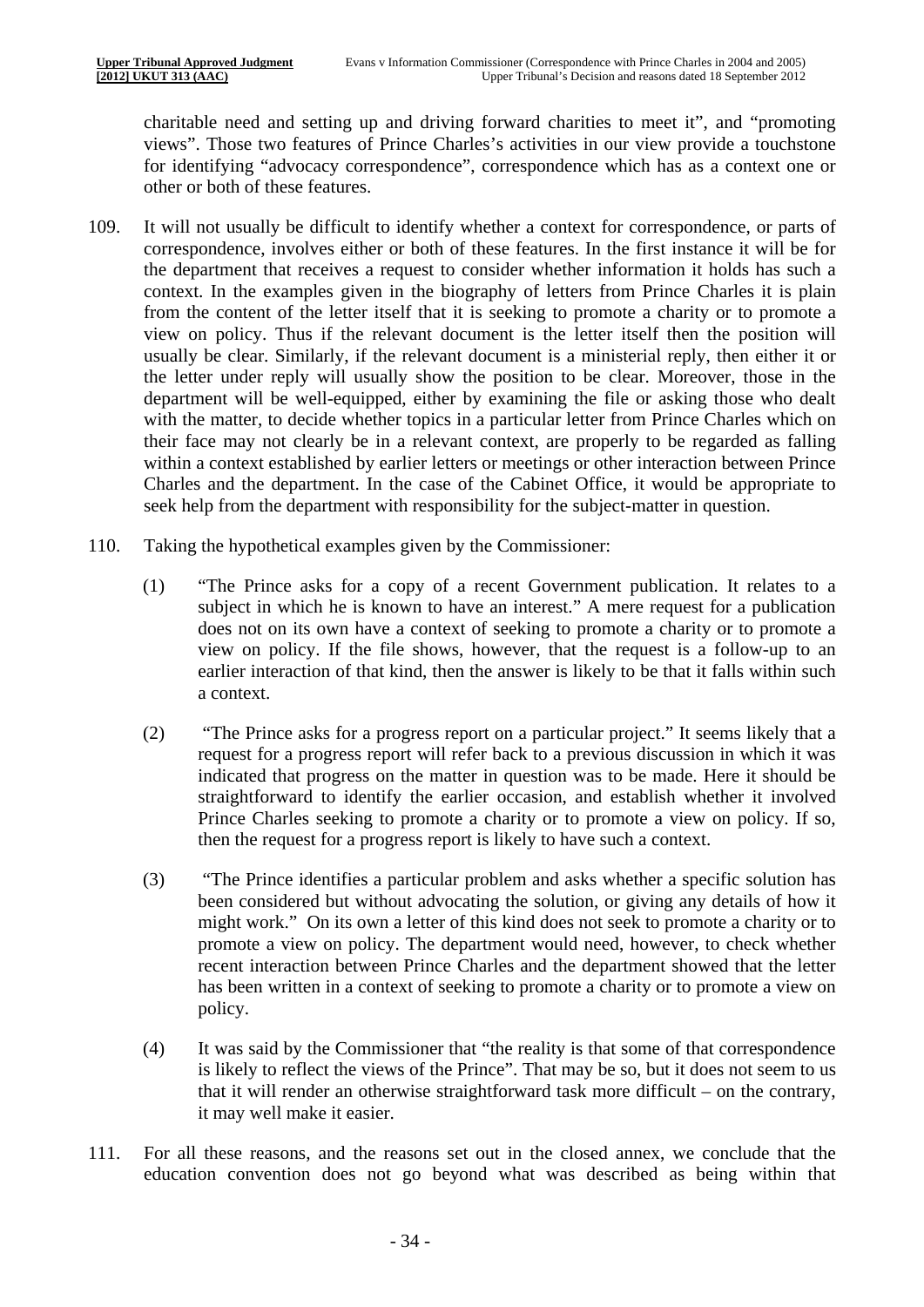convention by Professor Brazier in the 1995 article, and in particular has not been extended so as to include advocacy correspondence by Prince Charles.

- 112. We conclude this section of our judgment by returning to the criticism we made earlier of Professor Brazier's use of the expression "apprenticeship convention". It seems to us inapt for three reasons:
	- (1) The convention as it existed prior to Prince Charles's advocacy activities was not a convention that involved apprenticeship. Neither the Departments nor the Commissioner have identified to us any occasion on which dealings between previous heirs to the throne and government have involved more than the traditional education convention accepted by Mr Evans. Accordingly using a label of "apprenticeship" inevitably involves an element of assuming what has to be proved.
	- (2) The Departments and the Commissioner contend that in order to prepare for kingship Prince Charles must be able to interact with government in the way that he currently does. But it is clear that the way he currently interacts with government is very different from the way he will interact with government when king. An apprentice learns the skills of the trade to which the apprentice aspires, not the skills of a different trade.
	- (3) An apprentice works with, or under the supervision of, a master or mistress. There is no suggestion that Prince Charles as regards advocacy correspondence works with, or under the supervision of, the Queen.

### **H. Evidence of factual witnesses and findings of fact**

- 113. In section H of OA3 we give an account of the main points made by factual witnesses in their evidence. Our findings of fact recorded in the chronological account at OA2 have been made after consideration of what was said by factual witnesses. For the purposes of the present judgment there is much that was described by witnesses but does not call for us to make specific findings of fact. Where a witness made an assertion of fact which was not disputed in cross-examination we assume that assertion of fact to be correct.
- 114. We mentioned earlier that the skeleton argument for Mr Evans made 8 assertions of fact. Below we take each of those assertions of fact in turn.
- 115. The first fact Mr Evans asserts is that it is a matter of public record that Prince Charles holds and expresses strong views on matters of public policy and corresponds with ministers about them. We find this assertion to be established by the evidence. In that regard we refer to OA2 at paragraphs 37, 38, 43, 45, 46, 47, 51, and 60 as regards the period to November 1994, when the biography was published. Our findings in those paragraphs are based on statements of fact in the biography. There is no reason to think that there was any relevant change in this regard after the biography, either in the period up to April 2005 when the requests were made, or in the period from then until 28 February 2006 (the agreed latest reference date).
- 116. The second fact Mr Evans asserts is that Prince Charles has repeatedly used public platforms to express his strongly held views. We find this assertion to be established by the evidence. In that regard we refer to OA2 at paragraphs 26, 27, 29, 31, 39, 43, 45, 57 and 59 as regards the period to November 1994. Our findings in those paragraphs are based on statements of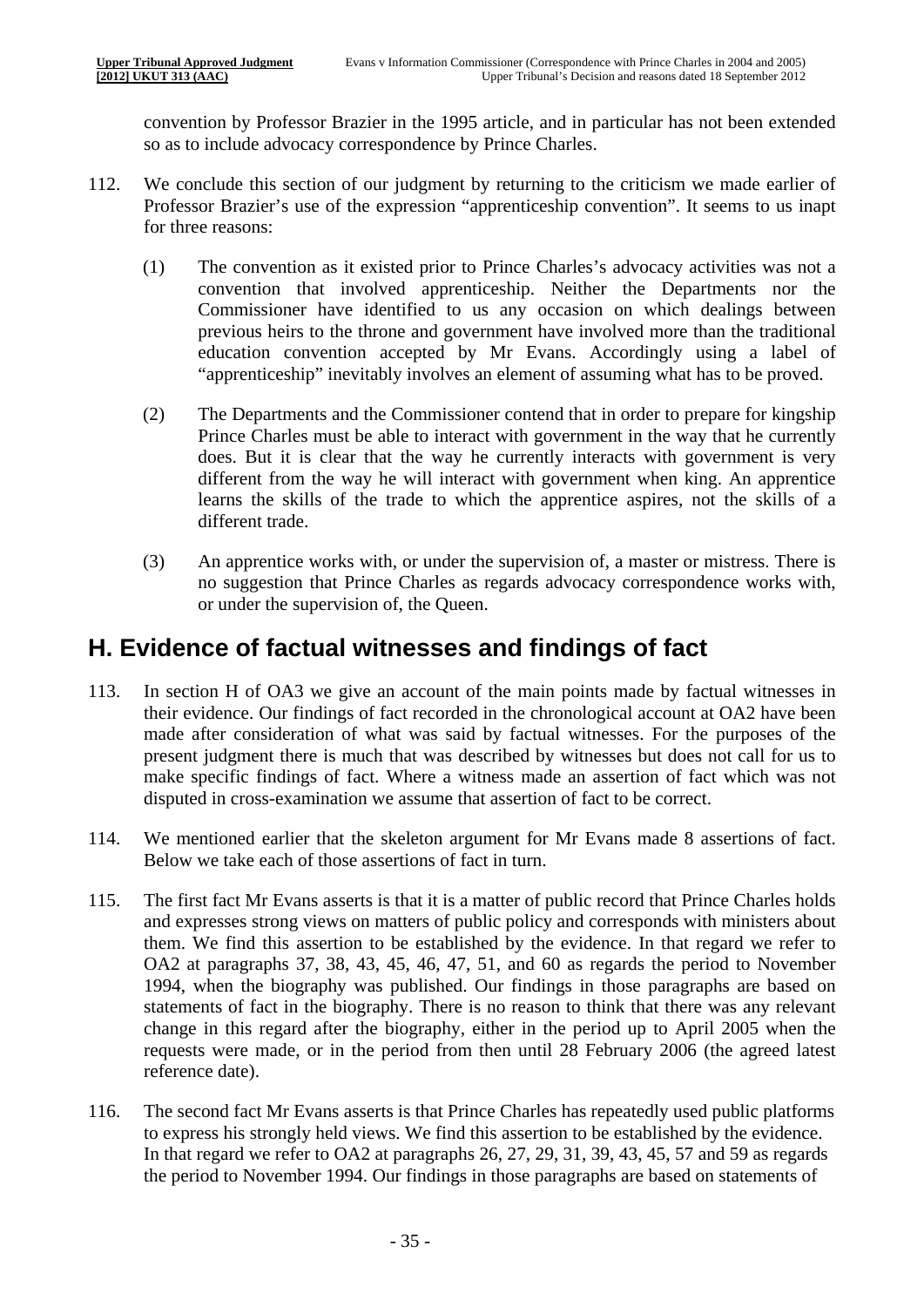fact in the biography. During the period up to April 2005 we refer to paragraphs 76, 81, 88 and the article written by Prince Charles described in paragraph 104. There is no reason to think that there was any relevant change in this regard in the period from then until 28 February 2006.

- 117. The third fact Mr Evans asserts is that Prince Charles corresponds regularly with ministers. We find this assertion to be established by the evidence. In that regard we refer to OA2 at paragraphs 37, 38, 43, 45, 46, 47, 51, 60 and 64 as regards the period to November 1994. Our findings in those paragraphs are based on statements of fact in the biography. There is no reason to think that there was any relevant change in this regard after the biography, either in the period up to April 2005, or in the period from then until 28 February 2006. Thus, for example, the *Annual Review 2004* under the heading "Promoting and protecting national traditions, virtues and excellence said that Prince Charles did this "through letters to … Government Ministers …" (see OA2 at para 97).
- 118. The fourth fact Mr Evans asserts is that some of Prince Charles's advocacy correspondence with ministers has been published. We find this assertion to be established by the evidence. In that regard we refer to OA2 at paragraphs  $41(3)$ ,  $43(3)$ ,  $45(1)$  and  $(2)$ ,  $46(1)$  and  $(2)$ ,  $47$ , 51 and 60 as regards the period to November 1994. Our findings in those paragraphs are based on statements of fact in the biography which published to varying degrees what was said in Prince Charles's letters. That publication occurred with Prince Charles's consent. Prince Charles has not since November 1994 consented to publication of correspondence between him and ministers.
- 119. The fifth fact Mr Evans asserts is that Prince Charles's self-perceived role has been described on his behalf as representational, "drawing attention to issues on behalf of us all" and "representing views in danger of not being heard". We find this assertion to be established by the evidence. In that regard we refer to OA2 at paragraph 95. We can see no reason to doubt that Prince Charles's spokeswoman used the words described in those paragraphs and accordingly find as a fact that the words cited by Mr Evans were used on that occasion. We also refer to paragraph (iii) of the introduction to Prince Charles's *Annual Review 2004*, quoted at paragraph 97 of OA2. These descriptions had all appeared prior to April 2005. Similar comments were made in the *Annual Review* for the following year: see paragraph 108 of OA2. Other than that, nothing relevant in this regard occurred during the period from April 2005 to 28 February 2006.
- 120. The sixth fact Mr Evans asserts is that the available materials indicate that Prince Charles has expressed strong views on matters of political controversy, including as to legislation being introduced. We deal with this subject in section J5 below.
- 121. The seventh fact Mr Evans asserts is that the high degree of publicity afforded to Prince Charles's dealings with government has not prevented his being educated in the ways and workings of government. We deal with this assertion in section J6 below.
- 122. The eighth fact Mr Evans asserts is that the high degree of publicity afforded to Prince Charles's dealings with government has not deterred him from corresponding frankly with ministers. We deal with this assertion in section J6 below.

[There is no section I]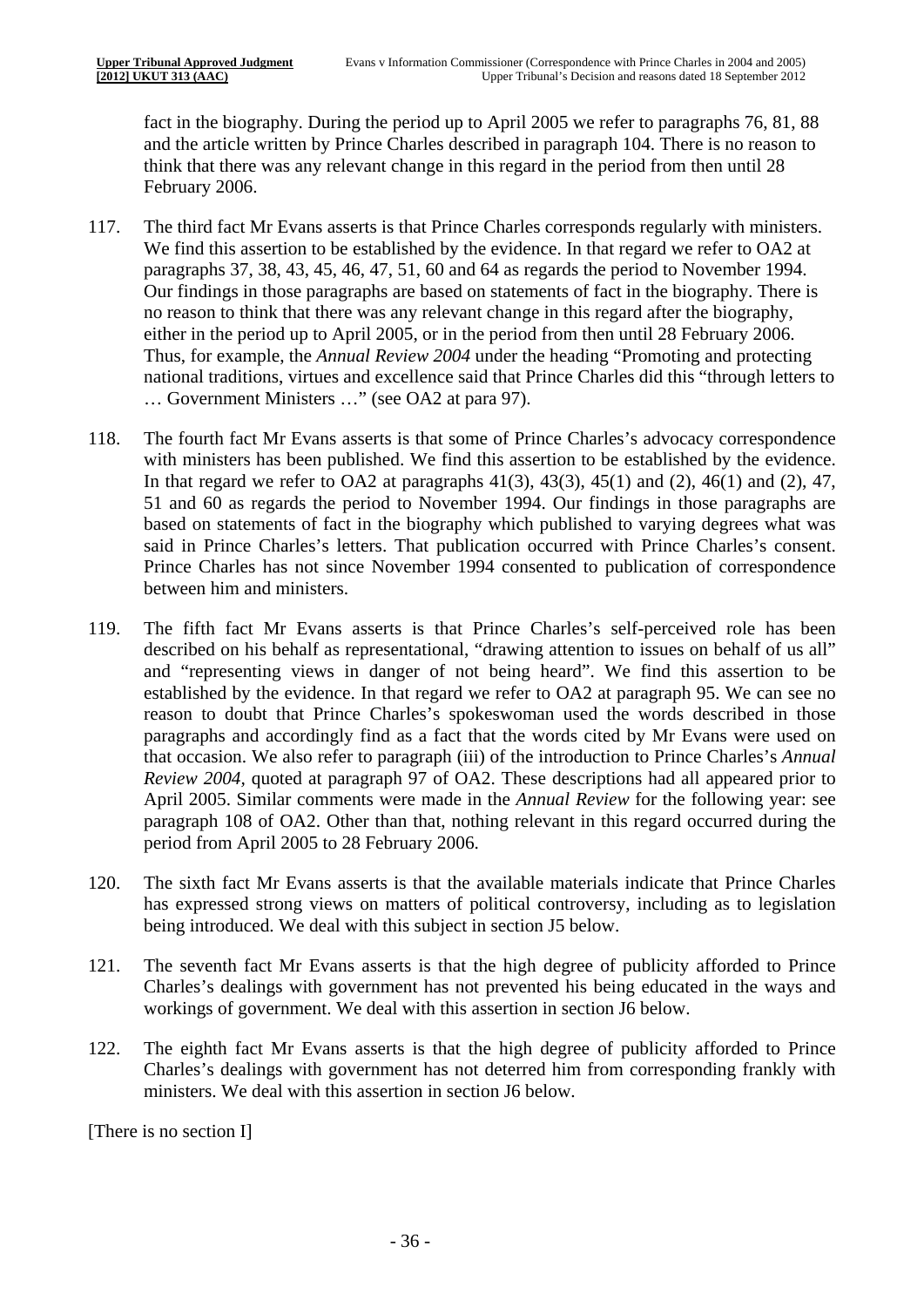## **J. Analysis of the public interest**

123. In the decision notices the Commissioner identified specific public interests in disclosure of the information and in its non-disclosure. For convenience we identify these factors in this way:

*Factors in favour of disclosure* 

IC(1) governmental accountability and transparency;

IC(2) the increased understanding of the interaction between government and monarchy;

IC(3) a public understanding of the influence, if any, of Prince Charles on matters of public policy;

IC(4) a particular significance in the light of media stories focusing on Prince Charles's alleged inappropriate interference/lobbying;

IC(5) furthering the public debate regarding the constitutional role of the monarchy and, in particular, the heir to the throne; and

IC(6) informing the broader debate surrounding constitutional reform.

*Factors against disclosure* 

IC(7) potential to undermine the operation of the education convention;

IC(8) an inherent and weighty public interest in the maintenance of confidences;

IC(9) potential to undermine Prince Charles's perceived political neutrality;

IC(10) interference with Prince Charles's right to respect for private life under article 8; and

IC(11) a resultant chilling effect on the frankness of communication between Prince Charles and government ministers.

124. The parties differ as to the weight to be given to these factors, in some cases suggesting that it is negligible. Nevertheless they agree in broad terms that these are all factors which must or may be considered by a court when deciding whether the public interest in disclosure would provide a defence to an action for breach of confidence. Thus they must be examined by us when deciding whether the Departments can rely upon the absolute protection afforded by section 41 of the Act, bearing in mind that the burden of showing that disclosure would be in the public interest will, under section 41, rest on Mr Evans. Similarly, as regards the public interest balance which we must consider on other exemptions, the parties agree in broad terms that these are all factors which may arise, bearing in mind that in relation to these other exemptions it is usually for the Departments to show that the balance is in favour of non-disclosure.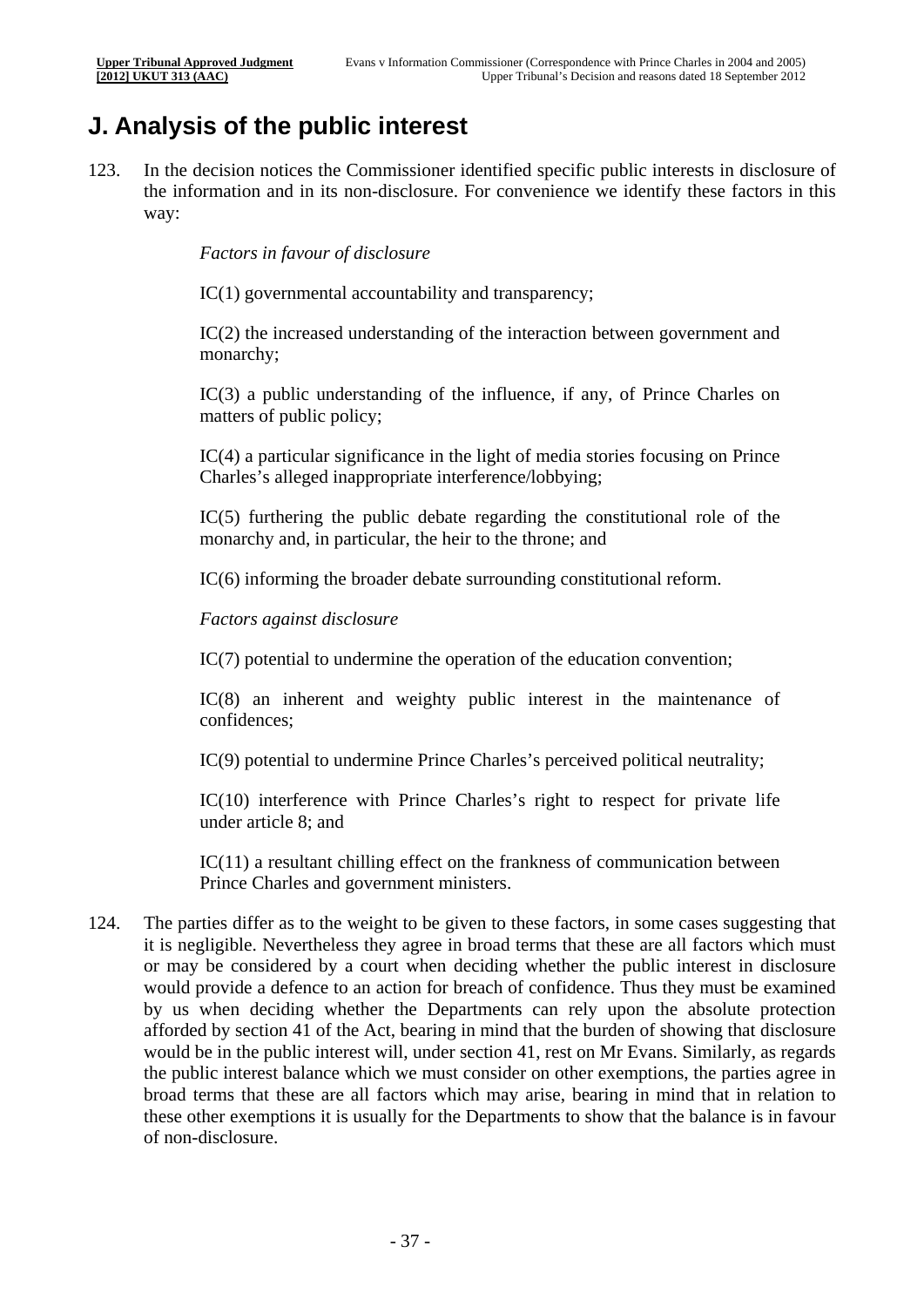- 125. The closed annex sets out our conclusions as to the application and assessment of the public interest balance to individual documents forming part of the disputed information. The present section of our judgment describes the general approach that we have taken. We set out below our general analysis of relevant factors. Some of the Commissioner's factors can conveniently be the subject of initial discussion on their own. Others are more conveniently discussed together. Additional factors, or variants of factors, emerged in argument: we include these at appropriate points in the discussion. We then turn to our general assessment of the overall balance.
- 126. Accordingly the remainder of this section is structured as follows:
	- J1: IC(1) Promotion of good governance;

J2: IC(2), (5), (6) royalty, government, constitutional debate;

J3: IC(3), (4) understanding Prince Charles's influence;

- J4: IC(8) education convention, preparation for kingship;
- J5: IC(9) and variants, public perception of Prince Charles;

J6: IC(11) chilling effect on frankness;

J7: IC(7), (10) maintaining confidences, preserving privacy;

J8: General aspects of the overall balance.

#### *J1: IC(1) promotion of good governance*

127. The Commissioner's description of this particular public interest was:

There is a general public interest in ensuring that government is accountable for and transparent in its decision-making process.

128. In the Commissioner's submissions this was described as a "high-level" factor. There can be no doubt that it is a factor of considerable general importance. Observations about it were made in the Supreme Court earlier this year in *BBC v Sugar* [2012] UKSC 4, [2012] 1 WLR 439. The parties in that case had sought to proceed on the basis of a concession, but the High Court had declined to do so. Lord Walker said at paras 76 and 77:

> 76 That conclusion [that the concession could not be accepted] follows both from the 2000 Act's legislative purpose and from its language. First, legislative purpose. It is common ground that the 2000 Act was enacted in order to promote an important public interest in access to information about public bodies. There are (as Schedule 1 to the Act reveals) thousands of public authorities, large and small, which are paid for out of public funds, and whose actions or omissions may have a profound effect on citizens and residents of the United Kingdom. There is a strong public interest in the press and the general public having the right, subject to appropriate safeguards, to require public authorities to provide information about their activities. It adds to parliamentary scrutiny a further and more direct route to a measure of public accountability.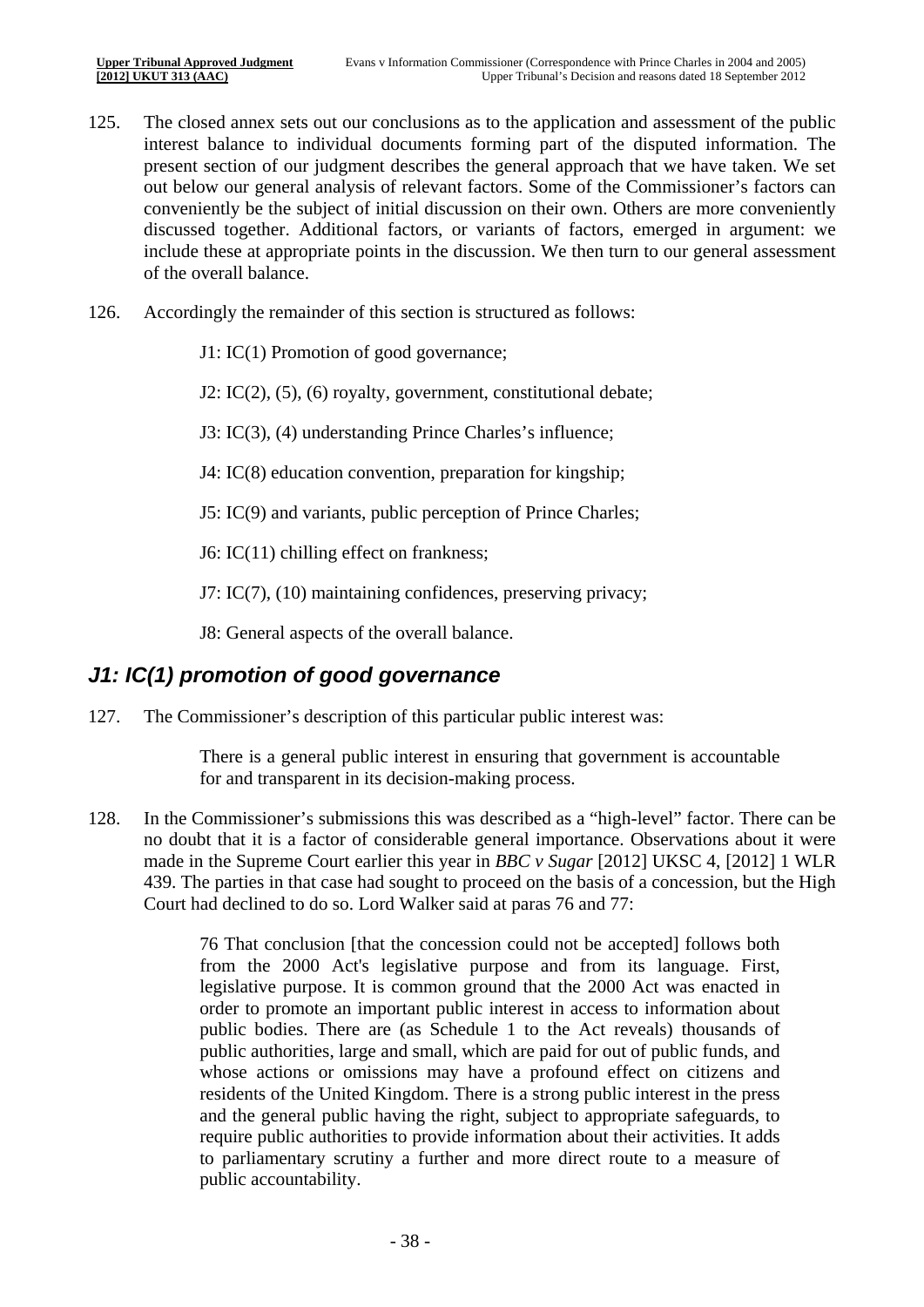77 There is therefore force, in relation to the 2000 Act as well as in relation to the Freedom of Information (Scotland) Act 2002, in the proposition "that, as the whole purpose of the 2002 Act is the release of information, it should be construed in as liberal a manner as possible." That is how it was put by Lord Marnoch in *Common Services Agency v Scottish Information Comr*  2007 SC 231, para 32, approved by Lord Hope of Craighead in the House of Lords [2008] 1 WLR 1550, para 4. But Lord Hope continued:

"But that proposition must not be applied too widely, without regard to the way the Act was designed to operate in conjunction with the [Data Protection Act 1998]. It is obvious that not all government can be completely open, and special consideration also had to be given to the release of personal information relating to individuals. So while the entitlement to information is expressed initially in the broadest terms that are imaginable, it is qualified in respects that are equally significant and to which appropriate weight must also be given. The scope and nature of the various exemptions plays a key role within the Act's complex analytical framework."

129. We turn below to the key role played by the scope and nature of exemptions. In the present section of our judgment we focus on the strong public interest in the press and the general public having the right, subject to appropriate safeguards, to require public authorities to provide information about their activities. Elements of this public interest were emphasised in the first report of the Nolan committee (the Committee on Standards in Public Life, chaired by Lord Nolan). The report was published in May 1995. We explain more about it in our chronological account at OA2. Here we note that the seven principles of public life identified by the committee included:

> Accountability: holders of public office are accountable for their decisions and actions to the public and must submit themselves to whatever scrutiny is appropriate to their office.

> Openness: holders of public office should be as open as possible about all the decisions and actions that they take. They should give reasons for their decisions and restrict information only when the wider public interest clearly demands.

130. The committee's statement of the seven principles concluded:

… These principles apply to all aspects of public life. The committee has set them out here for the benefit of all who serve the public in any way.

- particularly for the reasons explained by Lord Walker, is strongly in the public interest. 131. Returning to the Commissioner's description of this first factor, Mr Evans put it at the head of his list of factors favouring disclosure: it would promote "good governance". We think this is a useful description of this important general factor. In general terms there can be no doubt that promotion of good governance through accountability and transparency,
- 132. The Departments asserted that general considerations such as "accountability" and "transparency" did not on their own advance a submission in favour of disclosure under the Act. If they were relied upon alone they proved too much, favouring the disclosure of all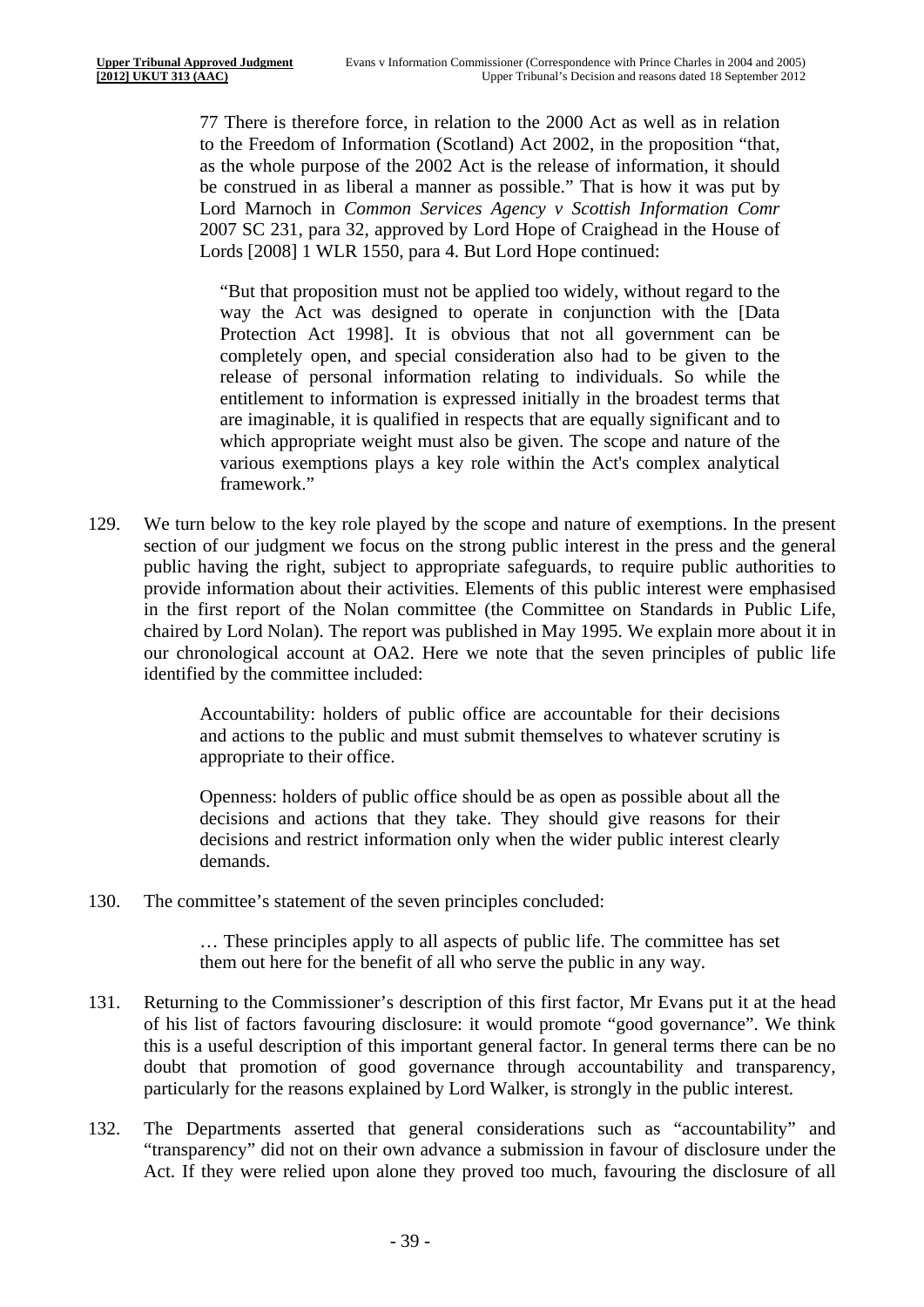information in all circumstances and thus converting every qualified exemption into an absolute obligation to disclose. The submission for the Departments was that such considerations were no more than a means to an end and were not ends in themselves. Similarly there was a submission by the Departments that if disputed information shed no light at all upon the more specific matters identified by Mr Evans, there would be no public interest in disclosure. These submissions ignore the role of accountability and transparency in promoting good governance. They cannot survive the analysis by Lord Walker in the passage cited above.

133. The Departments added that we should consider both the utility and the cost to the public interest of achieving accountability and transparency. The Departments urged us to recognize that other mechanisms would serve those purposes – for example ministers' accountability to Parliament and the electorate for their decisions. The Commissioner did not go this far, but noted that the strength of considerations of accountability and transparency will vary with the actual content of the disputed information. We agree with the Commissioner in that regard. Nevertheless, we think it important that the strength of these general interests should be acknowledged rather than minimised. It is because other methods of achieving accountability and transparency have had only limited success that freedom of information has been agreed by signatories to the Aarhus convention as regards environmental matters, and enacted more generally throughout the United Kingdom as a whole. When disputed information concerns important aspects of the working of government, the interests in accountability and transparency will be not merely of general importance, but of particular strength.

#### *J2: IC(2), (5), (6) royalty, government, constitutional debate*

- 134. The Commissioner's description of his second particular public interest was:
	- (2) There is a specific public interest in the disclosure of information that would increase the public's understanding of how the Government interacts with the Royal Family and the Royal Household, and in particular the Heir to the Throne.
- 135. In the decision notices three aspects of this were mentioned. First, the reason for identifying this specific public interest is because the monarchy has a central role in the British constitution and the public is entitled to know how the various mechanisms of the constitution operate. Second, those mechanisms include how the heir to the throne is educated in the ways of government in preparation for his role as sovereign. Third, while the Departments had cautioned against equating "the public interest" with a prurient public interest in the matters in question, the specific public interest in understanding how government interacts with the royal family is clearly distinct from this.
- 136. The Commissioner's description of his fifth particular public interest was:
	- $(5)$ Disclosure of the requested information could further the public debate regarding the constitutional role of the Monarchy and, in particular, the Heir to the Throne.
- 137. The Commissioner's description of his sixth particular public interest was:
	- $(6)$ Disclosure of the requested information could also inform the broader debate surrounding constitutional reform.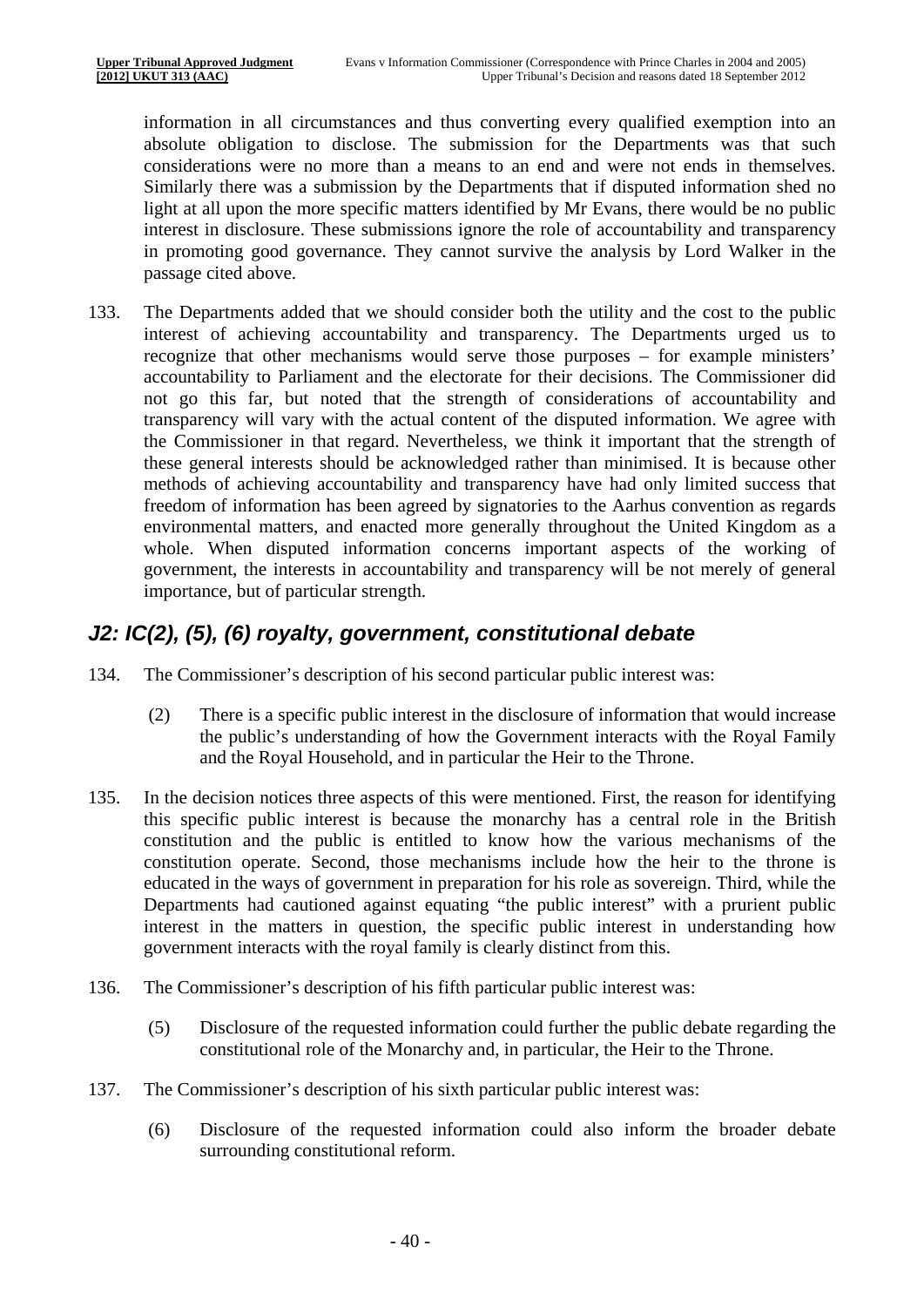- 138. It is convenient to take these factors together. They are predominantly, but not exclusively, about the monarchy's role in the state. Debate surrounding constitutional reform might, in relation to the disputed information, go wider than the role of the monarchy – for example, the disputed information might be expected to be relevant to a wider debate about the role of constitutional conventions. The main focus of all three of these public interests, however, concerns the likelihood that the disputed information will be of value in understanding how government and the royal family interact with each other, along with a separate but linked understanding of how that interaction affects debate about the role of the monarchy and our constitution in general.
- 139. Mr Evans pointed out that these were matters of legitimate and important public debate. As noted earlier, the Departments complained that Mr Evans had not identified specific public interests that would be advanced by disclosure of the disputed information. Consistently with that stance, it was said that any interest in understanding the operation of the constitution was "for the most part" general in nature, and that in the absence of an identification "in specifics" of public interest benefit claimed to result from disclosure, the position was that disclosure of the correspondence would not advance any identifiable public interest. The Departments urged that regard be had to the cost of disclosure as opposed to other mechanisms providing for an understanding of relevant matters. Understanding how government interacts with the royal family, and furthering constitutional debate, should not be at the expense of matters that are key to the proper operation of present constitutional arrangements. The Departments said it was difficult to see how any public interest in knowing about governmental interaction with the royal family would be advanced by disclosure of the disputed information. In relation to constitutional debate, the Departments urged that "the terms of 'debate' that are suggested should not be such as to predicate the end of the present arrangements."
- 140. The Departments added that the public knew that there would be correspondence between the royal family, including Prince Charles, and government. Both Mr Evans and the Commissioner responded that mere knowledge that correspondence of this kind occurred, without sight of its contents, would be inadequate to meet these particular public interests. The public interest lay in the public's ability to see this material, and make of it what it may.
- 141. We agree with Mr Evans and the Commissioner that these specific public interests are important. The fact that Prince Charles corresponds with and meets ministers, on confidential terms, is in the public domain: but without the disclosure of actual examples of the correspondence, it is difficult for the public to understand what this actually means in practice.
- 142. As regards constitutional debate, the written response of the Departments (that the terms of debate should not be "such as to predicate the end of the present arrangements") seemed to suggest an argument that those seeking information under the Act are not entitled to point to the potential value of the disputed information in enabling a better informed debate on the merits of a move to a republic. In his closing oral submissions Mr Swift did not advance such an argument. The answer to it is obvious: whether this country should remain a monarchy is of course a legitimate matter of public debate. More generally, debate about the extent and nature of interaction between government and the royal family, and how the monarchy fits in to our constitution, goes to the heart of understanding the constitutional underpinning of our current system of government. We conclude that these are all important and weighty considerations in favour of disclosure.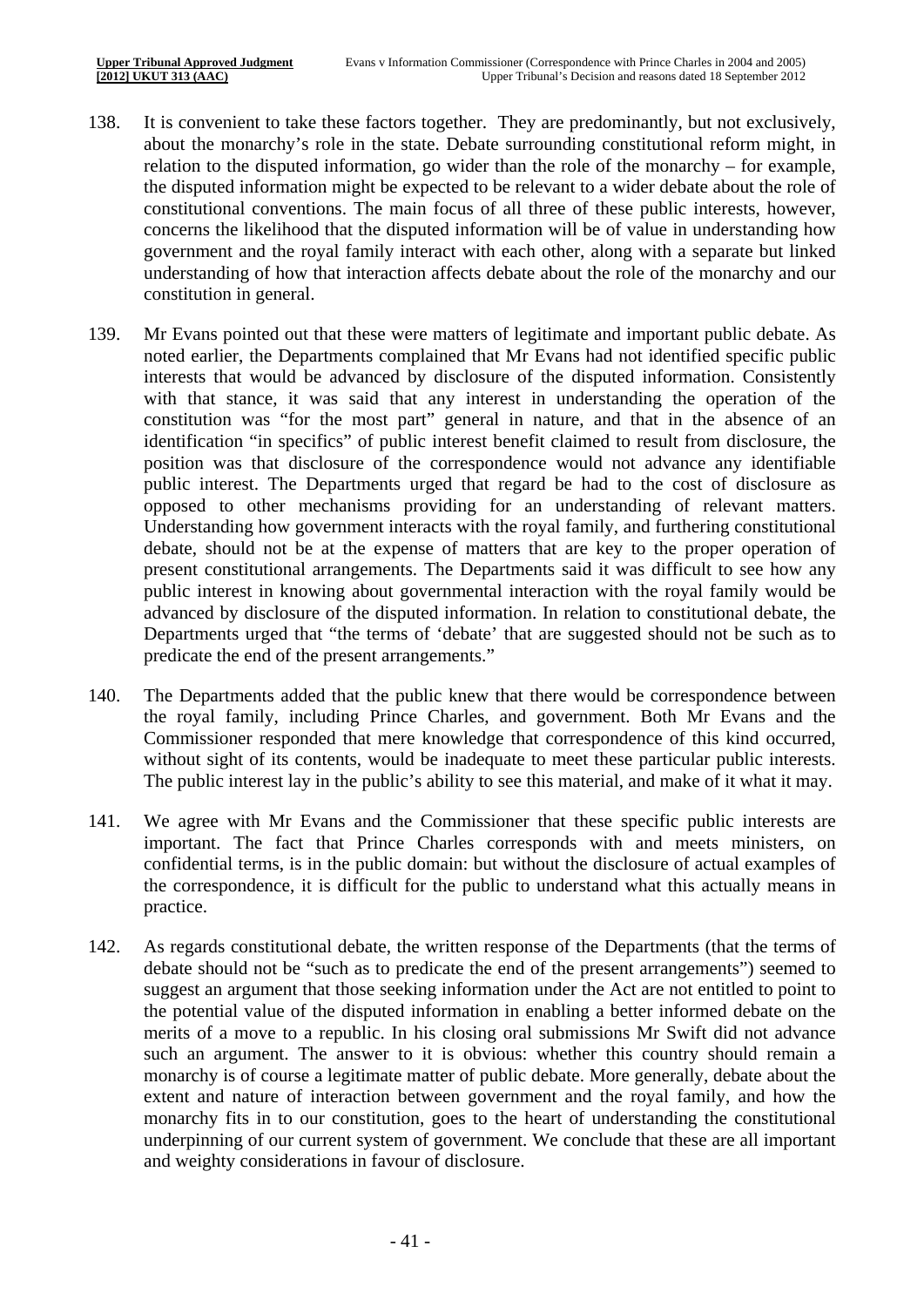143. The closing submissions for Mr Evans drew attention to the significance of article 10 of the European Convention on Human Rights and the recognition that it affords to freedom of expression. We shall examine this below in the context of protection of privacy and confidentiality. For present purposes we note that while we have reached the conclusion above without reference to article 10, that article may offer a further reason for concluding that there are important and weighty considerations favouring the free flow of information on government/royal interaction and matters relevant to wider constitutional debate.

### *J3: IC(3), (4) understanding Prince Charles's influence*

- 144. The Commissioner's description of his third particular public interest was:
	- (3) Disclosure of the information may allow the public to understand the influence, if any, exerted by The Prince on matters of public policy. If the withheld information demonstrated that undue weight had been placed on The Prince's views then there could be a public interest in disclosing that fact. Likewise, if the withheld information demonstrated that The Prince did not have any undue influence, then there could be a public interest in disclosing that this was the case.
- 145. The Commissioner's description of his fourth particular public interest was:
	- (4) The above points are particularly significant in the light of media stories focusing on The Prince's alleged inappropriate interference/lobbying.
- 146. It is convenient to examine them together. The main features of the evidence received specifically on this topic, and of the submissions, are summarised in OA3. We also deal with some subsidiary arguments at paragraphs 179 to 181 of OA3.
- 147. When considering these submissions, we note that certain examples of correspondence between Prince Charles and ministers are in the public domain. The correspondence about Atlantic salmon and about sea-birds in the northern Irish Sea has been made public under the 30 year rule: see paragraphs 10 to 12 of OA2. More recent correspondence, covering the period to November 1994, is identified in section H above.
- 148. We make no assumption that it is inappropriate for Prince Charles to urge a particular point of view on ministers. It would not be useful for us to form or express a view on whether this is inappropriate or appropriate. The public interest in disclosure lies in enabling the public to know what is being urged and what is said in response. This enables those with a legitimate interest in the matter to conduct an informed debate. We agree with the Commissioner and Mr Evans that for this reason there is no substance in the criticism of "having one's cake and eating it".
- 149. Submissions for the Department as to whether Prince Charles was "lobbying", and whether Mr Evans's definition of that term was too broad, seemed to us to miss the point – twice over. First, protagonists in the debate will inevitably argue about what "lobbying" involves. Second, what Mr Evans focuses upon in substance is the shedding of light on the influence exercised, or sought to be exercised, on government by Prince Charles. The Departments rightly point out that the Select Committee Report did not refer to the activities of Prince Charles. Nevertheless, that report made the point that the public interest went beyond knowing merely about the activities of those seeking to influence government for the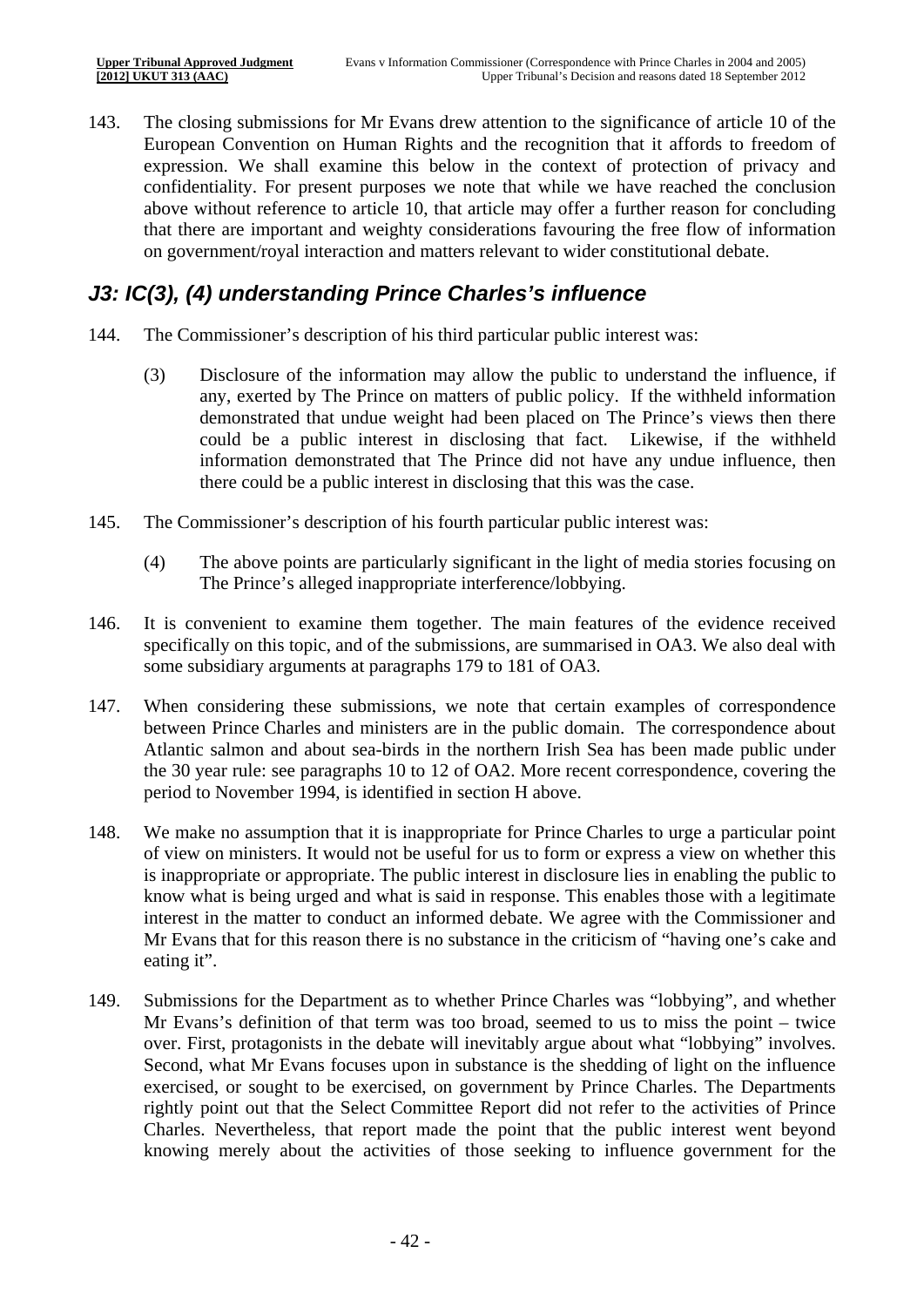financial, personal or other interests of themselves or another. This is a point which has relevance both before and after any of the suggested reference dates.

- 150. We do not consider that what may or may not have happened in relation to Chelsea Barracks case can be relied upon by Mr Evans. It occurred after the agreed latest reference date, and is so fact specific that we do not think it sheds light on the position earlier.
- 151. Mr Evans sought to rely upon the Chelsea Barracks case as evidence of a perception that Prince Charles exercises special influence. In our view he does not need to rely upon that case for this purpose. It seems to us that the perception that Prince Charles exercises special influence stems from the biography. As to whether it would either be confirmed or dispelled by disclosure of the disputed information, this too seems to us to miss the point: the public interest lies in having an informed debate.
- 152. We agree with the Departments that when it is said that Prince Charles speaks "on behalf of us all" that reflects that he writes to ministers on what he believes is in the public interest. This, however, does not answer Mr Evans's point that it seems incongruous that the public should not know about it. The Departments add, and we accept, that Prince Charles has not said that it is in the public interest to reveal what he says. It does not seem to us, however, that there is a true parallel with the exercise by the monarch of rights under the tripartite convention: for the reasons given in section G above, that convention carries with it obligations which Prince Charles does not consider applicable to his own public statements.
- 153. As regards the information which had been on the website and in the annual reviews, what was at best an ambiguity has now been clarified. We see considerable force in Mr Evans's submission that there was a misleading impression, but we do not think the distinction between this and an ambiguity is so important in the present context as to make it necessary for us to express a view one way or the other.
- 154. We add that Prince Charles's charitable activities have important characteristics which point in favour of disclosure of correspondence between him and government about them. The economic and social importance of these activities is great. Their aims are in broad terms for the advancement of society. The public interests in pursuing those aims are recognised by conferring a status which exempts charities from tax and other burdens. Their activities may have a major impact – often directly – on the lives of individuals. We note in section J3 of OA3 Mr Swift's comment that he had no idea what Prince Charles's role as "charitable entrepreneur" was. This comment in our view does no justice to the careful and detailed explanation given in the annual reviews. We accept that charitable activity has been associated with monarchy for a long time, and that Prince Charles's charitable work enables the monarchy both to reach out to groups to whom it might have appeared irrelevant and to speak to a wider constituency. None of this, however, in our view, in itself significantly detracts from the public interest in having information relevant to a debate about what influence has been exerted, or sought to be exerted, in driving forward charitable enterprises founded or supported by Prince Charles.
- 155. Sometimes linked with his charitable enterprises, and at other times not, activities by Prince Charles in a context of seeking to promote views may have significant ramifications, both for departments and for society in general. These activities can be of various kinds – ranging from campaigning to something much more low-key. As with Prince Charles's charitable activities, we neither praise nor criticise any particular method of seeking to promote views. Those concerned with disclosure may need, however, to consider whether any particular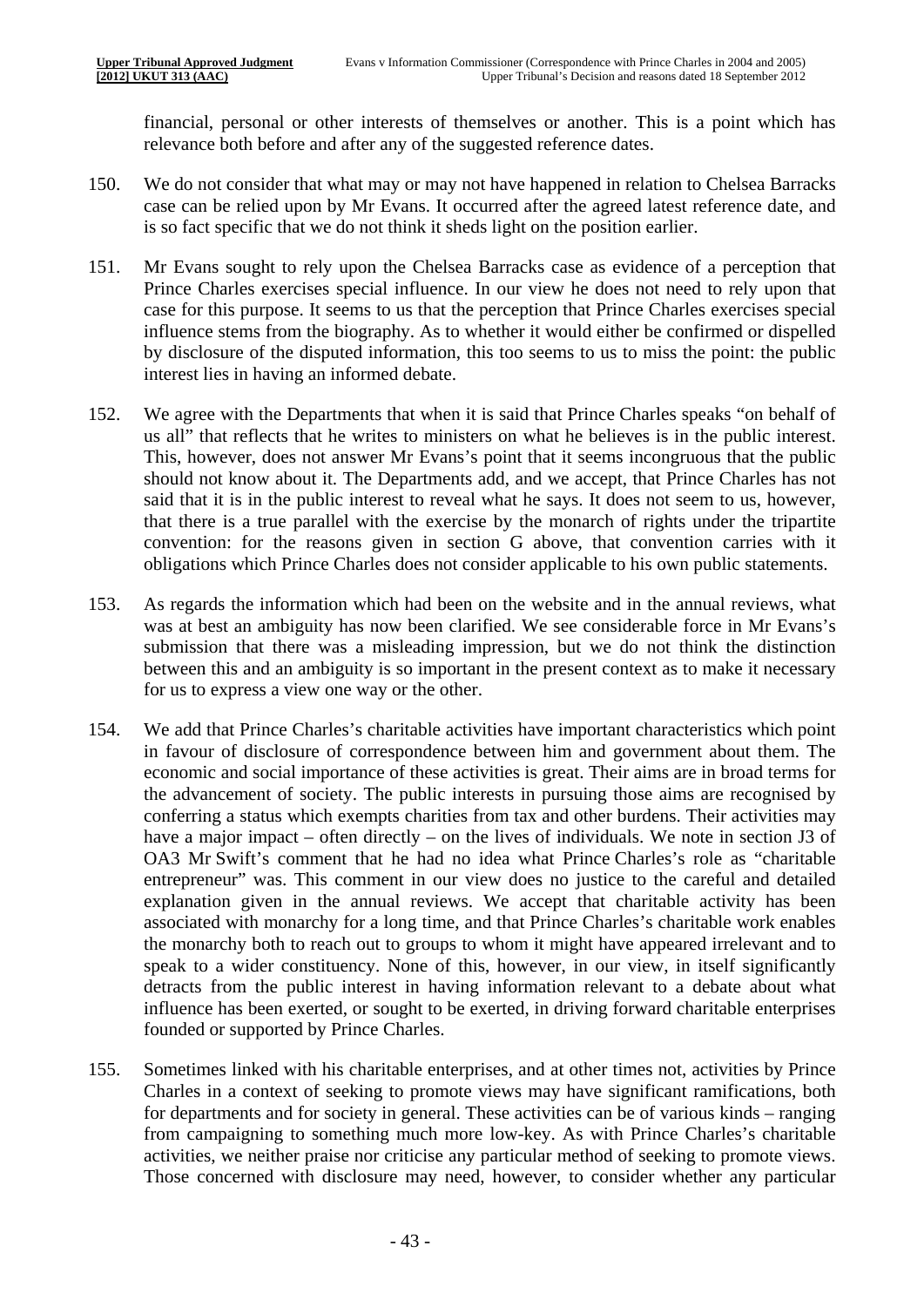method of seeking to promote views may carry with it a greater or lesser public interest in disclosure.

- 156. An important feature when Prince Charles is seeking to promote a charity or to promote a view on policy is that he has an ability to use privileged access to ministers. It was common ground that correspondence from him is, as one might expect, treated very differently from ordinary correspondence. It will quickly come to the attention of the minister, who is likely to take a personal interest in the response.
- widespread public interest, on a matter which goes to the heart of our constitution. Sensationalism merely for the sake of it will not generally be in the public interest. The 157. There is a further general comment to make. The media interest in Prince Charles's interaction with ministers is substantial. It seems to us that this is not a factor which in itself necessarily favours disclosure. What is relevant is that there is a real debate, generating media accounts we have seen have, on occasion, had sensationalist aspects. For the most part, however, the media reporting is of a kind which has focused on the substance. It is relevant when assessing the public interest to note the extent to which, over the relevant period, there have been media reports of this kind.
- 158. For all these reasons we are not persuaded by the Departments that the public interest in understanding Prince Charles's influence, and being able to reach an informed view about the extent to which he engages in what some may regard as "lobbying", can be minimised. The Commissioner was right to identify these as public interests which needed to be taken into consideration. He was, however, in our view wrong to conclude that material in the disputed information could only have relevance to an understanding of Prince Charles's influence if it enabled a definitive conclusion to be reached, one way or the other, as to whether Prince Charles had in fact influenced the relevant decision. To our mind, just as with disputed information which some may regard as lobbying and others may not, there is a public interest in the information being available so that members of the public can form their own view.
- 159. It is useful in this regard to go back to the Commissioner's description of  $IC(3)$  as set out above. His first sentence identified the interest in question. That interest lies in enabling the public to understand "the influence, if any, exerted by Prince Charles on matters of public policy." The Commissioner's second and third sentences elaborated on that public interest. They identified two consequences which might arise from disclosure. On the one hand it was said that the disputed information might demonstrate that "undue weight" had been given to Prince Charles's views. The other alternative suggested is that it might demonstrate that Prince Charles "did not have any undue influence". In each of these two cases it was suggested that "there could be a public interest" in disclosing "that fact" or "that this was the case". We doubt whether it is desirable to focus on a public interest in one or other of these two outcomes. Whether there has or has not been "undue" influence is bound, as it seems to us, to be a matter of debate. Where disputed information might reasonably be thought to shed light on the way in which Prince Charles influences or seeks to influence government, those involved in the disclosure process must consider the weight to be given to the public interest in being able to consider the matter, and to hold the debate, in the light of disclosure of that information.
- 160. Moreover, the Commissioner did not, in our view, afford the public interest in these respects the degree of strength which it warrants. Those who seek to influence government policy must understand that the public has a legitimate interest in knowing what they have been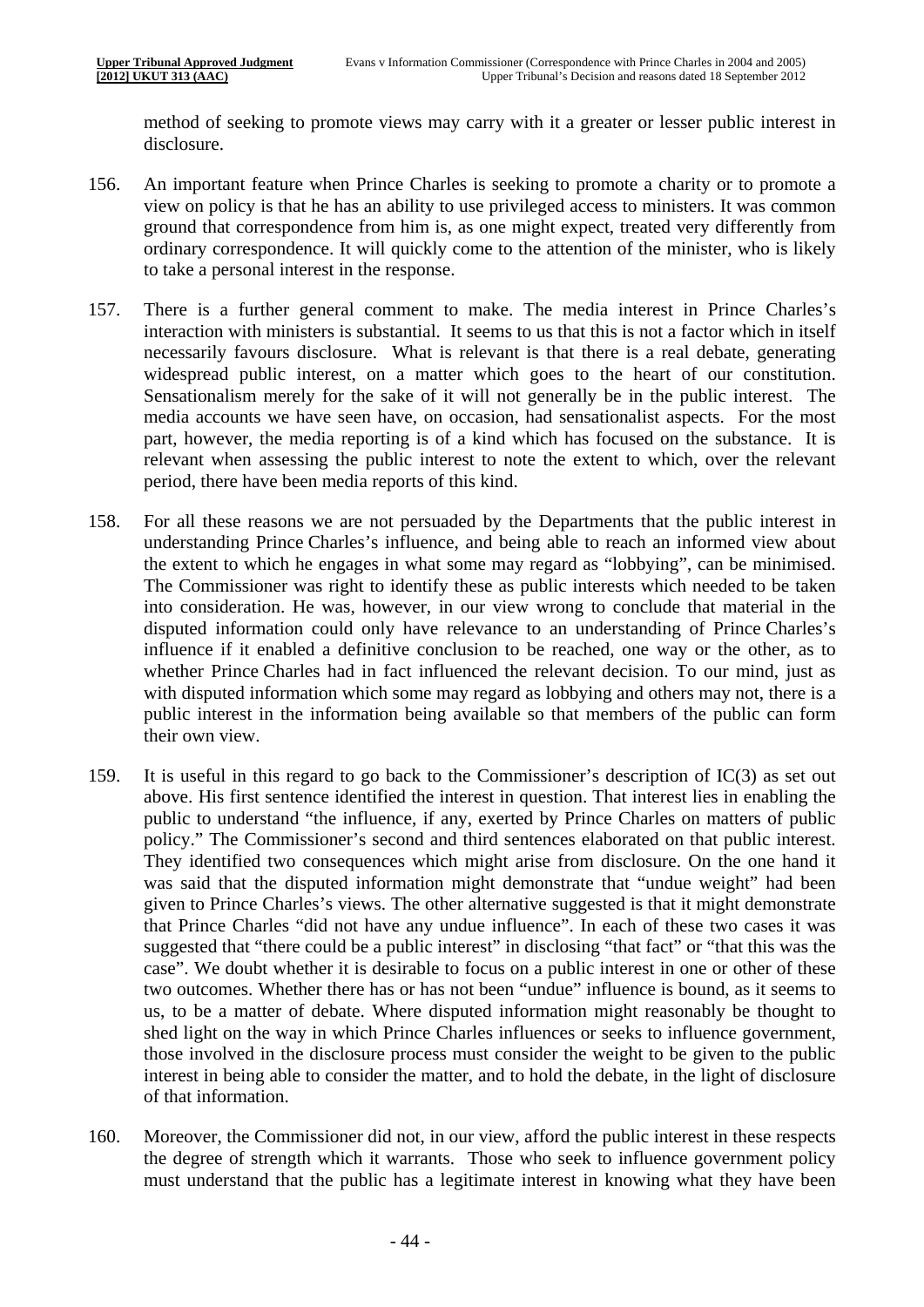doing and what government has been doing in response, and thus being in a position to hold government to account. That public interest is, in our view, a very strong one, and in relation to the activities of charities established or supported by Prince Charles it is particularly strong.

#### *J4: IC(8) the education convention, preparation for kingship*

- 161. The public interest factors examined thus far have been those relied upon by Mr Evans in seeking disclosure. We now turn to factors relied upon by one or other or both of the Commissioner and the Departments as supporting non-disclosure. It is convenient to begin with the education convention and preparation for kingship.
- 162. The second in the Commissioner's list of public interests against disclosure was expressed in this way:

There is a constitutional convention that The Prince is entitled to be educated in and about the business of government so as to prepare him to be Sovereign: disclosure has the potential to undermine the operation of that convention.

- 163. This is a reference to the education convention discussed in section G. As explained in that section, we have concluded that:
	- (1) the education convention is not as broad as is suggested by either the Departments or the Commissioner, and in particular does not extend to advocacy communications;
	- (2) the Commissioner was right to conclude that the education convention did not extend to communications about charitable or social matters, but was in error in holding that it covered advocacy communications;
	- (3) for reasons given in our conditionally suspended annex and closed annex, none of the disputed information falls within the education convention's scope.
- 164. We do not repeat here either the arguments as to the scope of the education convention or the reasoning which led to our conclusion. In this section of our judgment we are concerned with fallback arguments that, even if we are right about the extent of the education convention, there remain underlying considerations which support non-disclosure. We summarise in section J4 of OA3 the main features of the submissions to us in this regard.
- 165. Those submissions had two main aspects which were not always clearly distinguished in the arguments. First, there were suggestions that disclosure of advocacy communications, even though they fell outside the narrow education convention, would undermine the narrow education convention. It seems to us that these suggestions lack practical substance. Moreover they ignore our reasons for excluding advocacy communications from the education convention, and in particular the fundamental problem that to include them would be incompatible with the tripartite convention. To our mind recognition that advocacy communications will generally be disclosable if requested will benefit the operation of the education convention. It will focus the minds of the parties on the important principle that the education convention does not give constitutional status to advocacy communications.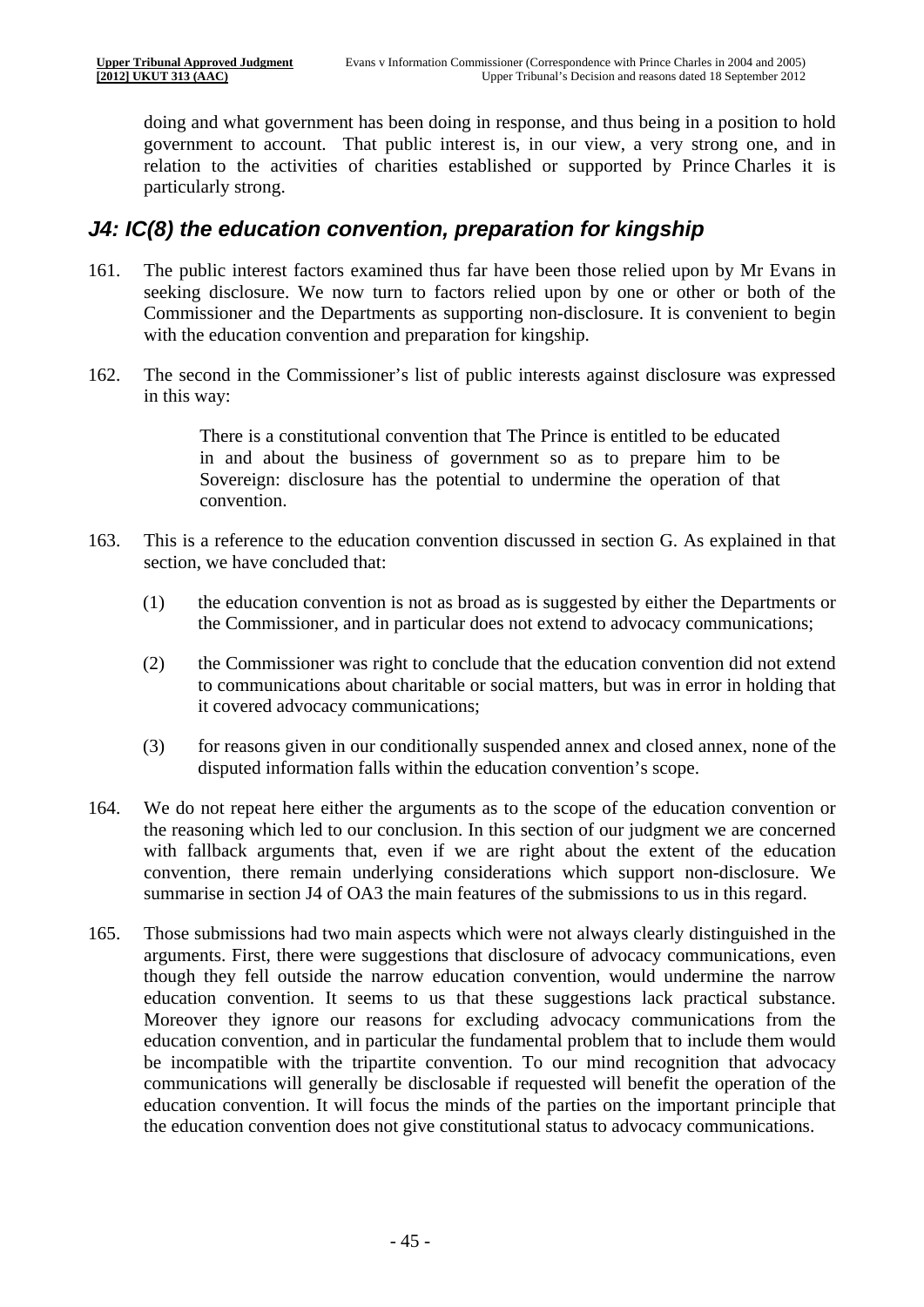- 166. It follows from our reasoning on this first aspect that Mr Evans is right to say that the Commissioner *"*overestimated the extent to which disclosure would undermine the [education] convention*"*.
- 167. We turn to the second aspect. This was that public interest reasons underlying the suggested extended scope of the education convention would still warrant non-disclosure, even if the convention did not extend as far as they had suggested. Those reasons were specifically concerned with preparation of Prince Charles for becoming king, it being said in that regard by the Commissioner that:

[It is] in the public interest for The Prince to acquire experience in dealing with matters of government policy, and in dealing with Government Ministers; and for this purpose, to develop strong relationships with Ministers, characterised by frank communication and mutual trust.

- 168. Here there is inevitably a substantial overlap with contentions examined earlier when considering the extent of the convention. As relied upon in the fallback contentions of the Commissioner and the Departments, they urged the importance of preparation for kingship, even where such preparation falls outside the education convention. At places those contentions made reference to Prince Charles's "constitutional role". Again we emphasise that Prince Charles does not currently have the constitutional role of encouraging and warning that is given to the sovereign. He may be called upon to act as regent if that should prove necessary. He is a counsellor of state, and he is a member both of the Privy Council and the House of Lords. Prince Charles has from time to time performed each of the latter three roles. They are not confined to the heir to the throne, and are not said to have a constitutional status akin to exercise of the tripartite convention. By contrast acting as regent, should it arise, will involve a role akin to kingship. Accordingly we treat "preparation for kingship" as including preparation for the role of regent.
- 169. When considering the public interest in Prince Charles's preparation for kingship in this sense, is it right to say that "advocacy correspondence" on his part, although not carried out as part of preparation for kingship, nonetheless has important benefits contributing to preparation for kingship? This is a separate question from the question whether a liability to disclosure under the Act or the Regulations would have a chilling effect. That question is discussed in section J6 below. Here we are concerned with whether, if disputed information does not fall within the education convention, public interests associated with Prince Charles's preparation for kingship may call for it to be given a higher protection from disclosure than would otherwise be the case.
- 170. It seems to us that in much of this part of the debate various aspects of the public interest were being confused. At one extreme the Departments were urging that advocacy interchanges between Prince Charles and ministers were in the public interest because they were similar to the monarch's interchanges with government by way of encouragement and warning, and thus the advocacy interchanges were good preparation for kingship: "it forms a means by which the Prince in practice develops and exercises the skills that are the necessary skills of the sovereign". An assumption that the two types of exchange would be similar also seems to us to be inherent in parts of the Commissioner's submissions, likening Prince Charles's advocacy interchanges to the work done by a pupil barrister appearing in court. This extreme position is to our mind divorced from reality. For the reasons given in section G, what is known publicly about the advocacy interchanges shows them to be very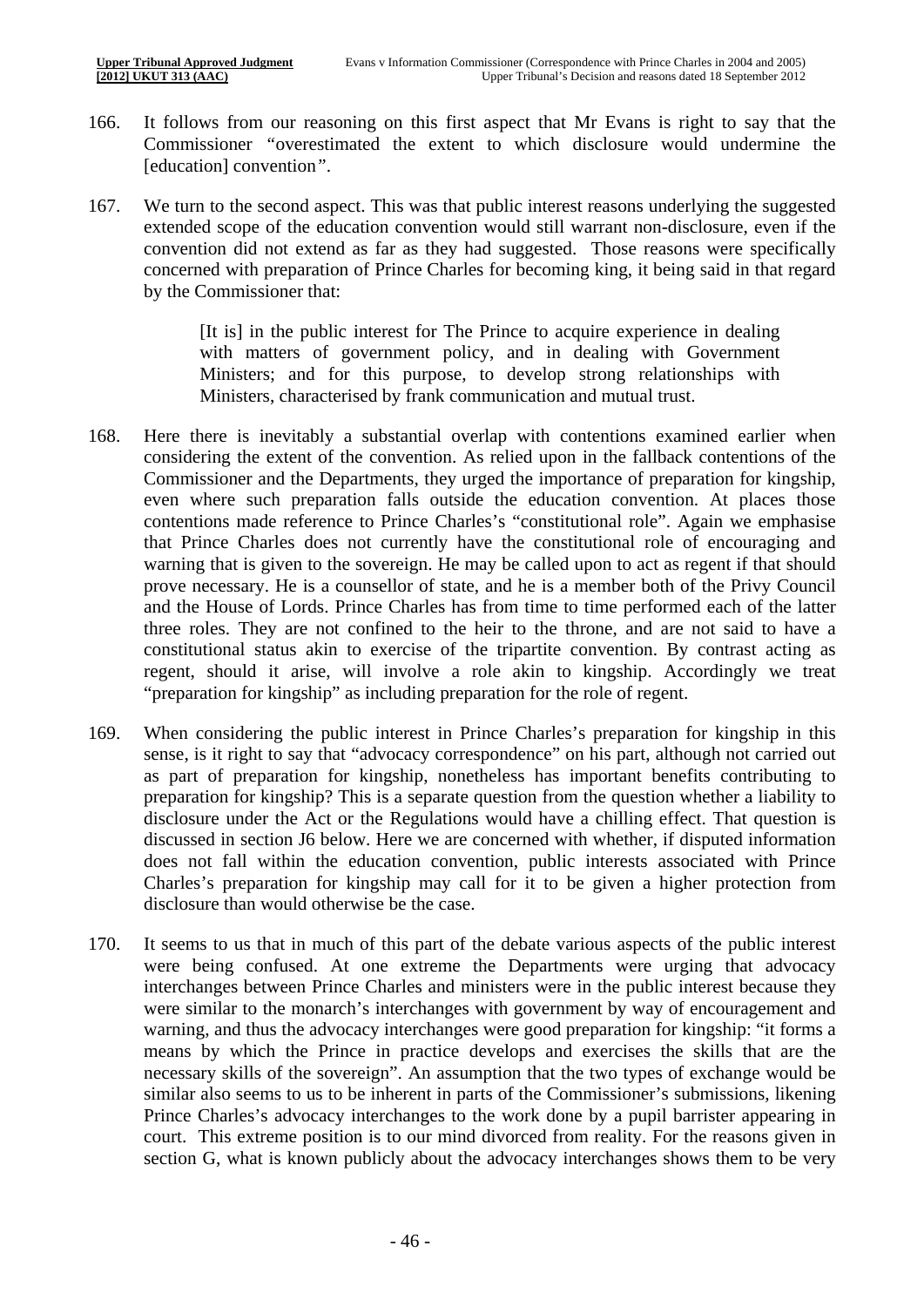different from the function of the monarch when exercising the constitutional entitlement to encourage or to warn.

- 171. A less extreme position was adopted by Sir Stephen and Sir Alex. They did not assert that advocacy in the disputed information was akin to encouragement or warning under the tripartite convention. Advocacy communication was valuable because without it "the extent to which he will actually be able to prepare himself for kingship, to understand the way in which government function, to understand the way in which issues are dealt with, is going to be, from my [Sir Stephen's] point of view, severely limited."
- 172. A still less extreme position could be seen in parts of the Commissioner's submissions. The Commissioner in these parts of his submissions did not go so far as to identify a "severe limitation" on preparation for kingship. The Commissioner's analysis was that an advantage might be lost: "It is in the public interest for The Prince to acquire experience in dealing with matters of government policy, and in dealing with Government Ministers; and for this purpose, it is in the public interest for him to develop strong relationships with Ministers, characterised by frank communication and mutual trust."
- 173. Finally, points made under this head were often dependent upon an assumption that a liability to disclosure under the Act or the Regulations would have a chilling effect. As we noted earlier, that proposition calls for separate examination and is discussed in section J6 below.
- 174. It is conceivable that communications may fall outside the education convention as currently understood because they involved no element of education, but nonetheless might properly to be regarded as concerned with preparation for kingship. An example of something falling in this category could be a discussion between Prince Charles and the prime minister as to how he would operate the tripartite convention if he were to become king or regent. Such a discussion, touching directly on tripartite convention, would in our view arguably attract a particularly strong public interest in non-disclosure. As noted earlier, Prince Charles has said that his role will be different when he is king. Correspondence between Prince Charles and government as to what that role will be would also arguably attract a public interest in nondisclosure. The strength of that public interest might depend upon a number of factors, one of which would be the degree of closeness to discussion of the operation of the tripartite convention. The "to and fro" between Prince Charles and government involved in advocacy communications may carry an incidental benefit of increasing Prince Charles's knowledge of how government works, but unless there is some additional element they cannot properly be described as preparation for kingship.

### *J5: IC(9) and variants: public perception of Prince Charles*

175. The public interest in Prince Charles being perceived as politically neutral was the third in the Commissioner's list of public interests against disclosure. The Commissioner's description of the public interest in this regard was put in various ways:

> There is the potential for disclosure to undermine The Prince's perceived political neutrality.

> … it would clearly not be in the public interest if the Heir to [the] Throne and future Monarch appeared to be politically partisan.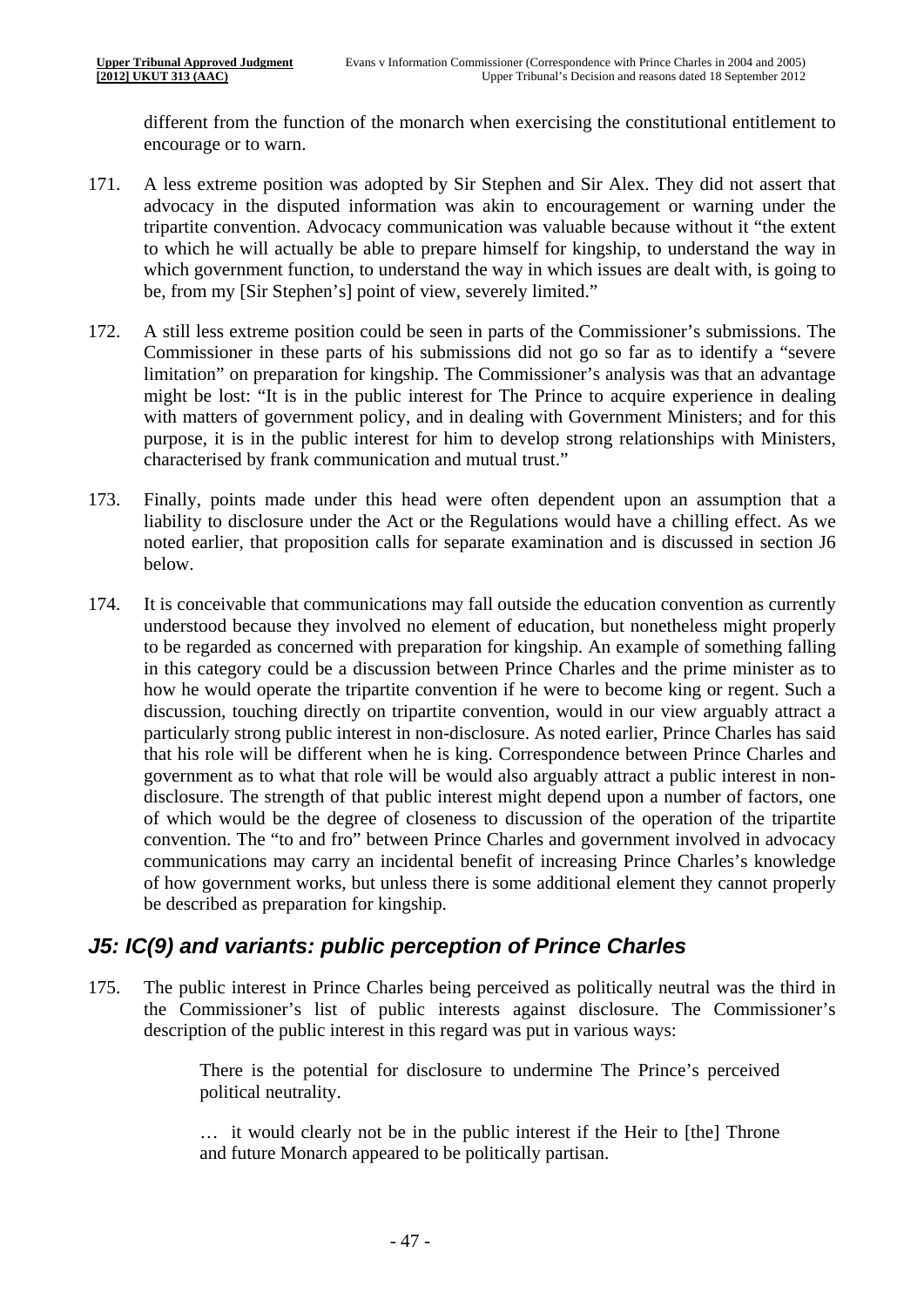- 176. As appears from these passages, the concern was a concern about perception, and "political" was used in a narrow sense of "party-political". The concern that was advanced by the Commissioner and the Departments was that disclosure of the disputed information might lead the public to think that Prince Charles favoured one political party over another. The Departments were at pains to stress that Prince Charles was not politically partisan, and the Commissioner made it clear that he did not suggest this. The concern is thus about misperception.
- 177. There were passages in the submissions on behalf of the Commissioner and the Departments which sought to advance allied reasoning. Accordingly the suggested public interests that we shall consider here cover:
	- (1) the public interest in Prince Charles being perceived as party-politically neutral;
	- (2) a public interest in preventing misperceptions giving rise to "unfair criticism undermining the position" of Prince Charles and the monarchy, and thus impairing proper functioning of established constitutional arrangements of government;
	- (3) a public interest in avoiding misperceptions giving rise to "impairment to Prince Charles's constitutional position and his ability to carry out his public duties."
- 178. Section J5 of OA3 sets out the main features of the submissions made to us on these points.
- 179. The published materials made available to us by the parties include discussion and examples of Prince Charles's approach to matters of political controversy. Our chronology at OA2 includes the following:
	- (1) [OA2, paragraph 33] Prince Charles's reaction to newspaper reports in 1985 interpreting his concerns as "underpinned by an implied rebuke to the policies of the current government" was that these reports attributed to him:

overtly political phrases of a kind I would never, ever use because I know exactly what the political reactions are likely to be.

(2) [OA2, paragraph 34] A leading article in *The Times* on 25 October 1985 contemplated greater latitude for Prince Charles's public statements than he would eventually adopt. It urged that:

> [Prince Charles] is not precluded from noticing large matters affecting the welfare of the nation, even if these matters attract party political controversy. In doing so, however, he has to be careful not to give the appearance of political partiality. He must not borrow party arguments. He must beware of party code-words. He must avoid personalities. … Our language is not so deformed and our politics are not so penetrating as to make it impossible for an important personage to say something important and influential about a large aspect of public life without sounding partisan."

(3) [OA2, paragraph 57] Prince Charles's letter in 1991 to Kenneth Clarke defended his speech about the curriculum and stated: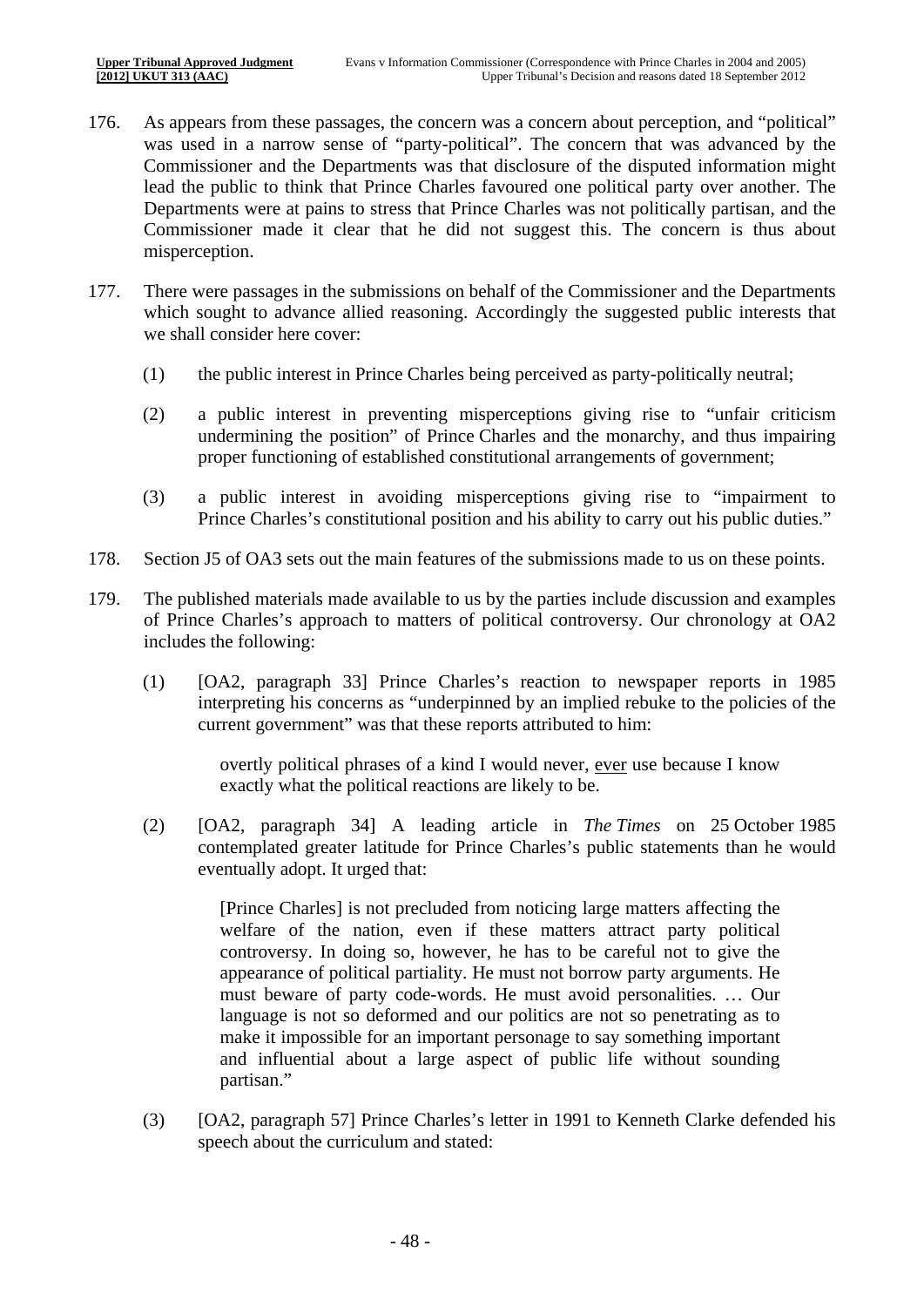I tried my best to minimise anything which could be construed as 'party political' ... The last thing I wanted to do was to make your life any more difficult than it already is, but at the same time I believe there are profound values at stake which I feel it is my duty to emphasise.

(4) [OA2, paragraph 61] In 1993 Prince Charles wrote to the Director of The Prince's Trust, Tom Shebbeare:

> For the past 15 years I have been entirely motivated by a desperate desire to put the "Great" back in Great Britain. Everything I have tried to do – all the projects, speeches, schemes etc. – have been with this end in mind.

(5) [OA2, paragraph 62] Speaking to Mr Dimbleby prior to publication of the biography Prince Charles said:

> I like to think that I haven't strayed into party politics, … I look at each situation as I think it is. I don't come armed with a lot of baggage … I understand the parameters in which I can operate but at the same time I'm quite prepared to push it here and there because I happen to be one of those people who feel very strongly and deeply about things … I don't see why politicians and others should think they have the monopoly of wisdom …

(6) [OA2 paragraph 95] In response to reports of correspondence between Prince Charles and Lord Irvine, a spokeswoman for Prince Charles made statements to the media which included the following:

> I think it is the Royal Family's role to take an active interest in British life and it is part of their role to highlight problems and represent views which are in danger of not being heard… That role can only be fulfilled properly if complete confidentiality is maintained. … He [Prince Charles] does have a track record of representing minority views but that's one of the very strong roles of the Royal Family to do that. The Prince's Trust, for example, is the result of minority concerns. … It's proper and right that he should take an interest in British life. It's not about exerting undue pressure or campaigning privately.

…

It's part of the Royal Family's role to highlight excellence, express commiseration and draw attention to issues on behalf of us all. …

(7) [OA2, paragraph 97] Prince Charles's Annual Review for the year to 31 March 2004 stated in the introduction that his role of "promoting and protecting national traditions, virtues and excellence" included helping to ensure that views held by many people which otherwise might not be heard receive some exposure. It explained that Prince Charles performed this role through letters to and meetings with government ministers and other people of influence, by giving speeches, writing articles and participating in television programmes, adding: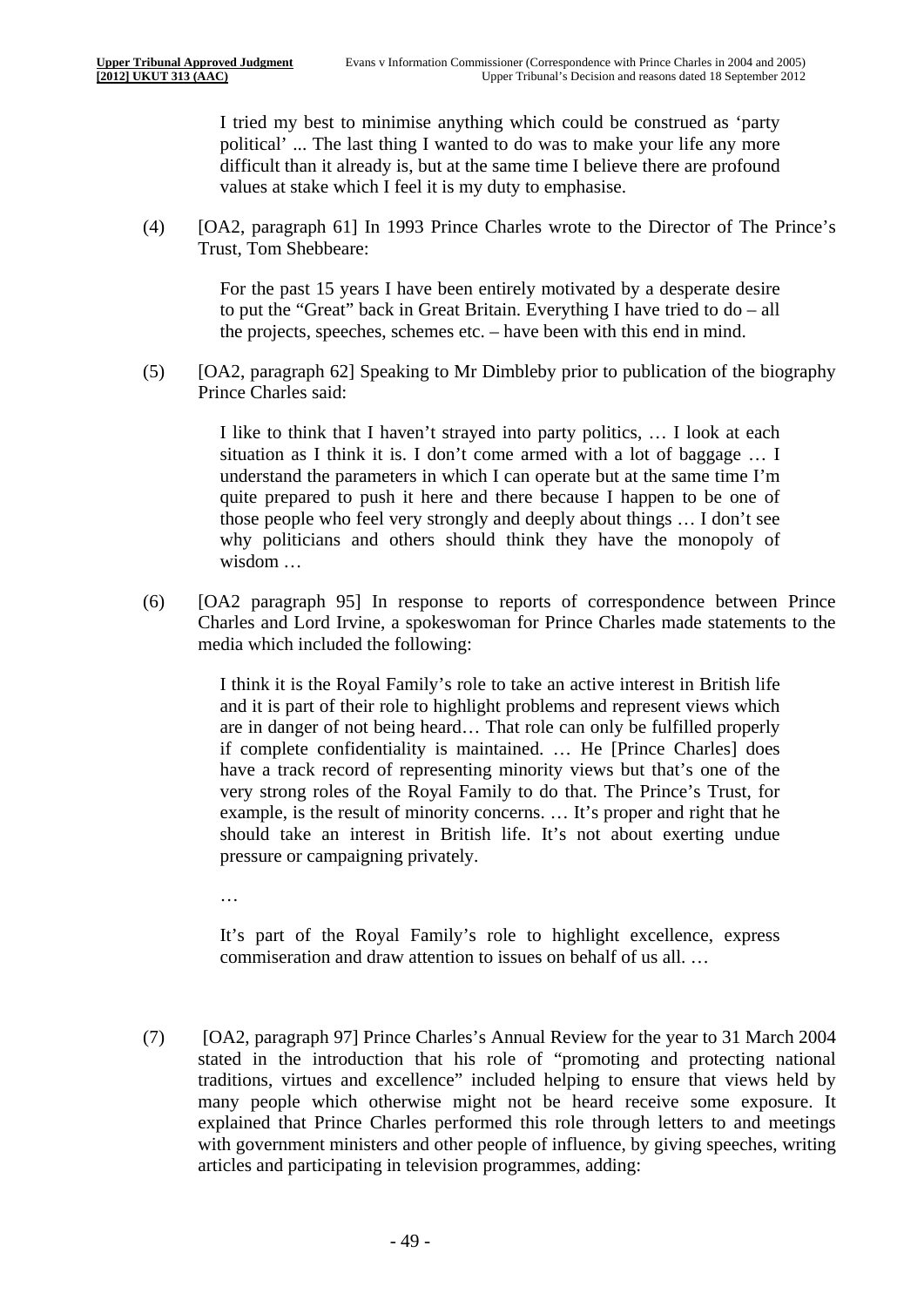In doing so, he is always careful to avoid issues which are politically contentious.

(8) [OA2, paragraph 118] Between July 2005 and November 2006 the Clarence House website stated, in addition to observations similar to those in the preceding subparagraph:

Raising issues

… When issues become a matter for party political debate or the subject of Government policy, The Prince stops raising them publicly.

(9) [OA2, paragraph 119] During the same period the Clarence House website also stated, after quoting from Prince Charles's letter to Tom Shebbeare in 1993:

> The Prince of Wales makes it clear he has no 'political' agenda. His aim is a long-term one, drawing on the nation's talents and traditions to help people achieve their potential in all aspects of their lives.

(10) [OA2, paragraphs 136 to 139] Because what had been said in the Annual Reviews and on the website could give rise to ambiguity, relevant passages have been or are to be altered to read:

> As well as raising issues publicly to bring attention to matters that might be overlooked, His Royal Highness also privately corresponds with and meets business leaders and other people of influence on a variety of subjects that have been brought to his notice or which concern him. In doing so, The Prince is always careful to avoid party political issues.

> His Royal Highness also privately corresponds with and meets Government Ministers and officials in his role as Heir to the Throne as well as a Privy Counsellor.

- 180. Some of the material cited above includes statements made after the requests in the present case, and indeed after 28 February 2006. We think it clear that those statements, when seeking to explain the actual position, are not suggesting that it was any different at relevant times.
- 181. Sir Stephen told us that one of Prince Charles's aims is to ensure that his published views do not take one side or the other on matters of party-political controversy at the time that he expressed them. A first and vital initial point needs to be made when discussing this aim. It is very different from the constitutional requirement imposed on the monarch as a corollary to the tripartite convention. As we noted in section G, the tripartite convention is "the sovereign's only". It does not apply to the heir to the throne. In the terms of the tripartite convention it would collapse an important distinction if it were said to apply to the heir to the throne. What passes between the monarch and ministers is *not* published anywhere (at least not until long after the event), save with the agreement of both of them. Because Prince Charles is heir to the throne, and not monarch, publication of communications between him and ministers during the time when he is heir is not contrary to the tripartite convention.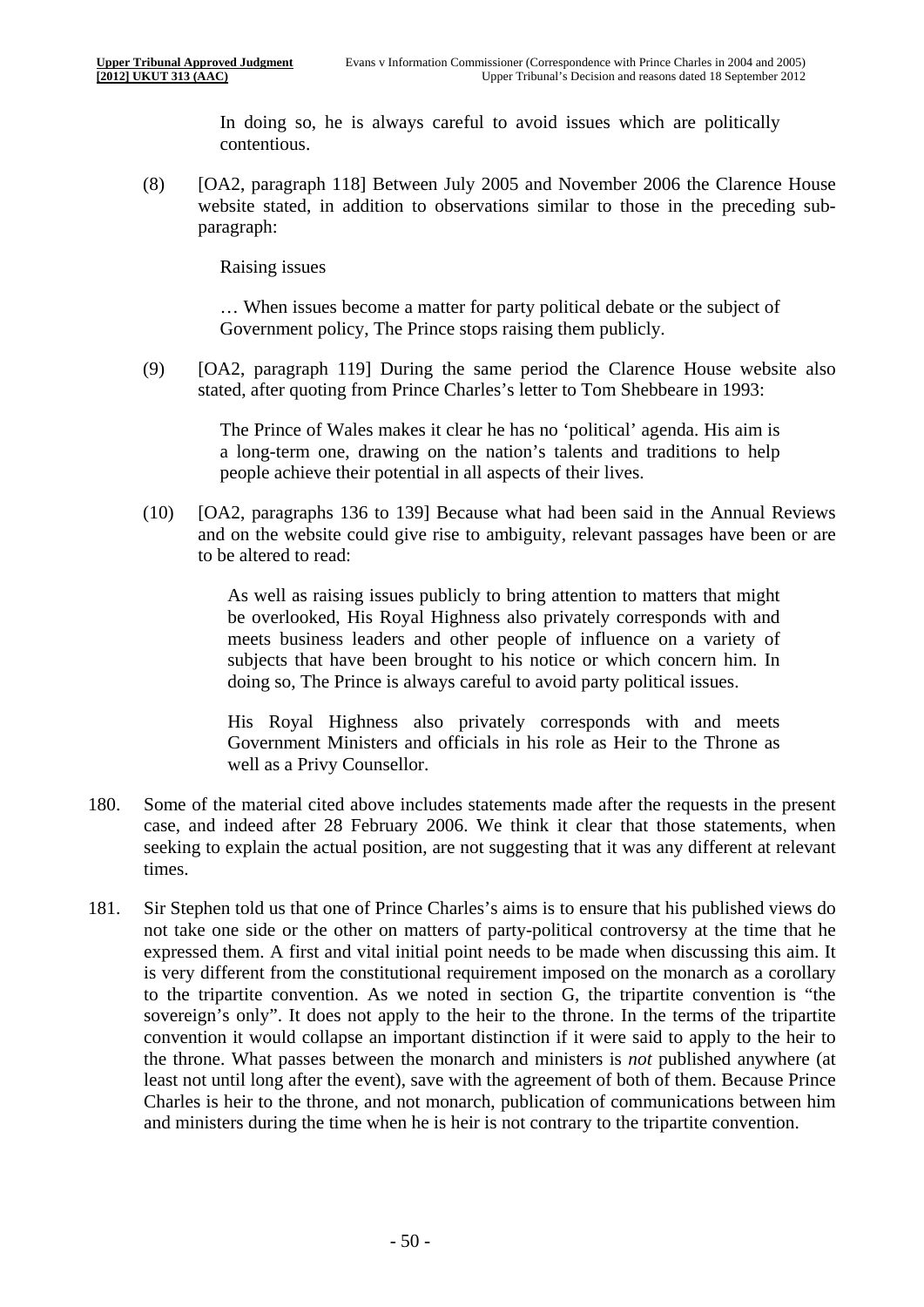- 182. There is a second point to be made about this aim. It concerns the difference between things that are "political" in a broad sense, and those that are "party-political", and the possibility that a particular aspect of policy may change from one to the other. The word "political" can be used in a broad sense, connoting an activity relating to policy. It is apparent from Prince Charles's public advocacy, from the revelations in the biography about his private advocacy, from purported revelations elsewhere about his private advocacy, and from public criticism of his advocacy activities (see, for example, paragraphs 28, 39-40, 58, 102-103 and 104 of OA2) that in this broad sense of "political" Prince Charles's activities are not neutral and in a number of respects have been controversial. It was common ground in the present case that despite all this, and despite views he has advocated often being later adopted to a greater or lesser extent by politicians or government, Prince Charles had succeeded in not being perceived as party-political. There is a risk that a view publicly advocated by him at a time when it did not divide political parties may do so in the future, but that is a risk that he has been prepared to run.
- 183. This brings us to a third point concerning public perception about the Queen. There is no widespread perception among the public that the Queen is a cipher. Her views on matters such as the importance of the Commonwealth are known. What constitutional convention requires is that the views expressed by the monarch to government are not revealed – at least until long after the event. Public knowledge of the fact that the monarch may hold – or may in the past have held – particular views on matters of public policy does not contravene any constitutional convention. As we explain below, it does not follow that failure by members of the public to distinguish between views on party-political issues and views on wider matters of policy involves "unfair criticism" – or even if it were "unfair", that Prince Charles or the royal family generally needs to be protected from it.
- 184. It follows from this reasoning that we do not accept the broad general proposition advanced by the Commissioner on this aspect. It is true that a decision to abstain from making certain kinds of statement in public may be rendered ineffective if private correspondence were disclosed. This has to be seen, however, in the context of advocacy correspondence. In that context the Commissioner's submission effectively becomes that while Prince Charles desires to be known publicly as an advocate on some issues, nevertheless there is a public interest in not revealing his advocacy on issues where he does not wish his stance to be known publicly. There may be special cases – for example, particular circumstances where, in order to achieve some public good, there is an initial period where secrecy is necessary to avoid tipping off wrongdoers. In the absence of this, or some other special circumstance, we do not accept that a desire that the public should not know of his advocacy on a particular issue of itself gives rise to a public interest in non-disclosure.
- 185. Underlying all this is a concern that the public will come to the "wrong" conclusion. It is a concern which no doubt underlay what the preface to the biography described as "the culture of secrecy which pervades Whitehall". The preface was written in September 1994. Things have now moved on – not least because the Act and the Regulations have the aim of enabling members of the public to scrutinise the workings of government.
- should this make any difference? 186. If it were the case that the disputed information included views on matters which either divide the political parties now or divided the political parties at the time they were made,
- 187. We cited earlier from the editorial in *The Times* on 25 October 1985. It contemplated greater latitude for Prince Charles's public statements than he would eventually adopt, for it saw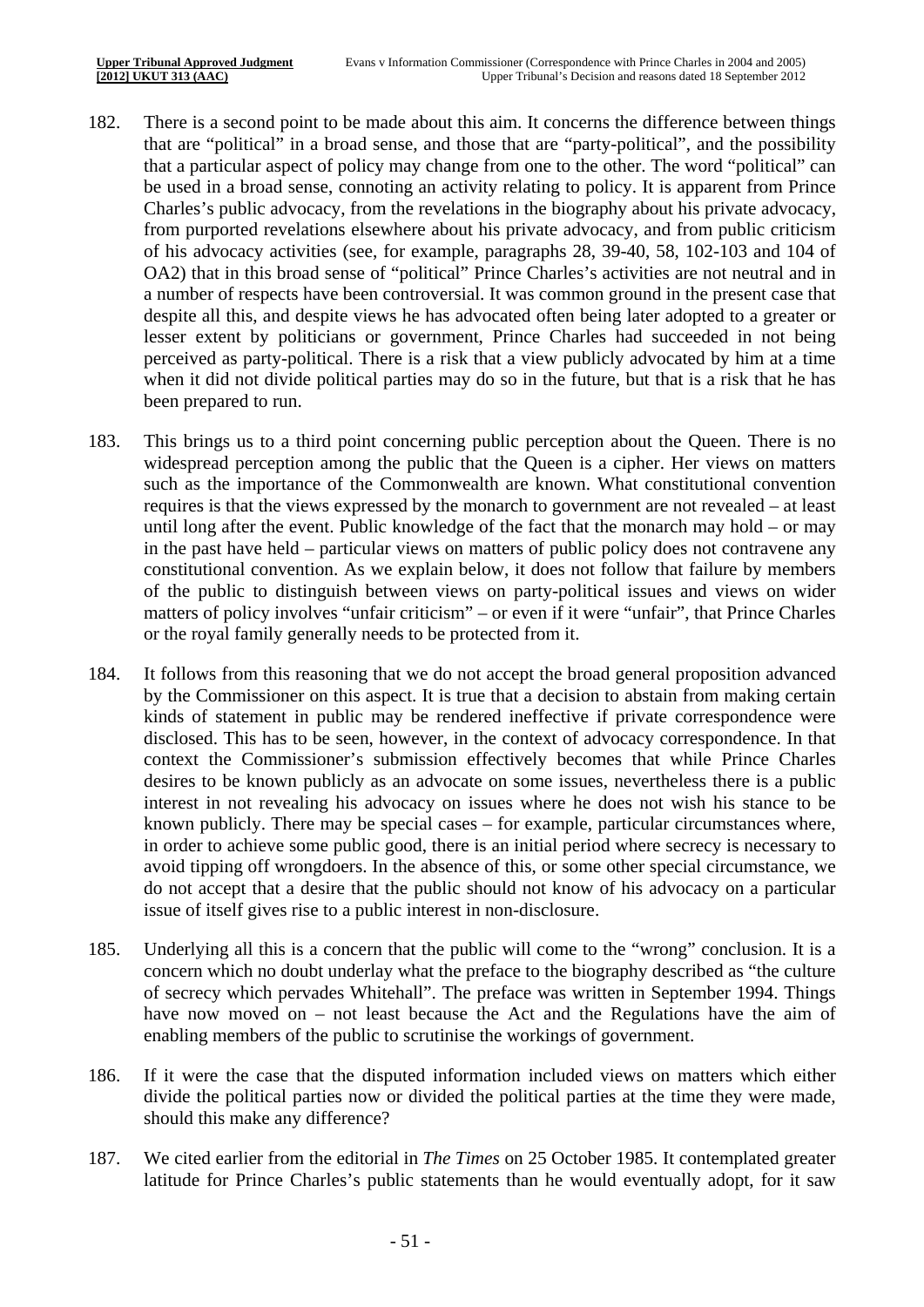him as "not precluded from noticing large matters affecting the welfare of the nation, *even if these matters attract party political controversy*. In doing so, however, he has to be careful not to give the appearance of political partiality. He must not borrow party arguments. He must beware of party code-words. He must avoid personalities. …" (Our emphasis). For reasons explained in our conditionally suspended annex, we can say that in the disputed information – consistently with what in 1985 he described as his own practice - Prince Charles avoids "party arguments", "party code-words" and "personalities". If it were possible to identify in the disputed information anything on a topic which attracted partypolitical controversy either at the time it was written or now, just as *The Times* in 1985 thought the public interest permitted public statements on such a topic, we consider that in the  $21<sup>st</sup>$  century "our language is not so deformed and our politics are not so penetrating" as to make it in the public interest not to disclose advocacy communications on such topics.

188. There is, as it seems to us, a short answer to all the various ways in which the Departments have sought to rely on dangers of "misperception" on the part of the public. It is this: the essence of our democracy is that criticism within the law is the right of all, no matter how wrongheaded those on high may consider the criticism to be.

### *J6: IC(11) chilling effect on frankness*

189. This was the fifth in the Commissioner's list of public interests against disclosure. His description of this particular public interest was:

> Disclosure would have a chilling effect on future correspondence between The Prince and Government ministers. It would inhibit the frankness of the communication between these parties, impeding them in building up a relationship of mutual trust, and thereby adversely affecting The Prince's preparation for his future role as Sovereign. This is so, whether or not the correspondence in questions falls strictly within the scope of a constitutional convention.

- 190. The main submissions of the parties on this issue are summarised in section J6 of OA3. The legislative changes which have taken place will greatly reduce the scope for our decision to have a chilling effect on frankness. Those legislative changes reassure both Prince Charles and government that, at least as regards non-environmental information, communications between them will be protected from disclosure under the Act. We must, however, proceed by looking at the public interest at the time of the requests, or at the latest at 28 February 2006. Accordingly, and in accordance with the approach taken in the submissions, we ignore the legislative change in the discussion which follows.
- 191. Neither the Commissioner nor the Departments dispute that little weight is given to the potential chilling effect as regards those who are not in the position of Prince Charles and communicate with government in a context where they are seeking to advance the work of charities or to promote views. That remains the case even though it must be desirable that such communications take place, where possible, in a relationship of mutual frankness.
- 192. We accept as a general proposition that in the case of communications between a potential future regent or king and government it is particularly desirable that such communications take place, where possible, in a relationship of mutual frankness. We accept also that in certain contexts Prince Charles may alter the content or tone of what he says if he believes it is likely to become public. Thus a change in what Prince Charles and government say to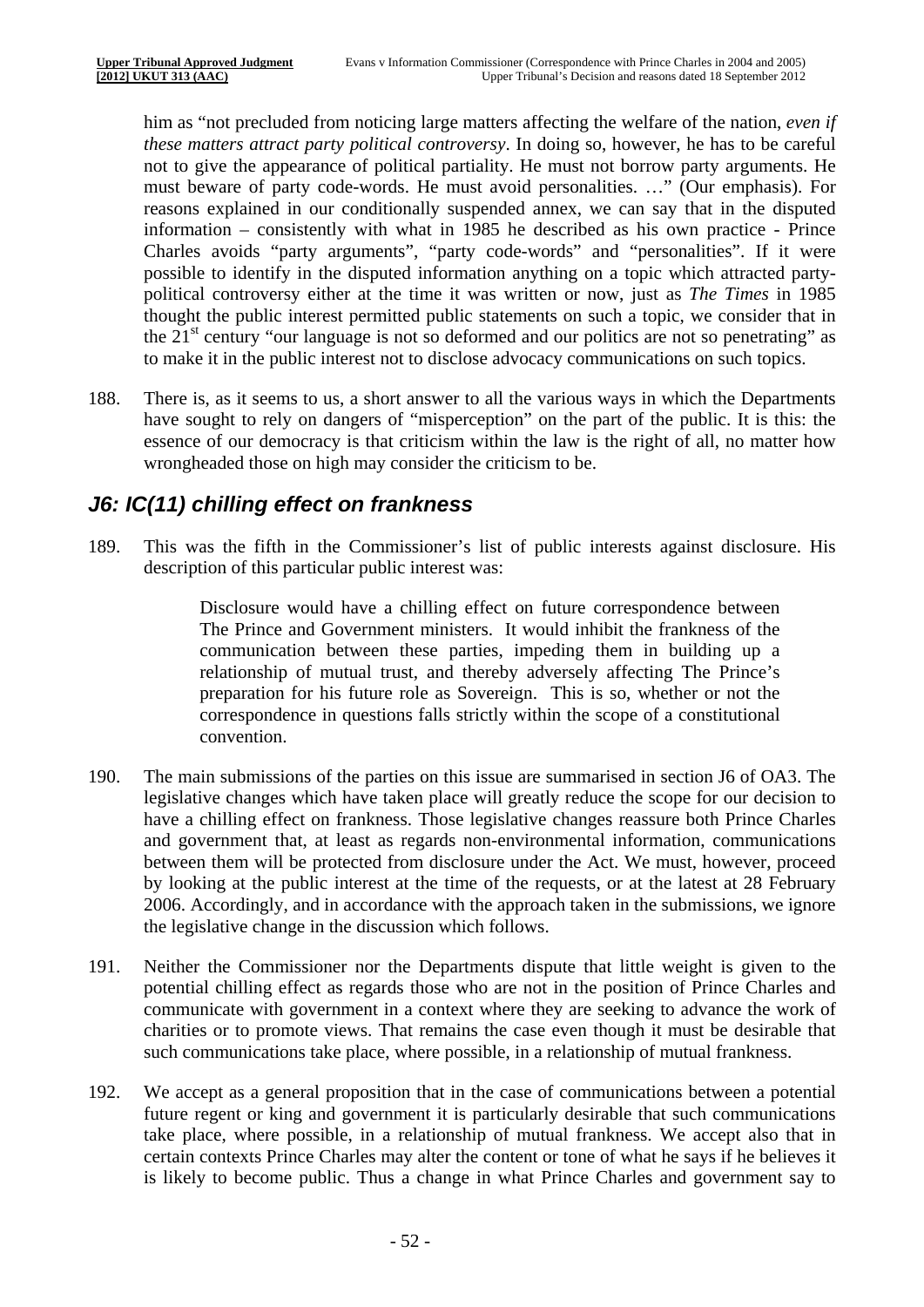each other in a particular context may occur. The context is one in which Prince Charles is seeking to advance the work of charities or to promote views. In our view, however, any such change is unlikely to be such as would significantly damage the public interest.

- 193. First, a decision that advocacy correspondence will generally be disclosable does not in any way affect correspondence falling within the education convention, correspondence concerning social matters, or any correspondence in so far as it does not involve advocacy. For reasons we have given earlier, in our view advocacy on the one hand, and matters not involving advocacy on the other, can be separated. There is accordingly unlikely to be any significant adverse impact on the ability of government and Prince Charles to have a relationship of mutual frankness on those other matters.
- 194. Second, there is no reason to think that any impact of a decision in favour of disclosure will affect the position once Prince Charles has become regent or king. At that stage the tripartite convention takes over, and encouragement and warning by Prince Charles as regent or king can for all practical purposes be regarded as immune from disclosure.
- 195. Third, there may be a change of tone in advocacy communications while Prince Charles is heir. While he is heir, however, Prince Charles's advocacy does not have constitutional status. Moreover, we doubt that any change in tone will significantly detract from whatever point either side is seeking to make.
- 196. Fourth, there is good reason to think that Prince Charles will not, as a result of liability to disclosure, cease to make points to government that in his view need to be made. The chronology forcefully suggests that these are things that he feels strongly cannot be left unsaid: see for example OA2 at paragraphs 35, 37, 43(4), 61, 62 and 97. Moreover, he has not been dissuaded by publicity in the past: we consider that the high degree of publicity afforded to Prince Charles's dealings with government in the past has not prevented his being educated in the ways and workings of government, nor has it deterred him from corresponding frankly with ministers. Thus each of Mr Evans's seventh and eighth propositions is made good.

### *J7: IC(7), (10) maintaining confidences, preserving privacy*

197. The public interest in maintaining confidences was the first in the Commissioner's list of public interests against disclosure. His description of this particular public interest was:

> The starting-point is that there is an inherent and weighty public interest in the maintenance of confidences: *Prince of Wales v Associated Newspapers*  [2006] EWCA Civ 1776, [2008] Ch 57, at paragraphs 66-68.

198. The public interest in preserving privacy was the fourth in the Commissioner's list of public interests against disclosure. His description of this particular public interest was:

> The correspondence engages The Prince's right to respect for private life under article 8: disclosure would be an interference with that right.

199. The decision notices explained how legal principles protecting confidentiality and privacy have developed. They are closely inter-related. Thus, as regards disclosure under the Act, Mr Evans accepted that the section 41 exemption could be made out by reference to there being either a breach of confidence or a misuse of private information. Moreover both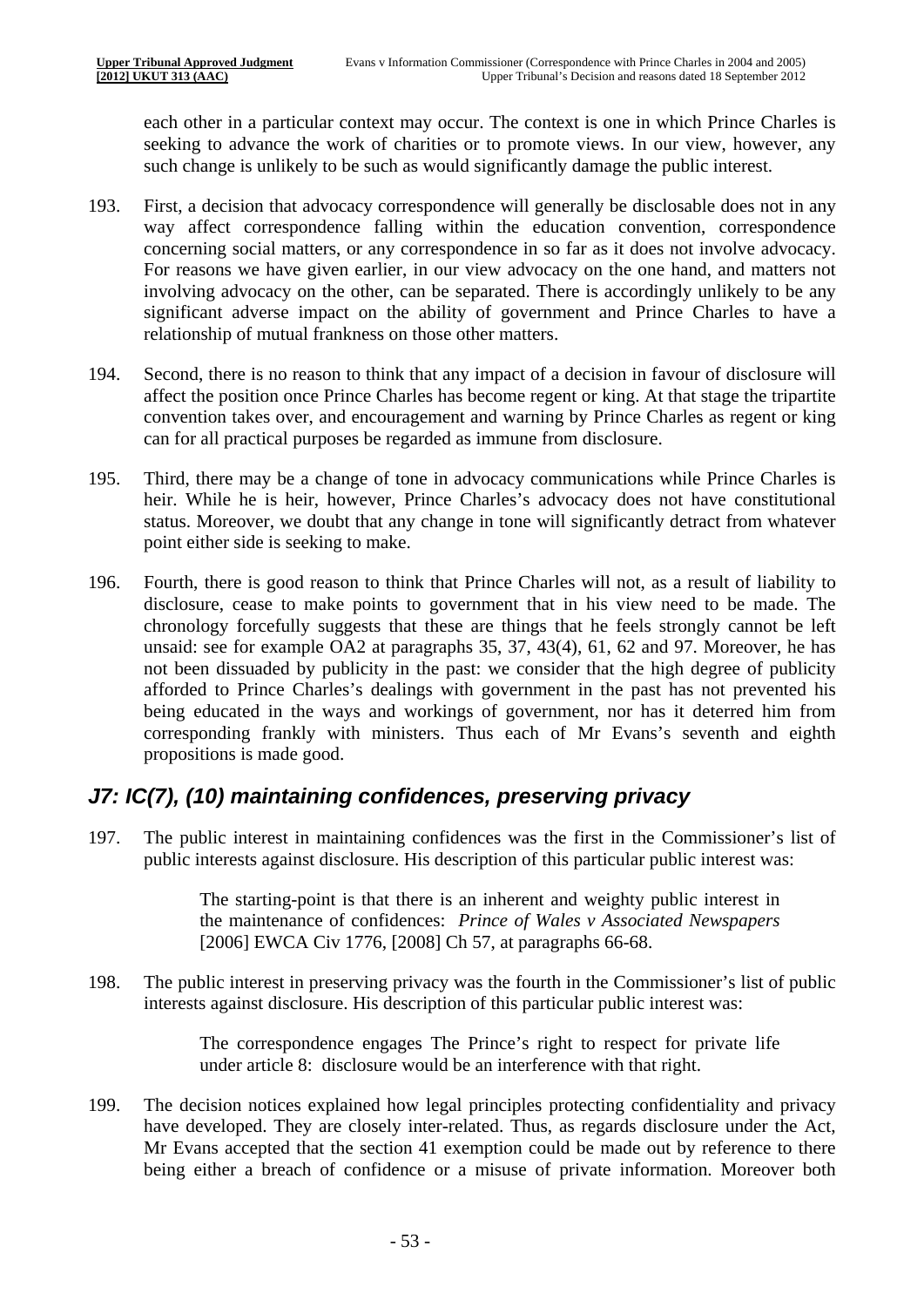factors give rise to arguments concerning the European Convention on Human Rights, in particular under articles 8 and 10. The close inter-relationship of these factors makes it convenient to consider them together. Our purpose here is to consider the arguments about the weight to be given to these factors in the public interest balance. This has two consequences:

- (1) Our discussion assumes that the need to conduct a public interest balance has arisen. Where section 41 is engaged that need will have arisen because the notional civil liability which gives rise to an absolute exemption under that section is itself subject to a public interest balance. Where regulation 13 is engaged the need will have arisen because the test of fair dealing involves a public interest balance. Section 37 and Regulation 12(5)(f) are qualified exemptions, and for that reason give rise to a public interest balance. We are not here concerned with whether specific exemptions are indeed engaged, and in particular with the extent to which section 41 is engaged in relation to correspondence emanating from government. It is common ground that on the facts of this case, such exemptions as are engaged will call for consideration of the public interest in confidentiality and privacy.
- (2) It is on the basis of this consideration that we will turn in section J8 of this judgment to examine the suggestion that (whether under section 41 or more generally) factors concerned with confidentiality and privacy are so strong that they can only be outweighed by exceptional circumstances.
- 200. The main submissions advanced in this regard are summarised in section J7 of OA3. We agree with the Commissioner that the starting-point is that there is an inherent and weighty public interest in the maintenance of confidences. In particular, we must and do adopt the approach set out in paragraphs 66-68 of the judgment of the Court of Appeal in *Prince of Wales v Associated Newspapers* [2006] EWCA Civ 1776, [2008] Ch 57:

66 What is the position where the disclosure relates to "information received in confidence?" The authors of *The Law of Privacy and the Media* , edited by Sir Michael Tugendhat and Iain Christie, in their Second Cumulative Supplement (2006), para 6.111 express the view that it would be surprising if this consideration was ignored. We agree. It is a factor that article  $10(2)$ recognises is, of itself, capable of justifying restrictions on freedom of expression.

67 There is an important public interest in the observance of duties of confidence. Those who engage employees, or who enter into other relationships that carry with them a duty of confidence, ought to be able to be confident that they can disclose, without risk of wider publication, information that it is legitimate for them to wish to keep confidential. Before the Human Rights Act 1998 came into force the circumstances in which the public interest in publication overrode a duty of confidence were very limited. The issue was whether exceptional circumstances justified disregarding the confidentiality that would otherwise prevail. Today the test is different. It is whether a fetter of the right of freedom of expression is, in the particular circumstances, "necessary in a democratic society". It is a test of proportionality. But a significant element to be weighed in the balance is the importance in a democratic society of upholding duties of confidence that are created between individuals. It is not enough to justify publication that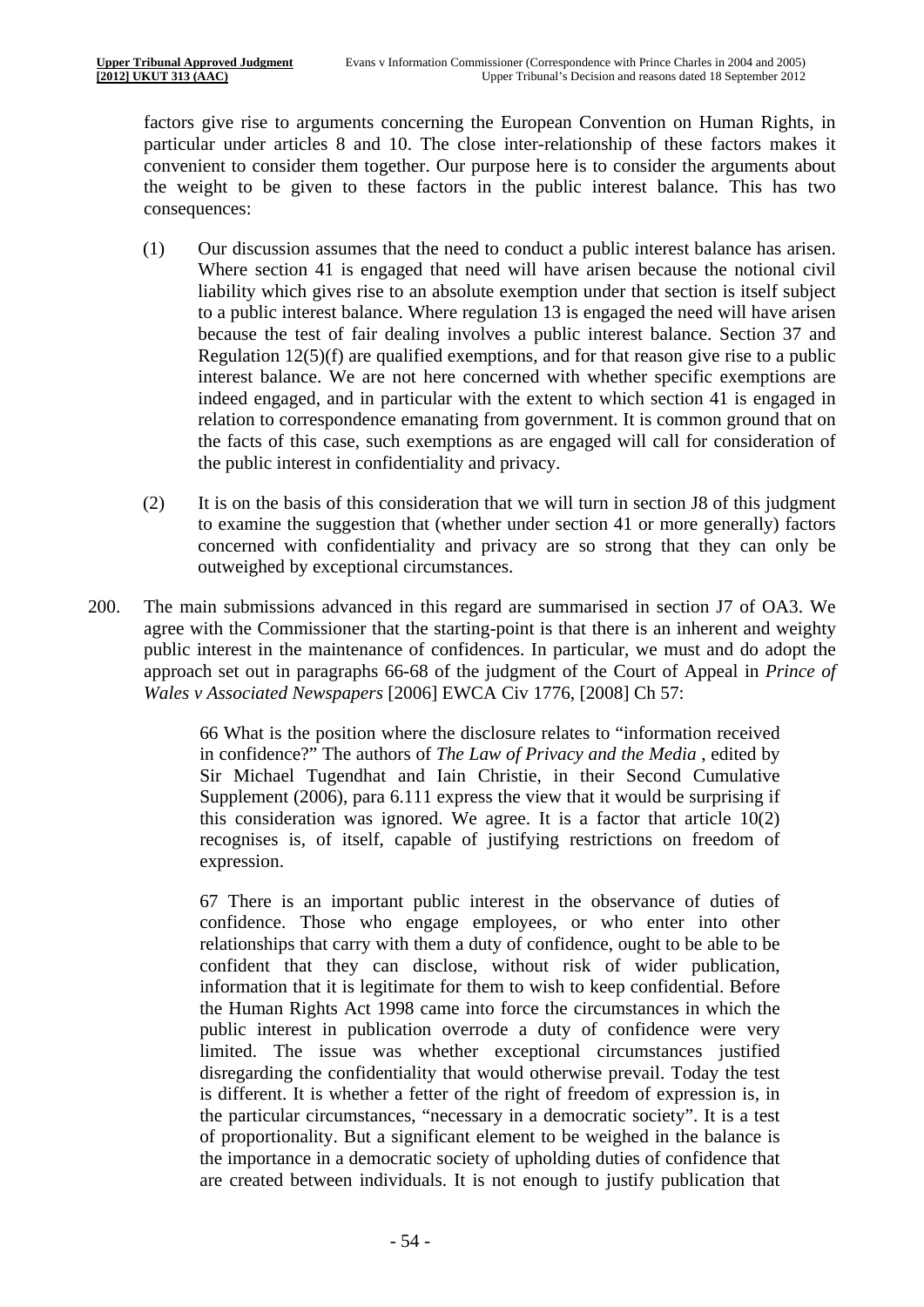the information in question is a matter of public interest. To take an extreme example, the content of a budget speech is a matter of great public interest. But if a disloyal typist were to seek to sell a copy to a newspaper in advance of the delivery of the speech in Parliament, there can surely be no doubt that the newspaper would be in breach of duty if it purchased and published the speech.

68 For these reasons, the test to be applied when considering whether it is necessary to restrict freedom of expression in order to prevent disclosure of information received in confidence is not simply whether the information is a matter of public interest but whether, in all the circumstances, it is in the public interest that the duty of confidence should be breached. The court will need to consider whether, having regard to the nature of the information and all the relevant circumstances, it is legitimate for the owner of the information to seek to keep it confidential or whether it is in the public interest that the information should be made public.

- 201. By contrast, however, the particular concern mentioned at paragraph 70 of the Court of Appeal's judgment in that case is of less significance in the present case. Aspects of celebrities' personal lives are of interest to many members of the public, and resultant inroads on their privacy can be particularly intrusive. This case, however, is about advocacy correspondence. The biography shows how very different that correspondence is from an intrusive obsession with personal details. The causes sought to be advanced by Prince Charles, as described in the biography, fulfil the description given in the Clarence House website and in Prince Charles's annual reviews: seeking to make a difference. They may or may not concern topics which others find interesting, but the biography shows that they are highly likely to have potential public importance at both a practical and a constitutional level.
- 202. It would be unreal to contend that Prince Charles is not a public figure. Neither the Commissioner nor the Departments advance such a contention. There is, however, in our view a strong air of unreality about their contention that his birth gave him no choice as to whether to engage in advocacy correspondence. The analogy made by Mr Fordham with a hereditary peer was in that regard compelling: some may feel impelled to intervene for the public good as they see it, either publicly or behind the scenes. Others may not. Applying the Strasbourg case-law we see no basis for saying that when Prince Charles does so his actions must be characterised as "truly personal." On the contrary they are, on his own description, all motivated by a desire to put the "Great" back in Great Britain.
- 203. It was said by the Commissioner and the Departments that four factors (the education convention, preparation for kingship, the risk of public misperceptions, and the risk of a chilling effect on frankness) all gave added weight to the public interest in confidentiality. For reasons given earlier we do not consider that these four factors are likely, in the absence of special circumstances, to give rise to a substantial public interest in non-disclosure of advocacy correspondence. The same is true on the question whether they add to the existing public interest in maintaining confidentiality and privacy. There may be special circumstances in relation to particular documents which give particularly strong weight to concerns of confidentiality and privacy. In the absence of such special circumstances, we conclude that the public interest in concerns about confidentiality and privacy will, as regards advocacy correspondence, not generally be substantially higher than will normally be the case when applying the principles described by the Court of Appeal at paragraphs 66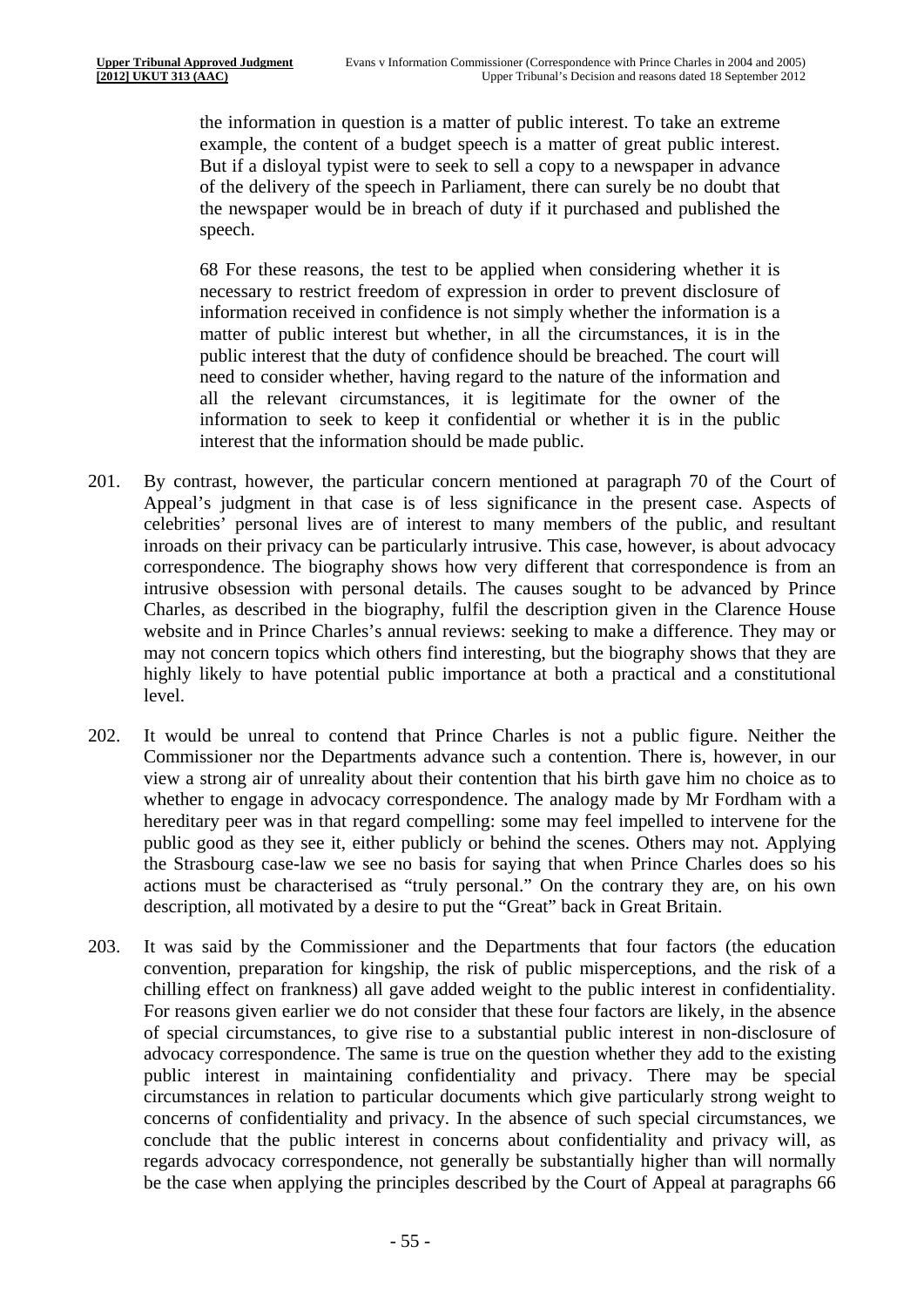to 68 of its judgment in *Prince of Wales v Associated Newspapers* [2006] EWCA Civ 1776, [2008] Ch 57.

#### *J8: General aspects of the overall balance*

- 204. The main features of the submissions in this regard are summarised in section J8 of OA3. A prominent feature of the submissions for Mr Evans concerned what was described as the Commissioner's "exceptionality" approach. That approach had been taken both in the context of the section 41 exemption and more generally when the public interest balance arose for consideration. It was described by Mr Evans as a "self-direction in law" by the Commissioner, involving "a special 'threshold' which requires a 'very strong set of public interest arguments' or 'an exceptional case'". The Commissioner's "exceptionality" approach was said to be wrong because the test is proportionality not exceptionality.
- 205. The arguments for the parties on the Commissioner's "exceptionality" approach were sometimes advanced specifically in the context of section 41 and at other times were more general or focused on a different exemption. However the essential point made by the Commissioner and the Departments was a general one: what the Commissioner had done was an exercise in proportionality, an exercise in which he had concluded that the public interest in favour of non-disclosure was so great that in order to balance it the public interest in disclosure would require public interest arguments that could properly be described as very strong or exceptional. We doubt whether using the term "exceptional" was a helpful way of approaching the matter. In context, however, it seems to us clear that the Commissioner was doing no more than to use the term as a shorthand for the consequence of his conclusion that the public interest in favour of non-disclosure was very strong. Adopting the term as a shorthand involved no error of law. The real question concerns the Commissioner's assessment of the comparative weight of the factors favouring disclosure and non-disclosure.
- 206. We turn to how the factors favouring disclosure and non-disclosure are to be weighed against each other. Our discussion thus far has focused on the weight to be given to individual factors. Below we analyse what has been said by the parties about the way the balance should be struck, seeking so far as possible to avoid repeating submissions which were concerned with the weight of an individual factor on its own. Here, too, the arguments were sometimes advanced specifically in the context of section 41 and at other times were more general or focused on a different exemption.
- 207. It has been suggested in these arguments that in principle the public interest balance may be different for different exemptions. Where there might be some special consideration in relation to a particular exemption we examine this in section K below. In the light of that examination, however, we conclude that the Commissioner was right to say in closing oral submissions that in the circumstances of the present case, as regards the exemptions claimed by the Departments, such differences as exist will not make a difference to the outcome. When assessing the public interest balance for the purposes of each exemption we take an approach under which we aggregate all public interests in non-disclosure. We reach our conclusion on the overall balance by assessing the weight of their cumulative effect against the weight we give to the public interests in disclosure.
- 208. From the arguments described above at least one point emerges on which there is consensus. This concerns the position of those who have dealings with government in a context where they have a commercial interest in the outcome that they seek to promote. In the ordinary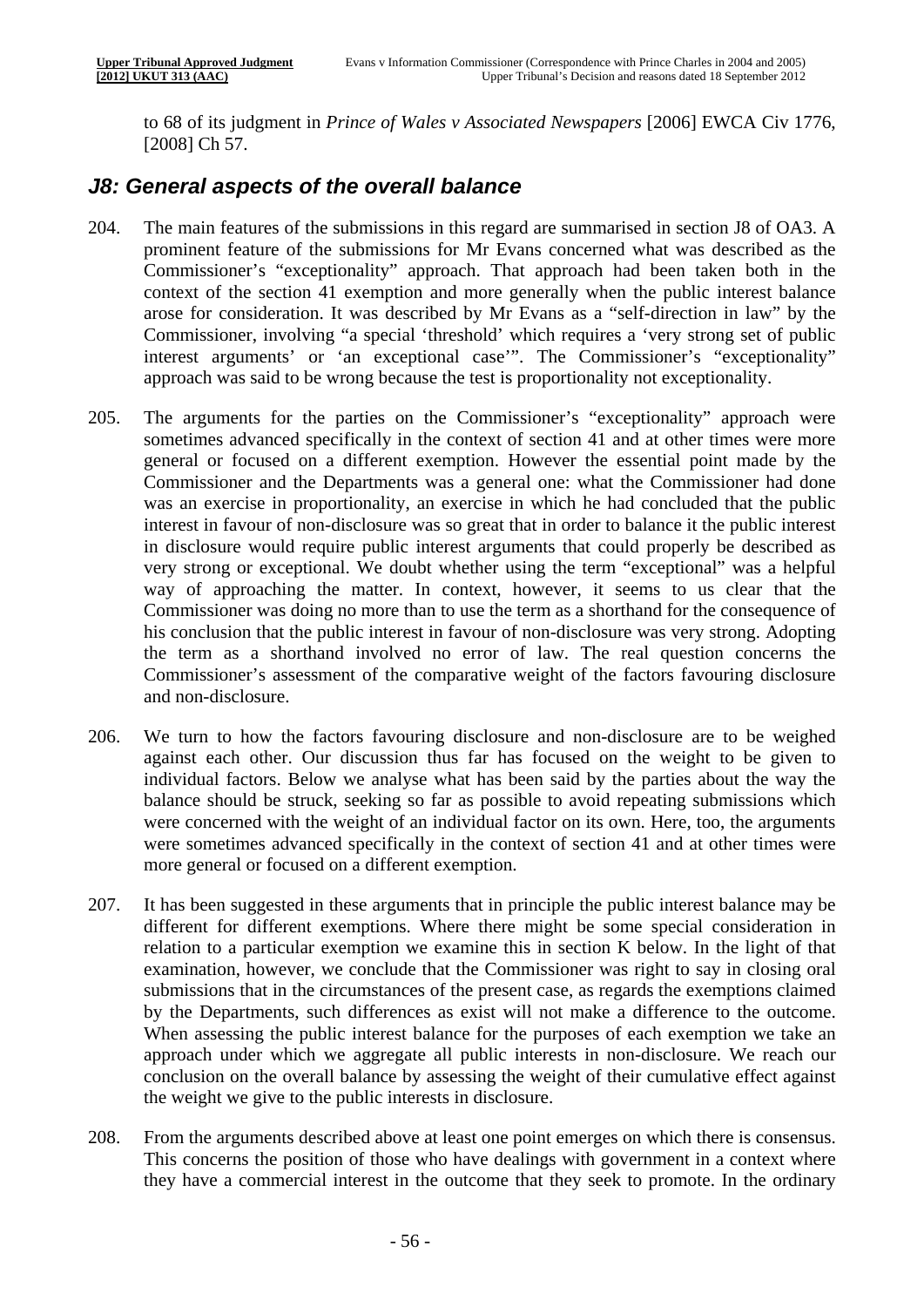course, in the absence of special circumstances, they must expect that communications between them and government, even though they took place on a confidential basis, may at some point after the event be disclosable under the Act and the Regulations. That is because, applying the principles set out by the Court of Appeal in *Prince of Wales v Associated Newspapers Ltd,* the public interest in transparency and accountability warrants this.

- 209. It is because they assert that Prince Charles does not have a commercial interest in the outcomes that he seeks to promote, and because they identify particular considerations affecting Prince Charles, that the Commissioner and the Departments are able to assert that public interest considerations warrant giving correspondence between ministers and Prince Charles greater protection from disclosure than would be afforded to correspondence with those who have dealings with government in a context where they have a commercial interest in the outcome that they seek to promote. However the assertion that Prince Charles should be in a different position because he does not have a commercial interest in the outcomes that he seeks to promote is, in our view, an assertion which lacks a sound basis. Advocacy correspondence will in general be likely to concern matters which affect either or both of public policy and the public purse. As regards such matters the public interest in knowing what views have been urged upon government, and what interests of charitable enterprises have been promoted, is likely to be at least as great as it would be in a commercial context. Indeed it may be even greater in a context where the advocacy seeks to drive forward a charitable purpose, for charities may receive major fiscal benefits. It is in our view unlikely to be significantly less where the motivation for promoting a particular view is altruistic, and indeed may well be significantly greater where the altruism forms part of a concerted campaign.
- 210. Turning to the particular considerations said to affect Prince Charles, the Commissioner's analysis identified a need for exceptionally strong arguments in favour of disclosure. This analysis is dependent upon substantial weight being given (a) to an education convention going beyond its previously identified scope or alternatively to an element of preparation for kingship in parts of the disputed information not falling within the education convention; (b) to the danger of "misperception" by the public of Prince Charles's political neutrality and other matters; and (c) to a "truly personal" characterisation of the disputed information. For reasons given in sections J4, J5, and J7 none of these matters, as regards advocacy correspondence, is likely in the absence of special circumstances (for example, information falling within the true scope of the education convention, or which is properly to be regarded as part of preparation for kingship) to give rise to weighty public interest considerations favouring non-disclosure. We are not persuaded that they warrant giving correspondence between ministers and Prince Charles greater protection from disclosure than would be afforded to correspondence with others who have dealings with government in a context where those others are seeking to advance the work of charities or to promote views. The Commissioner also relied upon a risk that disclosure will have a chilling effect on frankness of communication between Prince Charles and ministers. For reasons given in section J6 this risk does not carry substantial weight, and thus does not of itself warrant giving correspondence between ministers and Prince Charles greater protection from disclosure than would be afforded to correspondence with others who have dealings with government in a context where they have an interest that government should take a particular course.
- 211. The Departments' contentions relied upon similar factors. In addition, they placed great reliance initially on a contention that the education convention had an even broader scope than was identified by the Commissioner. In closing submissions this became a contention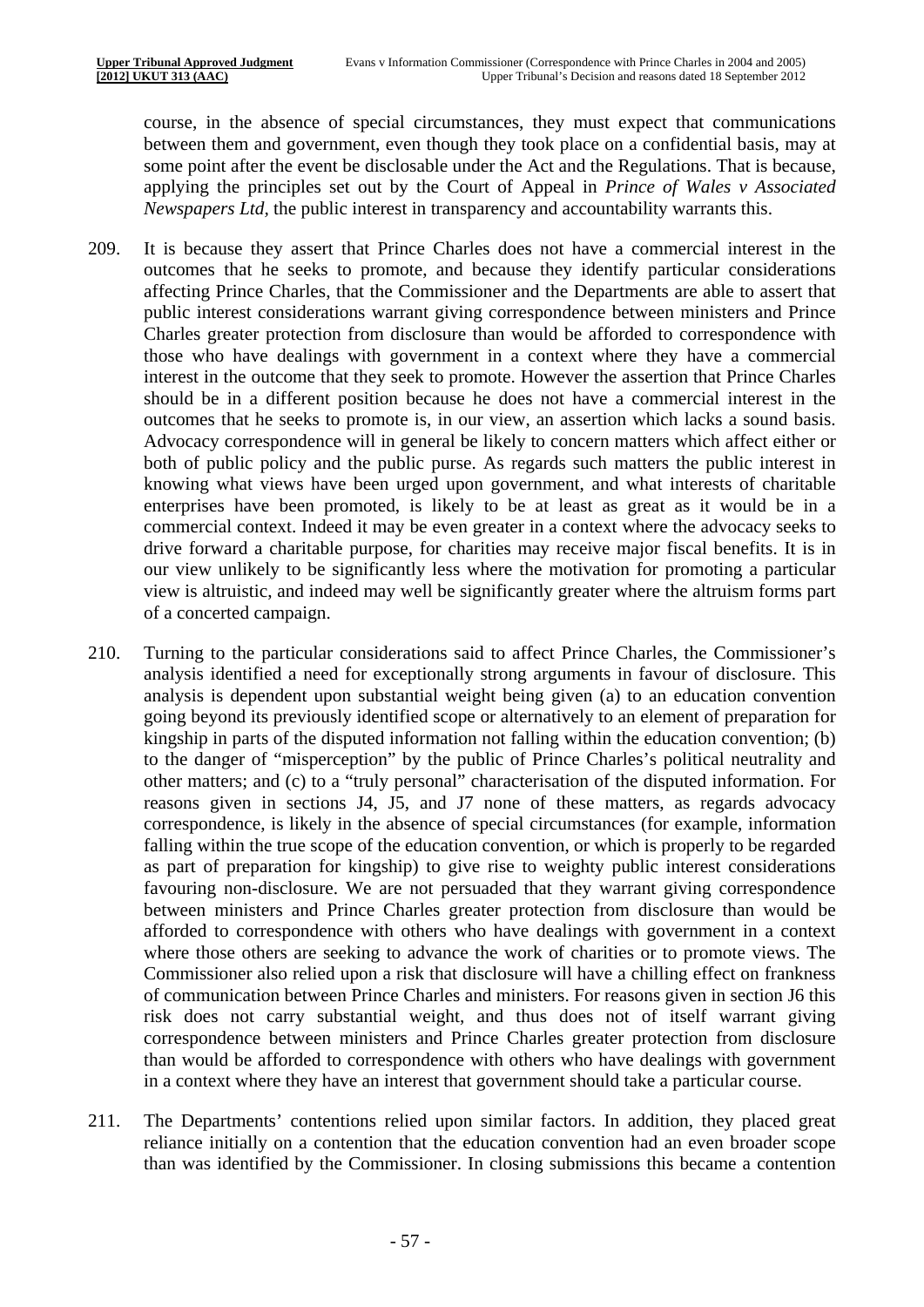which urged that Prince Charles's advocacy correspondence had an important constitutional role, and it mattered not whether it fell within a constitutional convention. For reasons given in the same sections of our judgment none of the Departments' contentions persuades us that, in the absence of special circumstances, as regards advocacy correspondence it is appropriate to give correspondence between ministers and Prince Charles greater protection from disclosure than would be afforded to correspondence with others who have dealings with government in a context where those others are seeking to advance the work of charities or to promote views.

- 212. In the context of a notional action by Prince Charles complaining of breach of confidence or invasion of privacy we must place the burden of proof on Mr Evans. He must show that the breach of confidence or invasion of privacy would be in the public interest. Doing so, we are for the reasons given above persuaded that in the absence of special circumstances, as regards correspondence between Prince Charles and ministers in a context where Prince Charles is seeking to advance the work of charities or to promote views, there would generally be a public interest defence to such an action.
- 213. Thus far our analysis has not taken account of specific factors associated with Prince Charles which may add to the public interest in disclosure. Even without such factors our conclusion is, for the reasons given above, that the overall public interest balance will clearly, in the absence of special circumstances, be in favour of disclosure as regards correspondence between Prince Charles and ministers in a context where Prince Charles has an interest that government should take a particular course.
- 214. In our view there are factors associated with Prince Charles which strongly tilt the balance even further in favour of disclosure. One group of factors concerns the importance of his charitable enterprises, as discussed in section J3 above. Their range of activities is so widespread that they may potentially affect many aspects of the work of the Departments. Similarly Prince Charles's non-charitable advocacy activities – limiting ourselves in this judgment to those which are public – have the potential to affect many aspects of the work of the Departments. Important constitutional issues are raised by his advocacy activities, as discussed in section J2 above. Those issues have the potential to arise in relation to all advocacy correspondence. We do not seek to place these factors in order of importance. Each adds significantly to the balance in favour of disclosure. They lead us to conclude that in general terms the balance is likely to be not only clearly but also strongly, and sometimes very strongly, in favour of disclosure.

## **K. Entitlement, exemptions and exceptions**

#### *K1. Entitlement, and exemptions, under the Act*

- 215. There was no dispute that the information requested fell within the Act. Issues arose as to whether particular information fell within the Regulations. General issues in this regard were canvassed at open hearings and are dealt with at section K5 below. Issues about particular documents are dealt with in the annexes to this judgment. At a late stage the Departments raised an issue as to the scope of the requests: we discuss it in section L below.
- 216. In response to Mr Evans's requests under the Act the Departments claimed exemption under section 41 (which confers absolute exemption for information obtained by the department from any other person if disclosure of that information to the public would constitute an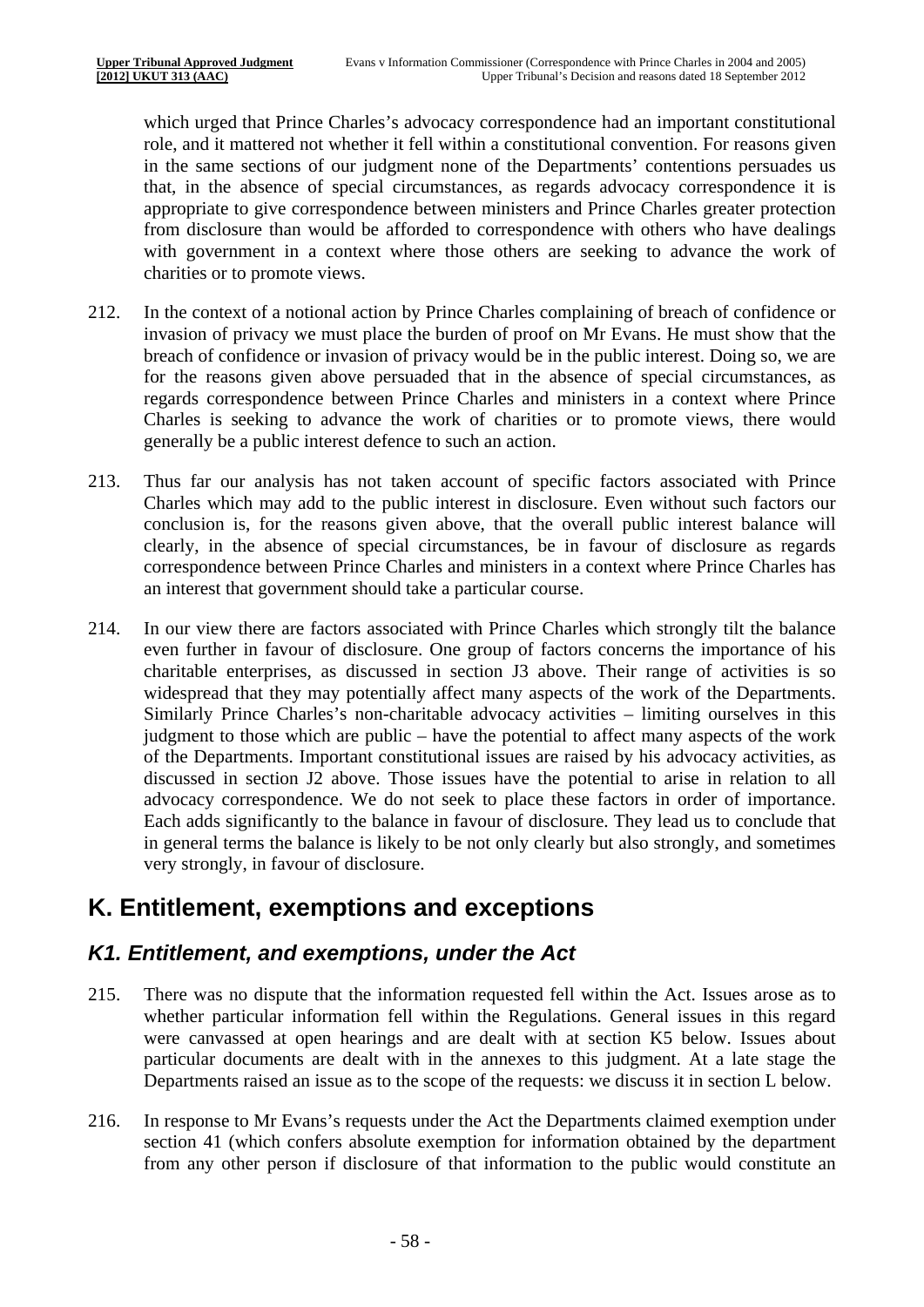actionable breach of confidence: see section K2 below). The Departments also claimed exemption under section 37 (which confers no more than a qualified exemption in this case: see section K3 below). They added both in their letters refusing disclosure and in their response to these appeals that they were entitled to rely on section 40 so far as it confers absolute exemption for personal data whose disclosure would contravene the data protection principles (see section K4 below).

- 217. In response to Mr Evans's requests under the Regulations the Departments relied on regulation 12(5)(f) (a qualified exception for information meeting certain conditions where disclosure of the information would adversely affect the interests of the person who provided the information: see section K6 below). The Departments also relied on regulation 13 (an absolute exemption for personal data in certain circumstances: see section K7 below).
- 218. The Departments maintained that for similar reasons they were under no obligation to provide the requested lists and schedules, whether under the Act or under the Regulations (see section K8 below).

#### *K2. Section 41: information provided in confidence*

- 219. Our initial discussion of section 41 and the Commissioner's conclusions on it will be found at section E3 above. We note in section J7 above that where the section 41 threshold requirements are met it provides an absolute exemption for disputed information whose disclosure would amount to an actionable breach of confidence in the broad sense used in section 41, covering both rights of confidentiality and rights of privacy. As explained above, however, disclosure would not be actionable if the breach of confidence or invasion of privacy is shown to be in the public interest. Thus although the exemption under section 41 is absolute, it will involve consideration of a public interest test very similar to that for qualified exemptions, the principal difference being that it is the person seeking the information who must show that disclosure is in the public interest rather than the other way round. Our conclusions in that regard are set out in section J8 above.
- 220. In this section of our judgment we analyse the submissions on whether the section 41 threshold requirements are met. The relevant provisions of section 41 are:

#### **Information provided in confidence**

(1) Information is exempt information if-

(a) it was obtained by the public authority from any other person (including another public authority), and

(b) the disclosure of the information to the public (otherwise than under this Act) by the public authority holding it would constitute a breach of confidence actionable by that or any other person.

- 221. The main features of the submissions relevant to the scope of section 41 are summarised in section K2 of OA3.
- 222. We deal first with the contention for Mr Evans that section 41 only applies to information which the department elicited, rather than merely received. Much reliance is placed by Mr Evans on the use of the word "obtained" rather than "received from" or "provided by". The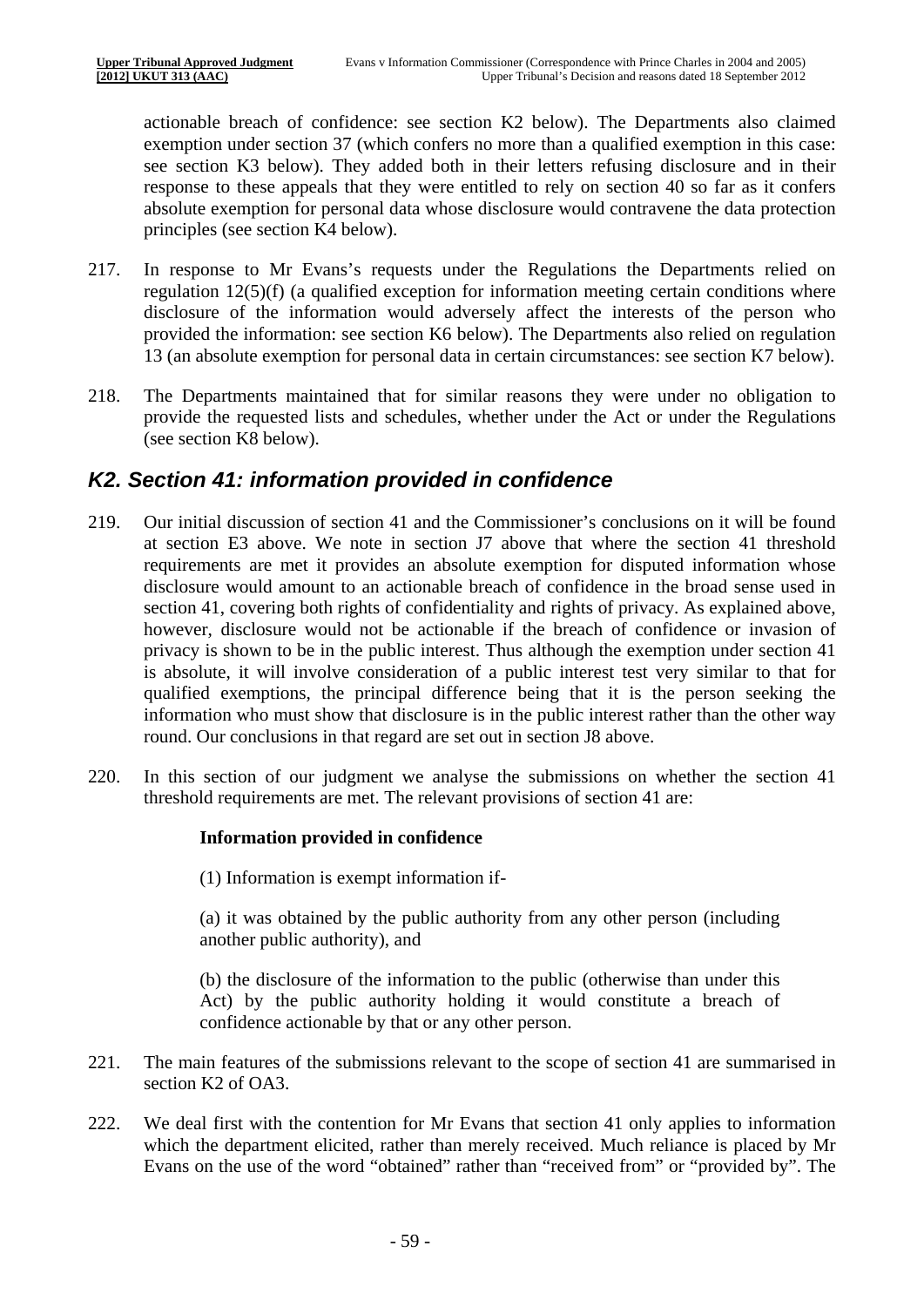submission is undermined by the fact that the heading to section 41 uses the word "provided". In any event, as a matter of everyday use of the English language, the distinction between these various expressions appears to us to be too slight to draw the inference suggested merely as a matter of natural meaning of the words used. The meaning of "obtained" in other statutory provisions cannot simply be read across to section 41, for in particular provisions this word will take its colour from the context.

- 223. Turning to the context as regards section 41, we do not need to refer to Hansard in order to conclude that Parliament did not use the word "obtained" in the sense suggested by Mr Evans. If Mr Evans were right, an unsolicited letter to a government minister headed "Private and Confidential" could not fall within section 41. It would be surprising if the words used in section 41 had that result, for such a letter could contain information whose disclosure would cause very grave damage to the sender. If section 41 did not cover such a case, then disclosure would be automatic. Of course it is possible that some other exemption may arise in a particular case, but it cannot be assumed that this will be so. To expose a provider of confidential or private information to the risk of grave damage – with no opportunity for consideration of a public interest balance – would seem to us to be an unreasonable result. It is not necessary to interpret section 41 as having such an unreasonable result, and we think it would be wrong to do so.
- 224. That leaves the Departments' complaint that the Commissioner was wrong to hold that letters written by ministers to Prince Charles fall within section  $41(1)(a)$  only to the extent that they reflect the actual views or opinions communicated by Prince Charles. The Departments submit that the section should be construed as including rights of confidentiality and privacy as to both the general subject-matter of Prince Charles's letters and the fact that Prince Charles wrote particular letters on particular dates to particular ministers. Here both the Commissioner and Mr Evans disagree with the Departments and rely on what is perceived to be the natural meaning of the words used in section 41. For similar reasons to those described in the preceding paragraph, we think that this stance pays insufficient regard to the context. It is not difficult to think of circumstances where both (1) a particular individual has communicated during a particular period of time with a minister on the express basis that either the mere fact, or the subject matter, of the communication is highly confidential, and (2) disclosure of this would cause grave damage to that individual. When the words used are construed in context, it does not seem to us to be necessary to interpret section 41 as having such an unreasonable result, providing no opportunity for consideration of a public interest balance. The words "information … obtained by the public authority from any other person (including another public authority)" can in our view be construed as including both the general subject-matter of a communication and the fact that the communication took place. It is consonant with the scope and nature of the exemption in section 41 to construe that section in this way.
- 225. For these reasons we conclude first, that Mr Evans is wrong to say that the Commissioner construed the threshold section 41 requirements too broadly, and second, that the Departments are right to say that he construed them too narrowly.

#### *K3. Section 37: communications with the royal family*

226. Our initial discussion of section 37 and the Commissioner's conclusions on it will be found at section E1 above. The Commissioner considered this exemption only in relation to those parts of the correspondence which were not exempt under section 41. Those parts – comprising the whole of the rest of the correspondence – were, the Commissioner held,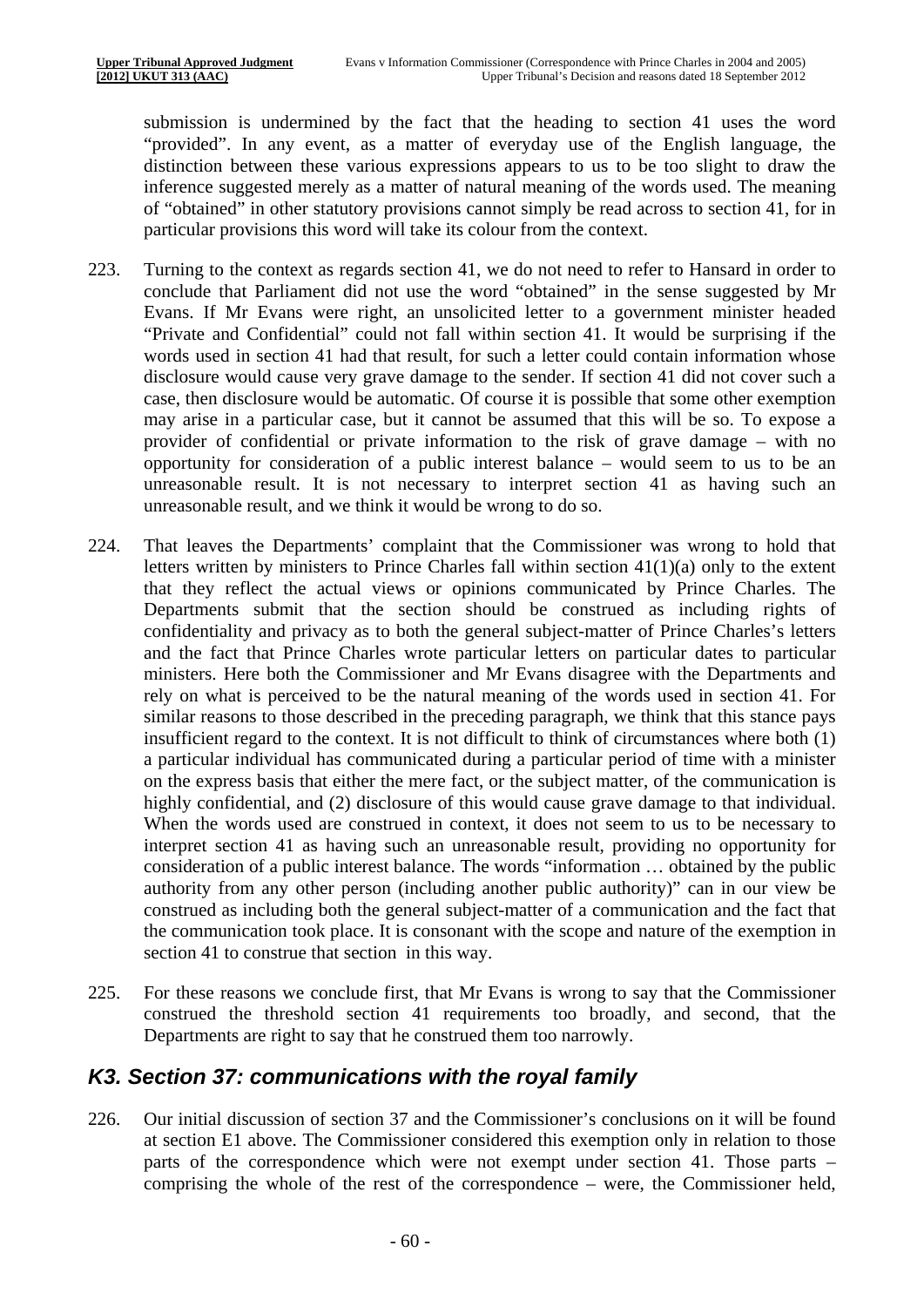exempt under section 37, because the public interest favoured the withholding of the information from disclosure. For the reasons given in section J8, we have concluded that in general the public interest balance is very different. All parties accept that the disputed information falls within section 37 in the sense that it "relates to… communications with … members of the royal family". The Departments advance a contention that we should adopt an approach which would treat section 37 as a special type of exemption carrying an in-built significant weight in favour of non-disclosure.

227. The main features of the submissions in this regard are summarised in OA3 at section K3. We are not persuaded by the submissions for the Departments. The observations they rely upon were in a context of truly exceptional cases where the Act had framed an exemption in a way which specifically corresponded with a long recognised category of cases where there was an entitlement to insist that information be not disclosed. We can see that in such cases there are likely to be public interest considerations of a general nature and of very great weight. We are less sure that it is right to read into the Act an implicit intention that the public interest balance should be assumed to involve a good reason against disclosure, or that the cases in question do indeed involve the approach advanced on behalf of the Departments in the present case. It is not necessary to decide those questions, and we do not seek to do so. The reason is that section 37 – at least as regards the heir to the throne – does not specifically correspond with a long recognised category of cases where there was an entitlement to insist that information be not disclosed.

### *K4. Section 40: personal information*

228. Our initial discussion of section 40 will be found at section E2 above. Section 40 had not been addressed in the decision notices because the Commissioner's conclusions on sections 37 and 41 made this unnecessary. There was no objection by Mr Evans to it being relied upon by the Departments in answer to these appeals. Only the first data protection principle, set out in Schedule 1 to the Data Protection Act 1998 ("DPA") was relied upon. This states:

> "Personal data shall be processed fairly and lawfully, and in particular, shall not be processed unless—(a) at least one of the conditions in Schedule 2 is met…"

229. For present purposes we need set out only the condition found in paragraph 6(1) to Schedule  $2:$ 

> 6(1) The processing is necessary for the purposes of the legitimate interests pursued by the data controller or by the third party or parties to whom the data are disclosed, except where the processing is unwarranted in any particular case by reason of prejudice to the rights and freedoms or legitimate interests of the data subject.

- 230. The main features of the submissions in this regard are summarised in OA3 at section K4.
- 231. We do not need to decide whether the disputed information constitutes personal data of Prince Charles. If it does, we agree with the Commissioner as to the matters to be taken into account. When they are taken into account, for the reasons given in section J8, there is no contravention of the first data protection principle. In these circumstances it is unnecessary to go into other matters canvassed in argument, and we think it preferable not to do so.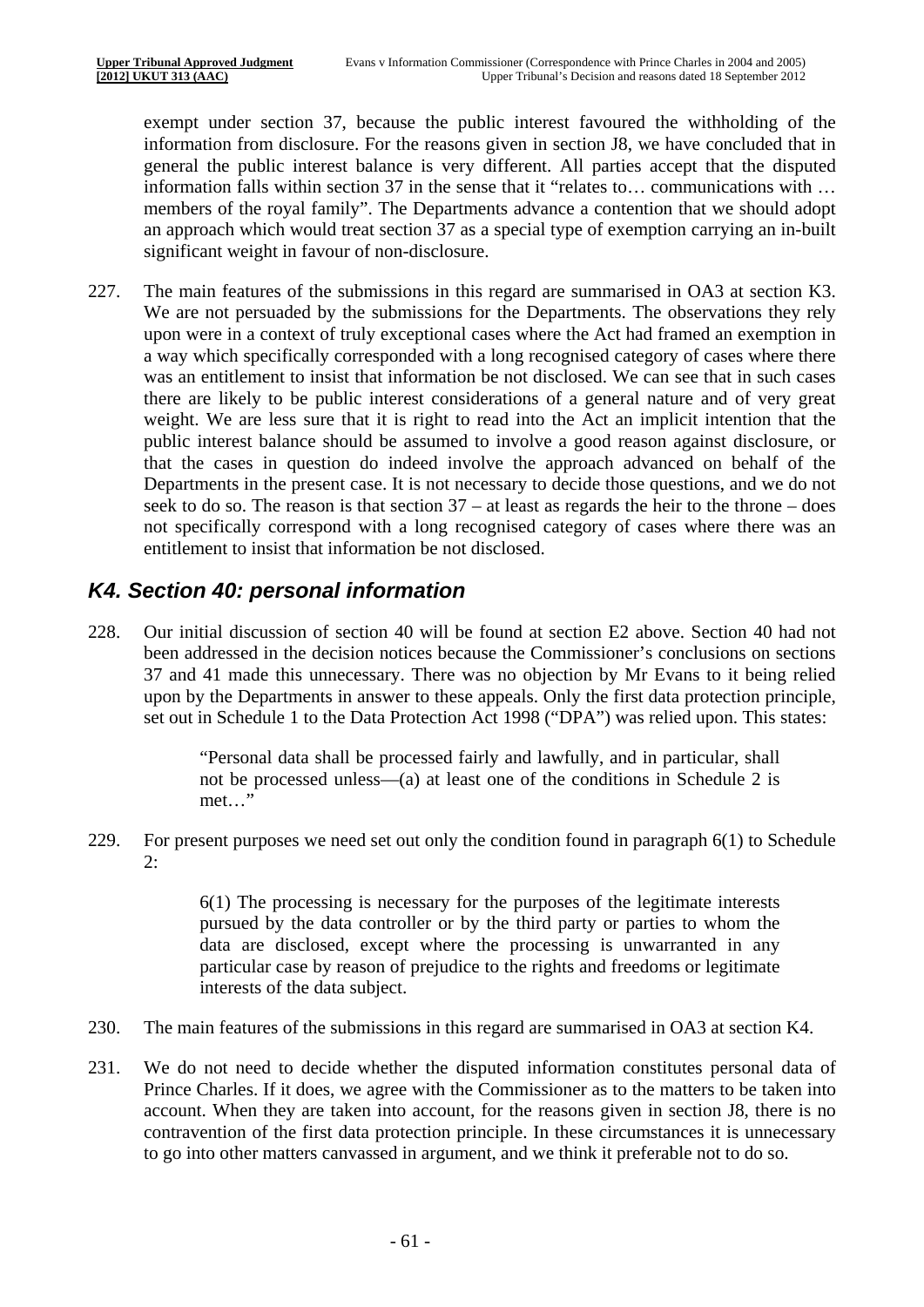232. Personal data of others may need to be considered under section 40. In our conditionally suspended annex and closed annex we examine the extent to which this arises.

#### *K5. Entitlement under the Regulations*

233. The Regulations apply to "environmental information" as defined in regulation  $2(1)$ :

namely any information in written, visual, aural, electronic or any other material form on–

(a) the state of the elements of the environment, such as air and atmosphere, water, soil, land, landscape and natural sites including wetlands, coastal and marine areas, biological diversity and its components, including genetically modified organisms, and the interaction among these elements;

(b) factors, such as substances, energy, noise, radiation or waste, including radioactive waste, emissions, discharges and other releases into the environment, affecting or likely to affect the elements of the environment referred to in (a);

(c) measures (including administrative measures), such as policies, legislation, plans, programmes, environmental agreements, and activities affecting or likely to affect the elements and factors referred to in (a) and (b) as well as measures or activities designed to protect those elements;

(d) reports on the implementation of environmental legislation;

(e) cost-benefit and other economic analyses and assumptions used within the framework of the measures and activities referred to in (c); and

(f) the state of human health and safety, including the contamination of the food chain, where relevant, conditions of human life, cultural sites and built structures inasmuch as they are or may be affected by the state of the elements of the environment referred to in (a) or, through those elements, by any of the matters referred to in (b) and (c);

- 234. The Commissioner's conclusions as to the scope of the Regulations are summarised in OA3 at section B6. There were differences between the Commissioner and the Departments as to the extent to which the disputed information fell within the Regulations. The Commissioner contended that these differences could only be addressed by reference to the actual content of the disputed information. Accordingly we heard oral submissions on this issue in closed session.
- 235. Parts of the oral submissions dealt with the principles which govern how one goes about deciding what constitutes environmental information for the purposes of the Regulations. The Commissioner and the Departments identified relevant extracts from the transcript, and these extracts were supplied to Mr Evans. What emerged from the submissions was as follows:
	- (1) The European Court of Justice made it clear in the *Glawischnig* case [*Glawischnig v Bundesminister fur Sozaile Sicheheit und Generationen* C-316/01] that the intention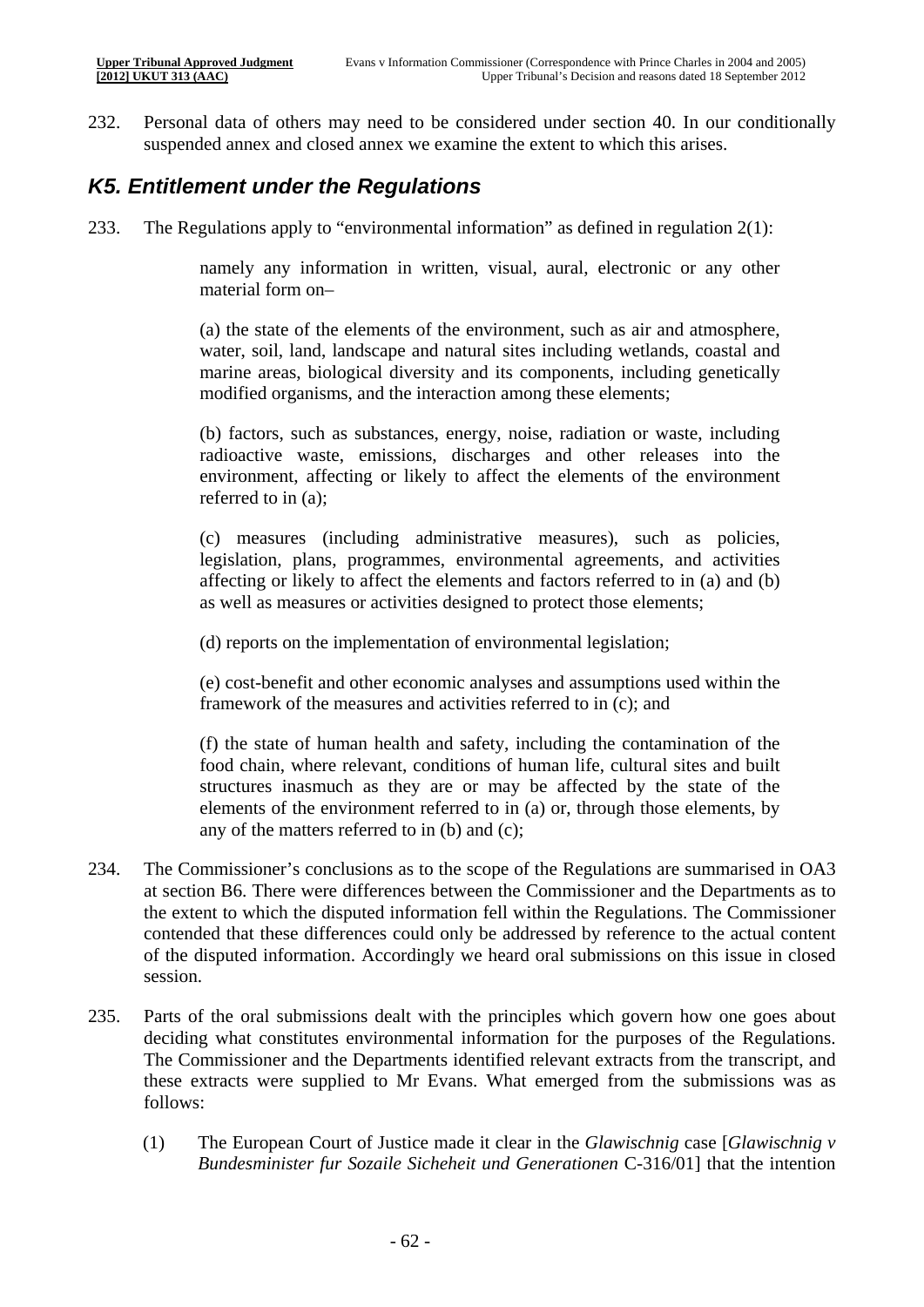of the previous Directive on environmental information was not to give a general and unlimited right of access to all information held which has a connection, however minimal, with one of the specified environmental factors.

- (2) The Departments and the Commissioner agreed that the judgment remained accurate in relation to the current Directive.
- (3) In *Omagh District Council v Information Commissioner* (EA/2010/0163) the Firsttier Tribunal was concerned with information about land with a memorial upon it, and a process which could lead to that memorial being removed. The tribunal held that while the information had a context which was cultural and historical, nonetheless it was sufficiently closely related to the specified environmental factors to constitute environmental information.
- (4) In *Easter v Information Commissioner and New Forest National Park Authority*  (EA/2009/0092, decided 14 May 2010) it was submitted to the First-tier Tribunal that planning matters would always fall within the definition of environmental information. The tribunal said that it would not accept this proposition unequivocally. It nevertheless concluded that information relating to a decision in that case - not to take enforcement action in respect of a listed building within a national park - was information about the state of the land or landscape within regulation  $2(1)(a)$  and was information on a measure affecting or likely to affect the factors and elements referred to in regulation 2(1)(a) and (b).
- 236. Mr Evans made no observations on the extracts supplied in this regard.

#### *K6. Regulation 12(5)(f): adverse effect on provider's interests*

- 237. Our initial discussion of Regulation  $12(5)(f)$  and the Commissioner's conclusions on it will be found at section E4 above. In this regard an issue arose between Mr Evans and the Commissioner on the one hand and the Departments on the other. It was similar to the issue between the same parties on section 41 which we describe in section K2 above. The Commissioner held, and Mr Evans agrees, that information is only "provided" by Prince Charles within regulation 12(5)(f) where it is contained in a communication from him, or where a communication from the government closely replicates the content of the information originally provided by him. The Departments however contended that the same principles apply as to whether information fell within the scope of regulation 12(5)(f) as apply under section 41.
- 238. The main features of the submissions in this regard are summarised in OA3 at section K6.
- 239. We consider that the words of the regulation when read in context have the wider meaning contended for by the Departments. Our reasons for this conclusion are essentially the same as those set out in section K2 above in relation to the similar issue arising under section 41.
- 240. The arguments before us assumed that disclosure would adversely affect Prince Charles, and accordingly the only remaining issue on regulation  $12(5)(f)$  is whether, after applying a presumption in favour of disclosure, the Departments have shown that the public interest balance is against disclosure. It is not necessary for us to discuss what is meant in this regard by "a presumption in favour of disclosure". For the reasons given in section J8 above, we have no doubt that even without such a presumption that, in the absence of special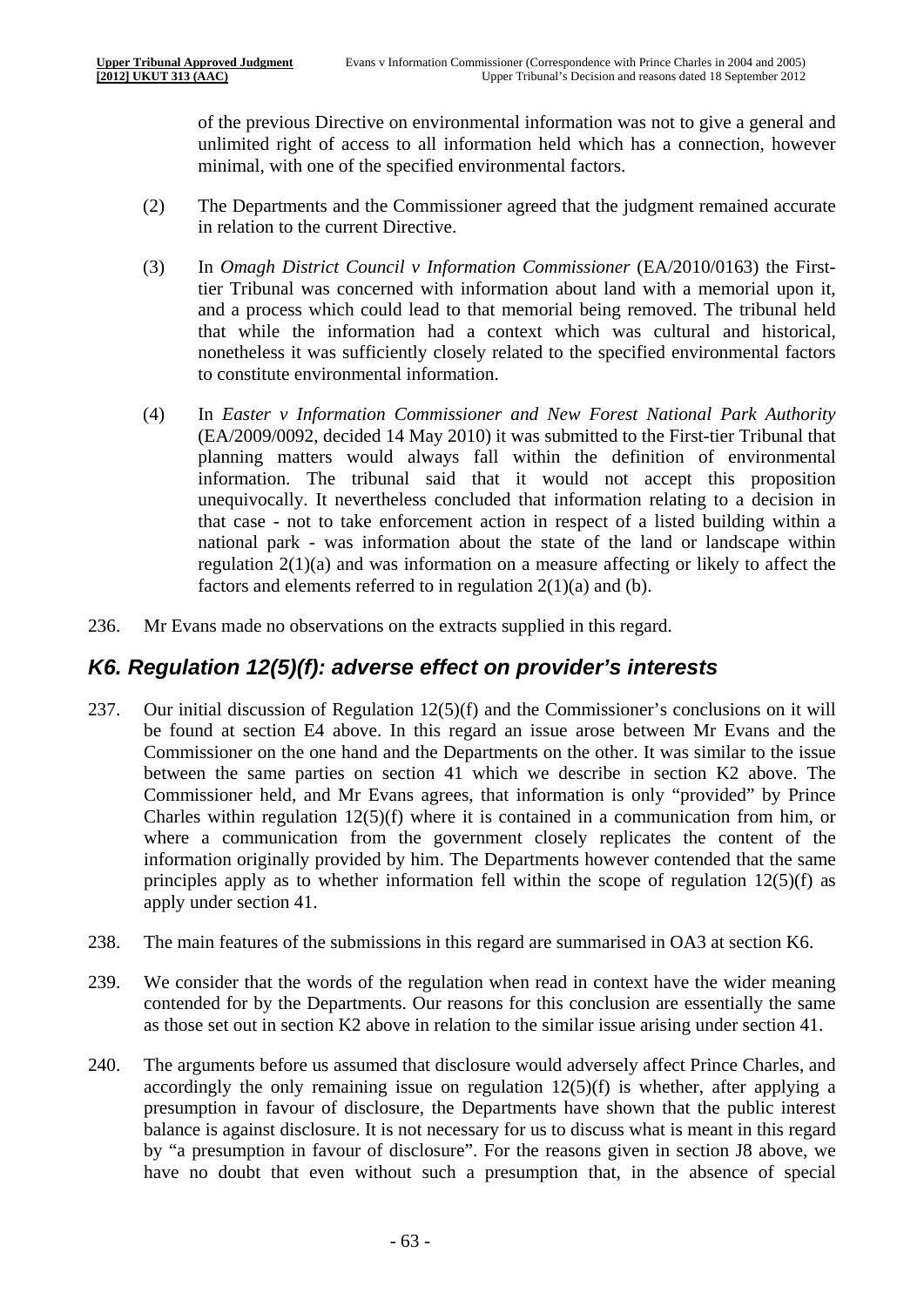circumstances, the balance will generally be clearly and strongly in favour of disclosure as regards correspondence between Prince Charles and ministers in a context where Prince Charles is seeking to advance the work of charities or to promote views.

### *K7. Regulation 13: personal data*

- 241. Our initial discussion of regulation 13 and the Commissioner's conclusions on it will be found at section E5 above.
- 242. The parties agree that for Regulation 13 we should take the same approach as for section 40. On that footing we reach the same conclusions as are set out in section K4 above.

#### *K8. Lists and schedules under the Act and the Regulations*

243. We summarise at sections B5 and B9 of OA3 the Commissioner's conclusions as regards the requests for lists and schedules under the Act and the Regulations. The closing skeleton argument for Mr Evans indicated that these requests will not need to be considered if we accepted his arguments on the substance of the correspondence. In the result we have in broad terms reached the conclusions sought by Mr Evans on the substance of the correspondence. Accordingly it is not necessary for us to discuss the parties' contentions as regards lists and schedules. We do not set them out here, or seek to analyse them: if we are wrong in our broad conclusions as to the arguments on the substance, then it seems to us that the correct conclusion as regards lists and schedules will depend upon the reasoning adopted in reaching a different conclusion on the substance of the correspondence.

## **L. Scope of the requests**

- 244. An issue which emerged during the hearings concerned the scope of Mr Evans's requests; specifically, whether they should be taken to include correspondence written by and sent in the name of a Private Secretary (or Assistant Private Secretary), and correspondence sent to a Private Secretary (or Assistant).
- 245. The main features of the submissions in this regard are summarised in OA3 at section L.
- 246. Our approach is that where a letter is said to be outside the scope of the request, the mere fact that it was originally identified as one of the letters falling within the request should not debar a Department from explaining that it was mistaken. The mistake will not in itself have caused any prejudice to Mr Evans. That said, however, the fact that the Department on receipt of the request considered that the letter in question fell within it may well offer some support for it being reasonable to conclude that the letter did indeed do so.
- 247. On this basis it seems to us that the principle that we should adopt is common ground. It is that we should look at the substance. If a particular letter is in substance one which is going from Prince Charles to a minister then it is within the request. If, on the other hand, it is in substance going from a private secretary to a private secretary then it is not.
- 248. The issue is how one applies that principle. The Departments and the Commissioner accept that if Prince Charles is named as the author, then the letter falls within the request even if someone else signs it on his behalf. They say, however, that if someone else is named as the author then the letter is not within the request. We think that is too narrow an approach. Take, for example, a letter from a private secretary to a private secretary which said, "The